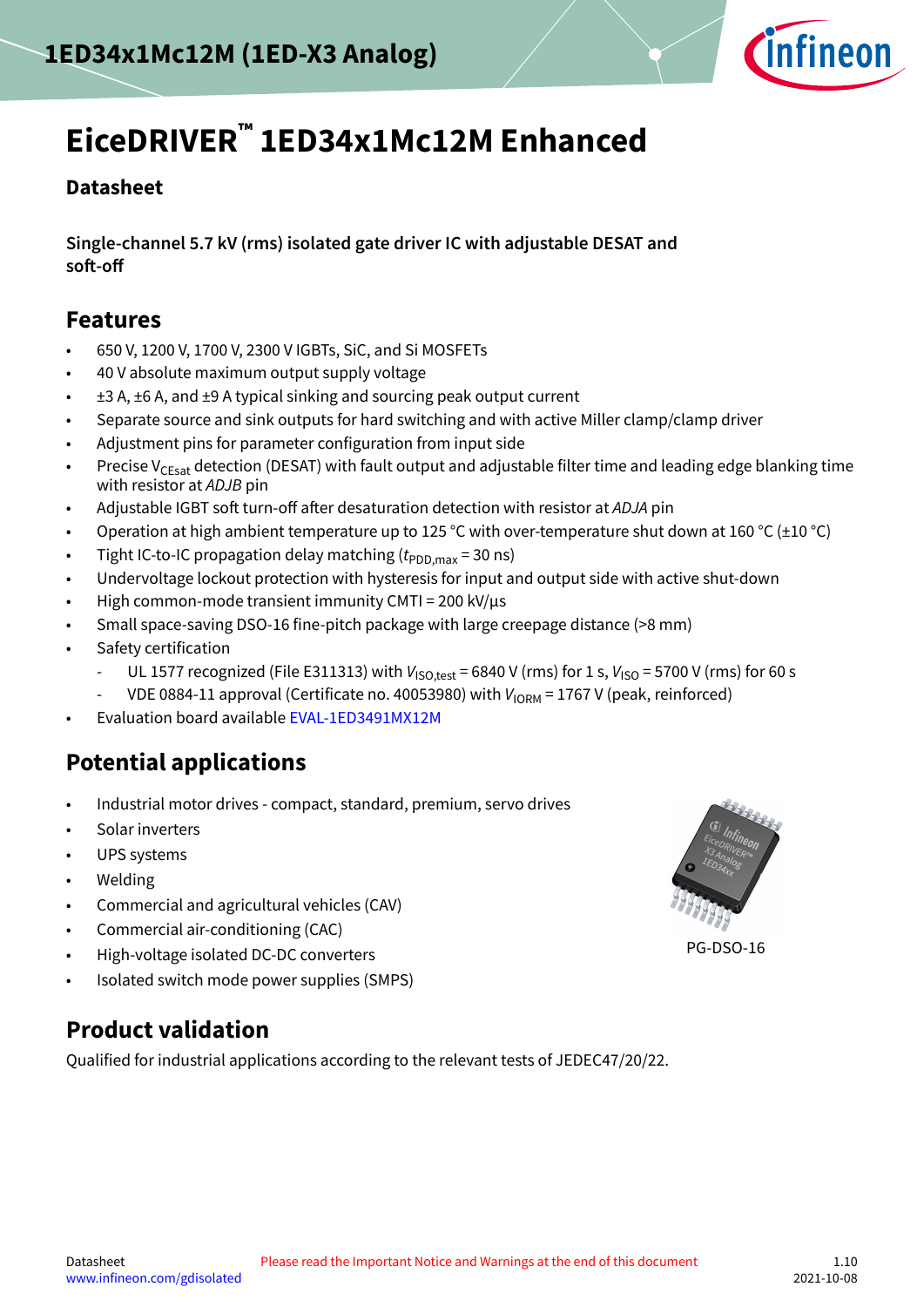

**Device information**

| <b>Product type</b> | <b>Output current</b> | CLAMP type <sup>1)</sup> | <b>Isolation class</b> | <b>Marking</b> | <b>OPN</b>        |
|---------------------|-----------------------|--------------------------|------------------------|----------------|-------------------|
| 1ED3431MC12M        | 3A(typ)               | <b>CLAMP</b>             | reinforced             | 3431MC12       | 1ED3431MC12MXUMA1 |
| 1ED3461MC12M        | 6A(typ)               | <b>CLAMPDRV</b>          | reinforced             | 3461MC12       | 1ED3461MC12MXUMA1 |
| 1ED3491MC12M        | 9A(typ)               | <b>CLAMPDRV</b>          | reinforced             | 3491MC12       | 1ED3491MC12MXUMA1 |
| 1ED3431MU12M        | 3A(typ)               | <b>CLAMP</b>             | <b>UL 1577</b>         | 3431MU12       | 1ED3431MU12MXUMA1 |
| 1ED3461MU12M        | 6A(typ)               | <b>CLAMPDRV</b>          | <b>UL 1577</b>         | 3461MU12       | 1ED3461MU12MXUMA1 |
| 1ED3491MU12M        | 9A(typ)               | <b>CLAMPDRV</b>          | UL 1577                | 3491MU12       | 1ED3491MU12MXUMA1 |

# **Device information**

1) Please refer to [Chapter 4.5.4.1](#page-23-0) for circuit connection to avoid damage to the gate driver IC

# **Description**

The 1ED34x1Mc12M family (X3 Analog) consists of galvanically isolated single channel gate driver ICs in a small PG-DSO-16 package with a large creepage and clearance of 8 mm. The gate driver ICs provide a typical peak output current of 3 A, 6 A, and 9 A.

Adjustable control and protection functions are included to simplify the design of highly reliable systems. All parameter adjustments are done from the input side, including adjustable DESAT filter time, leading edge blanking time, and soft-off current level with only two resistors..

All logic I/O pins are supply voltage dependent 3.3 V or 5 V CMOS compatible and can be directly connected to a microcontroller.

The data transfer across the galvanic isolation is realized by the integrated coreless transformer technology.



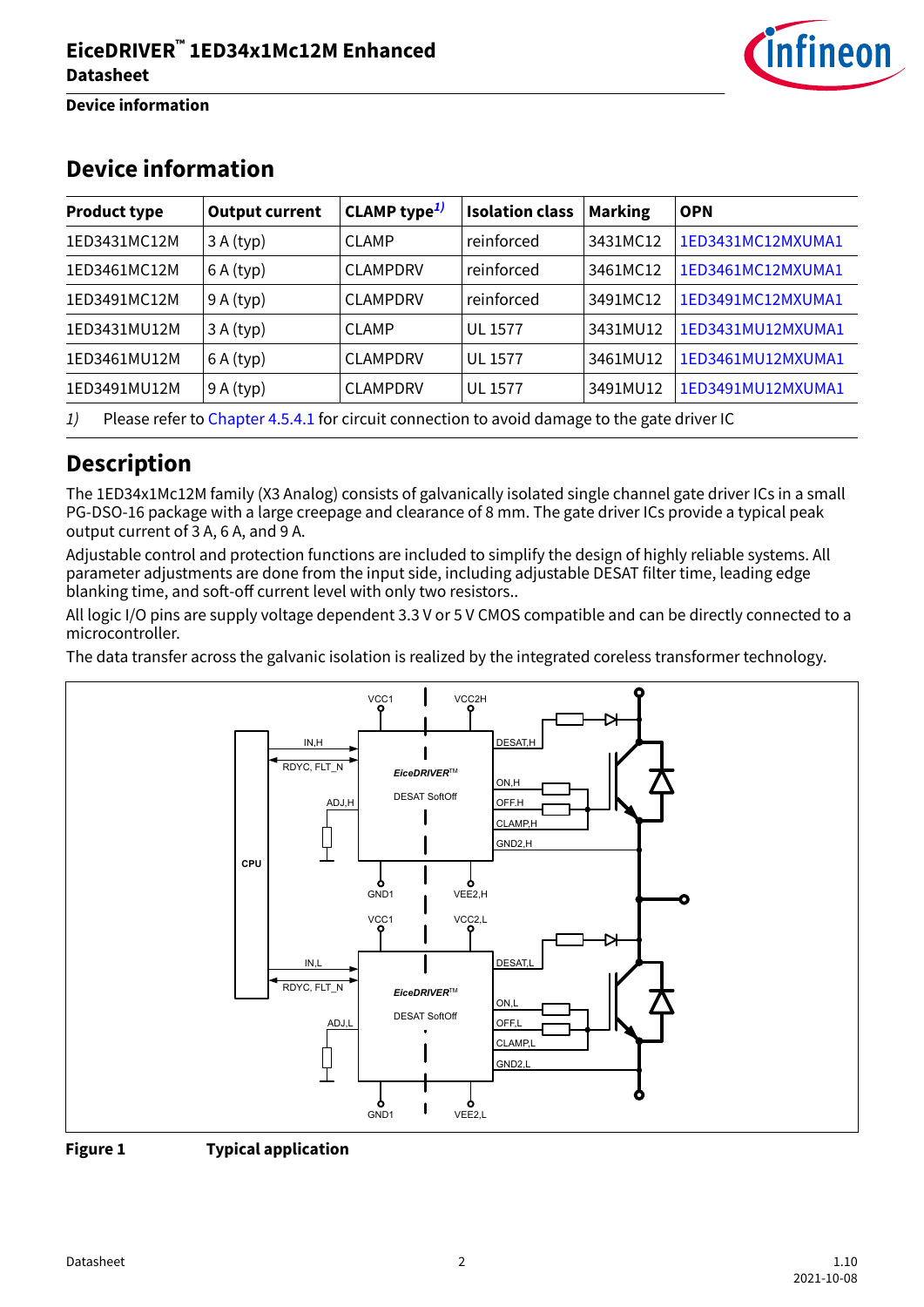

### **Table of contents**

### **Table of contents**

| $\mathbf{1}$ |                                                                     |
|--------------|---------------------------------------------------------------------|
| $\mathbf{2}$ |                                                                     |
| 3            |                                                                     |
| 3.1          |                                                                     |
| 3.2          |                                                                     |
| 4            |                                                                     |
| 4.1          |                                                                     |
| 4.2          |                                                                     |
| 4.2.1        |                                                                     |
| 4.2.2        |                                                                     |
| 4.3          |                                                                     |
| 4.3.1        |                                                                     |
| 4.3.2        |                                                                     |
| 4.3.2.1      |                                                                     |
| 4.3.2.2      |                                                                     |
| 4.3.3        |                                                                     |
| 4.3.3.1      |                                                                     |
| 4.4          |                                                                     |
| 4.4.1        |                                                                     |
| 4.4.2        | DESAT filter and leading edge blanking time adjustment with ADJB 19 |
| 4.5          |                                                                     |
| 4.5.1        |                                                                     |
| 4.5.2        |                                                                     |
| 4.5.2.1      |                                                                     |
| 4.5.2.2      |                                                                     |
| 4.5.2.2.1    |                                                                     |
| 4.5.3        |                                                                     |
| 4.5.4        |                                                                     |
| 4.5.4.1      |                                                                     |
| 4.5.5        |                                                                     |
| 4.6          |                                                                     |
| 5            |                                                                     |
| 5.1          |                                                                     |
| 5.2          |                                                                     |
| 5.3          |                                                                     |
| 5.4          |                                                                     |
| 5.4.1        |                                                                     |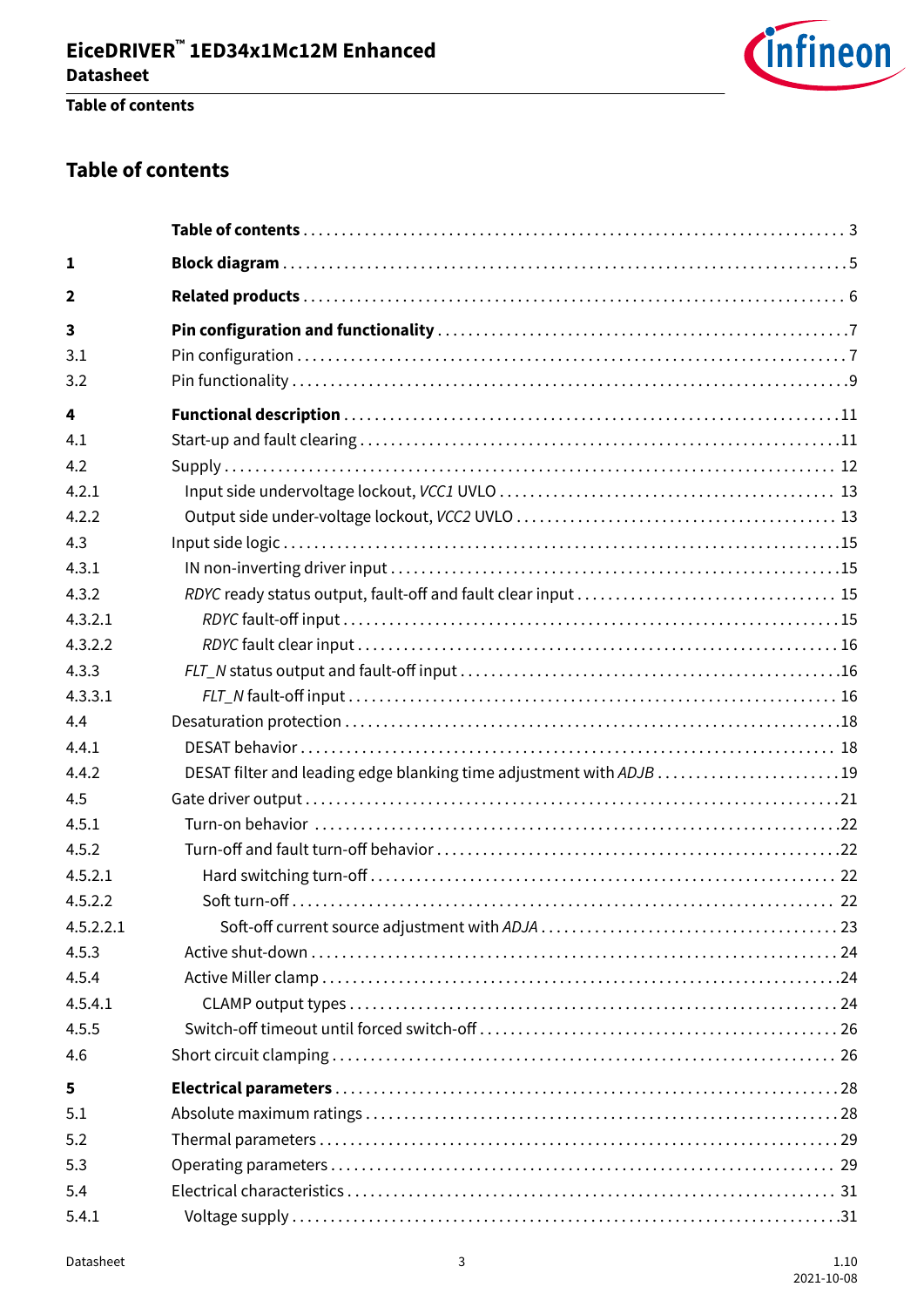

### **Table of contents**

| 5.4.2        |                                                                                        |
|--------------|----------------------------------------------------------------------------------------|
| 5.4.3        |                                                                                        |
| 5.4.4        |                                                                                        |
| 5.4.5        |                                                                                        |
| 5.4.6        |                                                                                        |
| 5.4.7        |                                                                                        |
| 5.4.8        |                                                                                        |
| 5.4.9        |                                                                                        |
| 6            |                                                                                        |
| 6.1          | Certified according to VDE 0884-11 reinforced insulation (Certificate no. 40053980) 41 |
| 6.2          |                                                                                        |
| 7            |                                                                                        |
| $\mathbf{8}$ |                                                                                        |
| 8.1          |                                                                                        |
| 8.2          |                                                                                        |
|              |                                                                                        |
|              |                                                                                        |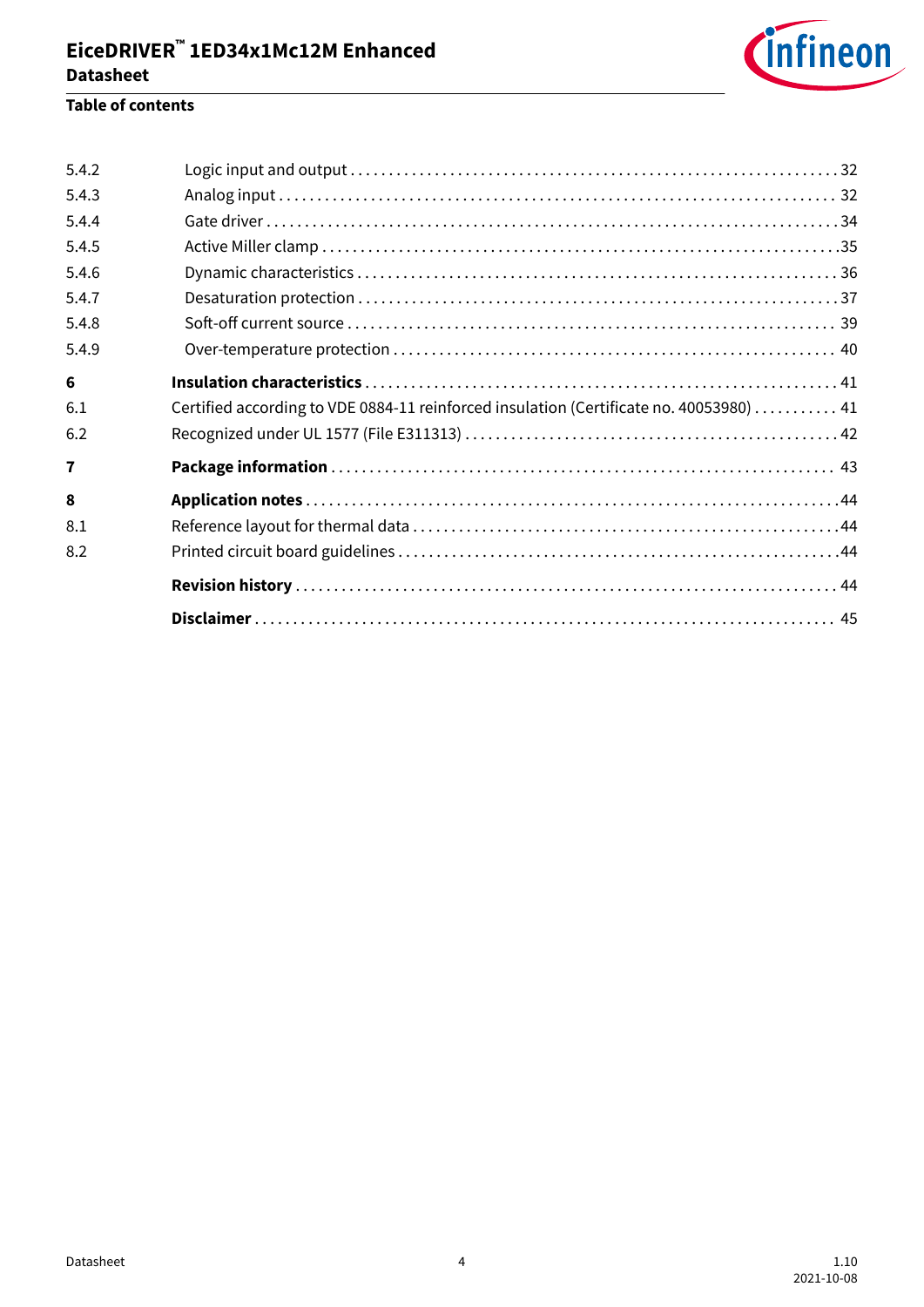

<span id="page-4-0"></span>**1 Block diagram**

# **1 Block diagram**



**Figure 2 Block diagram**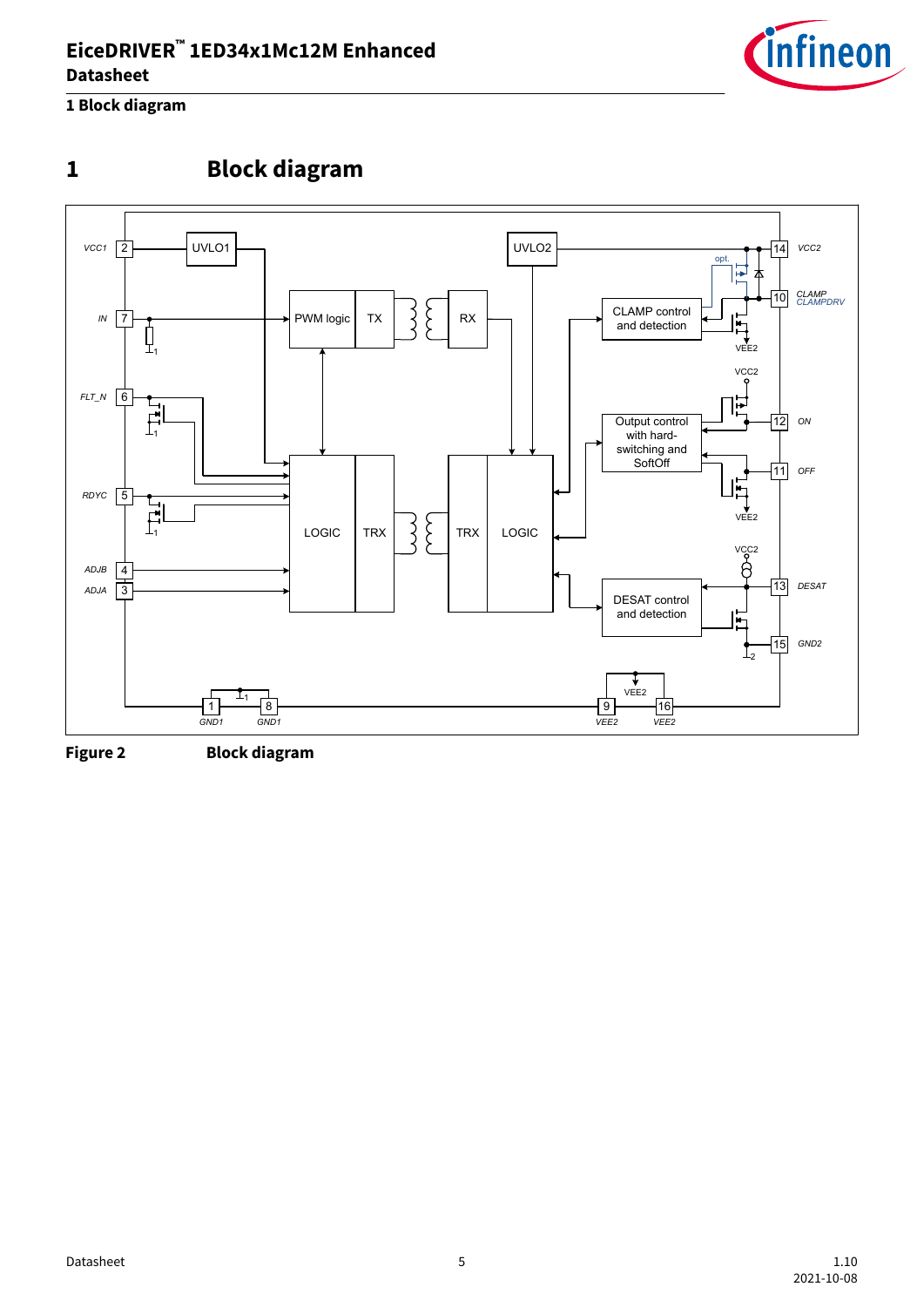

### <span id="page-5-0"></span>**2 Related products**

# **2 Related products**

Note: Please consider the gate driver IC power dissipation and insulation requirements for the selected power switch and operating condition.

| <b>Product group</b>               | <b>Product name</b>  | <b>Description</b>                                                                               |  |  |  |  |  |
|------------------------------------|----------------------|--------------------------------------------------------------------------------------------------|--|--|--|--|--|
| TRENCHSTOP™                        | <b>IKQ75N120CS6</b>  | High Speed 1200 V, 75 A IGBT with anti-parallel diode in TO247-3                                 |  |  |  |  |  |
| <b>IGBT Discrete</b>               | <b>IKW15N120BH6</b>  | High Speed 1200 V, 15 A IGBT with anti-parallel diode in TO247                                   |  |  |  |  |  |
|                                    | <b>IHW40N120R5</b>   | Reverse conducting 1200 V, 40 A IH IGBT with integrated diode in<br>TO247                        |  |  |  |  |  |
| CoolSiC <sup>™</sup> SiC           | <b>IMBF170R650M1</b> | 1700 V, 650 mΩ SiC MOSFET in TO263-7 package                                                     |  |  |  |  |  |
| <b>MOSFET Discrete</b>             | IMBG120R045M1H       | 1200 V, 45 mΩ SiC MOSFET in TO263-7 package                                                      |  |  |  |  |  |
|                                    | IMZ120R350M1H        | 1200 V, 350 mΩ SiC MOSFET in TO247-4 package                                                     |  |  |  |  |  |
| CoolSiC™ SiC                       | FS45MR12W1M1_B11     | EasyPACK <sup>™</sup> 1B 1200 V / 45 mΩ sixpack module                                           |  |  |  |  |  |
| <b>MOSFET Module</b>               | FF23MR12W1M1 B11     | EasyDUAL <sup>™</sup> 1B 1200 V, 23 mΩ half-bridge module                                        |  |  |  |  |  |
|                                    | FF6MR12W2M1_B11      | EasyDUAL <sup>™</sup> 2B 1200 V, 6 mΩ half-bridge module                                         |  |  |  |  |  |
|                                    | F3L11MR12W2M1_B74    | EasyPACK <sup>™</sup> 2B 1200 V, 11 m $\Omega$ 3-Level module in Advanced NPC<br>(ANPC) topology |  |  |  |  |  |
|                                    | F4-23MR12W1M1_B11    | EasyPACK <sup>™</sup> 1B 1200 V, 23 mΩ fourpack module                                           |  |  |  |  |  |
| TRENCHSTOP™<br><b>IGBT Modules</b> | F4-100R17N3E4        | EconoPACK <sup>™</sup> 3 1700 V, 100 A fourpack IGBT module                                      |  |  |  |  |  |
|                                    | F4-200R17N3E4        | EconoPACK™ 3 1700 V, 200 A fourpack IGBT module                                                  |  |  |  |  |  |
|                                    | FS150R17N3E4         | EconoPACK™ 3 1700 V, 150 A sixpack IGBT module                                                   |  |  |  |  |  |
|                                    | FF650R17IE4          | PrimePACK™ 3 1700 V, 650 A half-bridge dual IGBT module                                          |  |  |  |  |  |
|                                    | FF1000R17IE4         | PrimePACK <sup>™</sup> 3 1700 V, 1000 A half-bridge dual IGBT module                             |  |  |  |  |  |
|                                    | FF1200R17IP5         | PrimePACK <sup>™</sup> 3+ 1700 V, 1200 A dual IGBT module                                        |  |  |  |  |  |
|                                    | FF1500R17IP5         | PrimePACK <sup>™</sup> 3+ 1700 V, 1500 A dual IGBT module                                        |  |  |  |  |  |
|                                    | FF1500R17IP5R        | PrimePACK™ 3 1700 V, 1500 A dual IGBT module                                                     |  |  |  |  |  |
|                                    | FF1800R17IP5         | PrimePACK™ 3+ 1700 V, 1800 A dual IGBT module                                                    |  |  |  |  |  |
|                                    | FP10R12W1T7_B11      | EasyPIM™ 1B 1200 V, 10 A three phase input rectifier PIM IGBT<br>module                          |  |  |  |  |  |
|                                    | FS100R12W2T7_B11     | EasyPACK <sup>™</sup> 2B 1200 V, 100 A sixpack IGBT module                                       |  |  |  |  |  |
|                                    | FP150R12KT4_B11      | EconoPIM™ 3 1200V three-phase PIM IGBT module                                                    |  |  |  |  |  |
|                                    | FS200R12KT4R_B11     | EconoPACK <sup>™</sup> 3 1200 V, 200 A sixpack IGBT module                                       |  |  |  |  |  |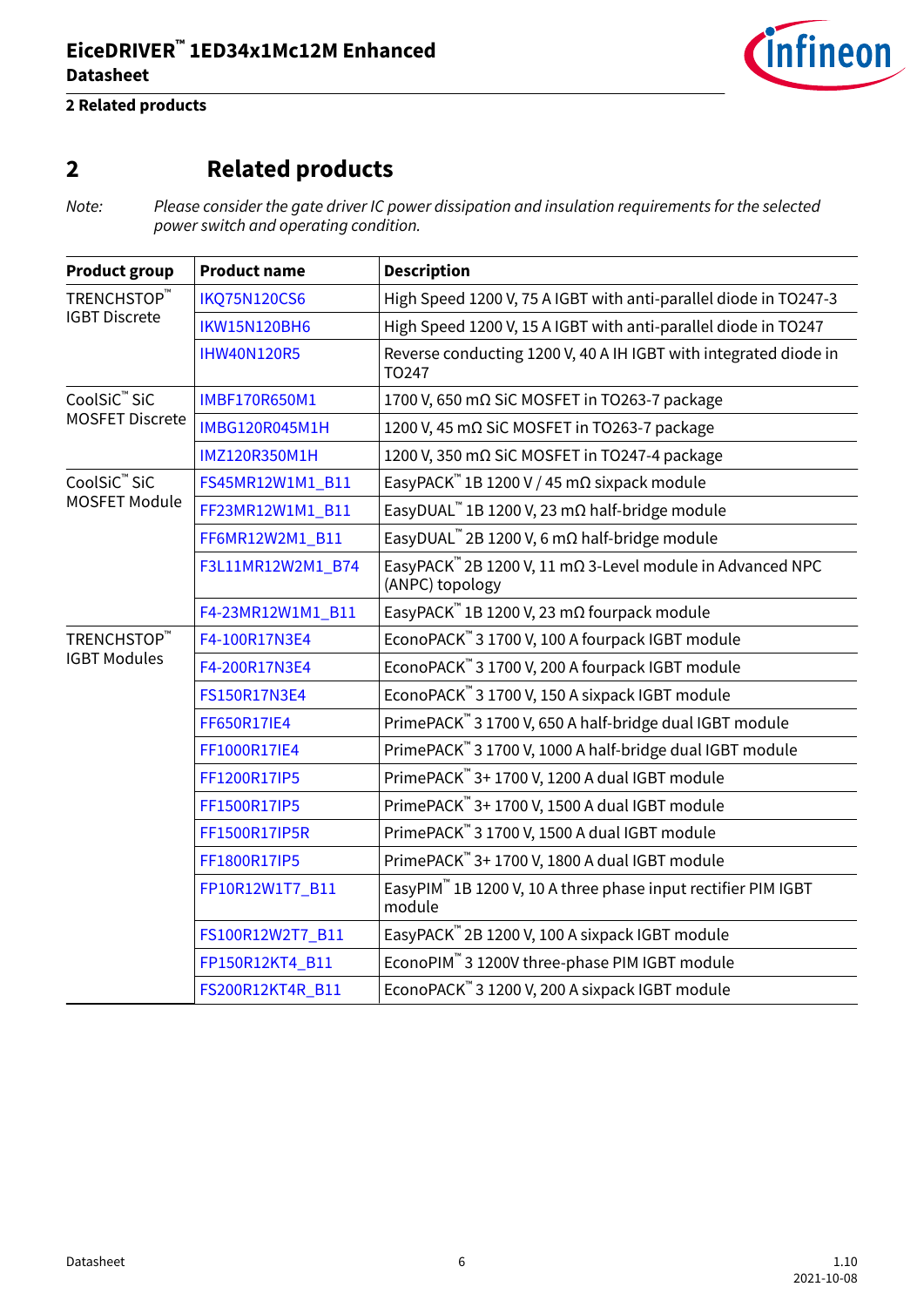

# <span id="page-6-0"></span>**3 Pin configuration and functionality**

The pin assignment at the gate driver IC generally differentiates between the input side and the output side.

| Table 1     | <b>General pin assignment</b>                                     |  |  |  |  |  |
|-------------|-------------------------------------------------------------------|--|--|--|--|--|
| <b>Pins</b> | <b>Designation</b>                                                |  |  |  |  |  |
| 1 to 8      | input side, input logic signal side, or low voltage side          |  |  |  |  |  |
| 9 to 16     | $\mathsf{I}$ output side, driver power side, or high voltage side |  |  |  |  |  |

For simplicity reasons the driver is described as an IGBT driver. For use with MOSFETs and other power switches simply replace any mentioning of collector and emitter with their corresponding pin names.

### **3.1 Pin configuration**

| Table 2                  | Pin configuration table abbreviations                     |
|--------------------------|-----------------------------------------------------------|
| <b>Abbreviation</b>      | <b>Description</b>                                        |
| Pin type                 |                                                           |
| <b>PWR</b>               | Power supply and gate current output pins                 |
| I/O                      | Digital input and output pin                              |
| L                        | Digital input pin                                         |
| <b>GND</b>               | Ground reference pin                                      |
| AI                       | Analog input pin                                          |
| Buffer type              |                                                           |
| OD                       | Open drain output                                         |
| <b>CMOS</b>              | CMOS compatible input threshold levels                    |
| PP                       | Push/pull output buffer                                   |
| special                  | Special output/input function, see individual description |
| Pull device              |                                                           |
| PD                       | Pull-down resistor                                        |
| $\mathsf{CS}\phantom{0}$ | Current source                                            |

#### **Table 3 Pin configuration**

| Pin<br>no.     | Pin name         | Pin type   | Buffer type   Pull | device                   | <b>Function</b>                                                                            |
|----------------|------------------|------------|--------------------|--------------------------|--------------------------------------------------------------------------------------------|
| $\mathbf{1}$   | GND1             | <b>GND</b> |                    |                          | Ground input side                                                                          |
| $\overline{2}$ | VCC <sub>1</sub> | <b>PWR</b> |                    | $\qquad \qquad$          | Positive power supply input side                                                           |
| 3              | ADJA             | Al         | special            | <b>CS</b>                | Parameter adjust set A                                                                     |
| 4              | <b>ADJB</b>      | ΑI         | special            | <b>CS</b>                | Parameter adjust set B                                                                     |
| 5              | <b>RDYC</b>      | I/O        | OD, CMOS           | $\overline{\phantom{0}}$ | Combined ready output, high active and fault clear<br>input and soft-off input, low active |
| 6              | FLT_N            | I/O        | OD, CMOS           | $\qquad \qquad$          | Fault output, low active and soft- off input, low active                                   |
| $\overline{7}$ | IN               |            | <b>CMOS</b>        | PD, 40 $k\Omega$         | Non inverted driver input                                                                  |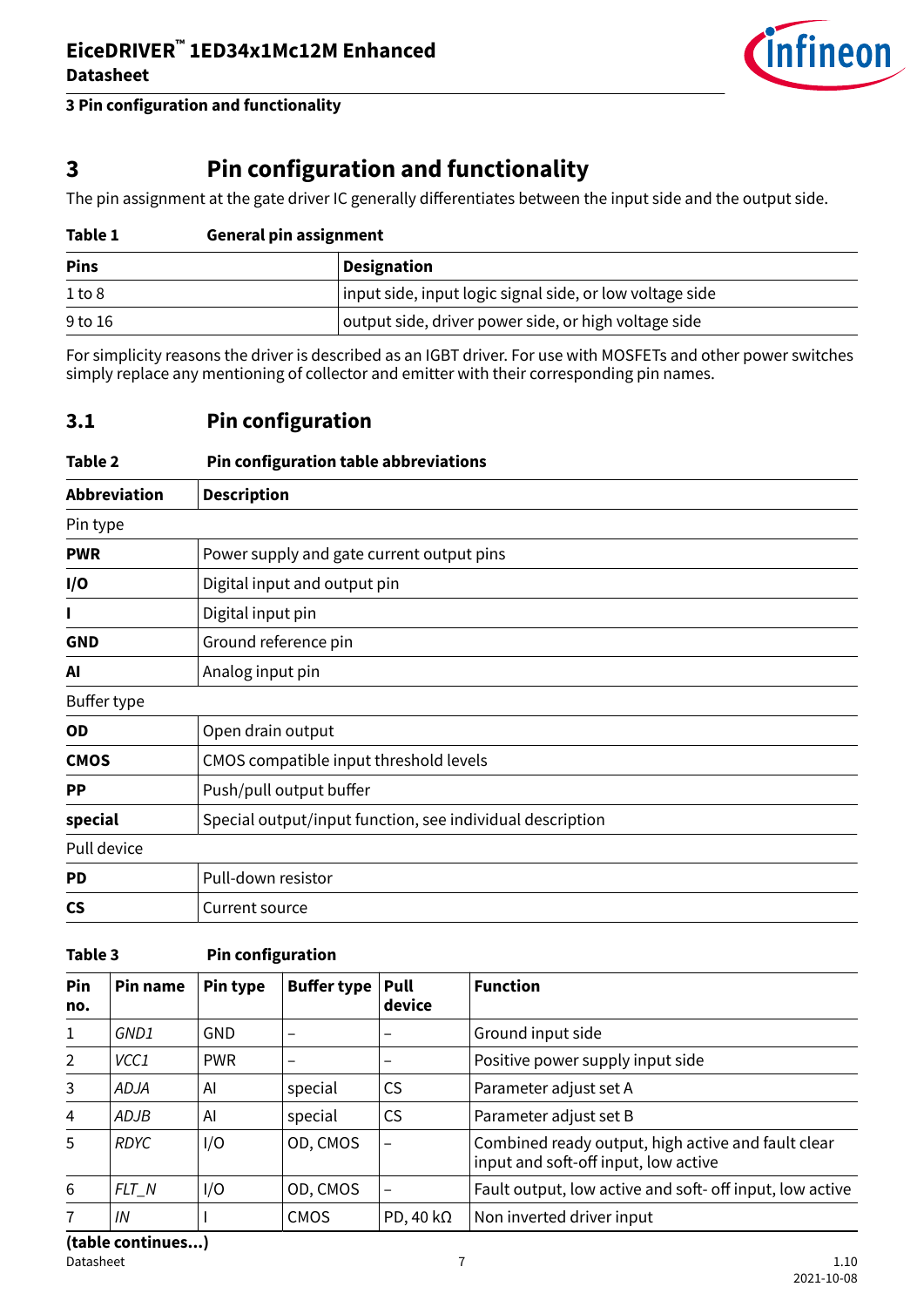

| Pin<br>no. | Pin name         | Pin type   | <b>Buffer type</b> | Pull<br>device | <b>Function</b>                                                                  |
|------------|------------------|------------|--------------------|----------------|----------------------------------------------------------------------------------|
| 8          | GND1             | <b>GND</b> |                    |                | Ground input side                                                                |
| 9          | VEE <sub>2</sub> | GND        |                    |                | Negative power supply output side                                                |
| 10         | <b>CLAMP</b>     | <b>PWR</b> | OD.                |                | Active Miller clamping, open drain to VEE2<br>(1ED3431M only)                    |
| 10         | <b>CLAMPDRV</b>  | <b>PWR</b> | <b>PP</b>          |                | Active miller clamping, clamp driver for external<br>MOSFET (1ED3461M, 1ED3491M) |
| 11         | <b>OFF</b>       | PWR, AI    | 0D                 |                | Driver sink output                                                               |
| 12         | ON               | PWR, AI    | OD.                | —              | Driver source output                                                             |
| 13         | <b>DESAT</b>     | Al         | special            | CS, 500 µA     | Enhanced desaturation protection                                                 |
| 14         | VCC <sub>2</sub> | <b>PWR</b> | -                  |                | Positive power supply output side                                                |
| 15         | GND <sub>2</sub> | AI         | —                  |                | Signal ground output side                                                        |
| 16         | VEE <sub>2</sub> | <b>GND</b> | -                  | -              | Negative power supply output side                                                |

### **Table 3 (continued) Pin configuration**

| GND1<br>$\overline{1}$ | VEE2                | 16              |
|------------------------|---------------------|-----------------|
| $\overline{2}$<br>VCC1 | GND2 15             |                 |
| $\overline{3}$<br>ADJA | $VCC2$ $\boxed{14}$ |                 |
| ADJB<br>4              | <b>DESAT</b>        | 13              |
| <b>RDYC</b><br>5       | ON                  | 12              |
| 6<br>$FLT_N$           | <b>OFF</b>          | 111             |
| $\overline{7}$<br>IN   | <b>CLAMP</b>        | $\overline{10}$ |
| $\overline{8}$<br>GND1 | VEE2                | $\overline{9}$  |

#### **Figure 3 PG-DSO-16 (top view) with CLAMP**

| $\blacktriangleleft$ | GND1        | VEE2             | 16              |
|----------------------|-------------|------------------|-----------------|
| $\overline{2}$       | VCC1        | GND <sub>2</sub> | 15              |
| $\overline{3}$       | ADJA        | VCC <sub>2</sub> | 14              |
| 4                    | ADJB        | <b>DESAT</b>     | 13              |
| $\overline{5}$       | <b>RDYC</b> | ON               | $\overline{12}$ |
| 6                    | FLT_N       | <b>OFF</b>       | 11              |
| IN<br>$\overline{7}$ |             | <b>CLAMPDRV</b>  | 10              |
| 8                    | GND1        | VEE2             | 9               |

#### **Figure 4 PG-DSO-16 (top view) with CLAMPDRV**

 $\overline{\phantom{a}}$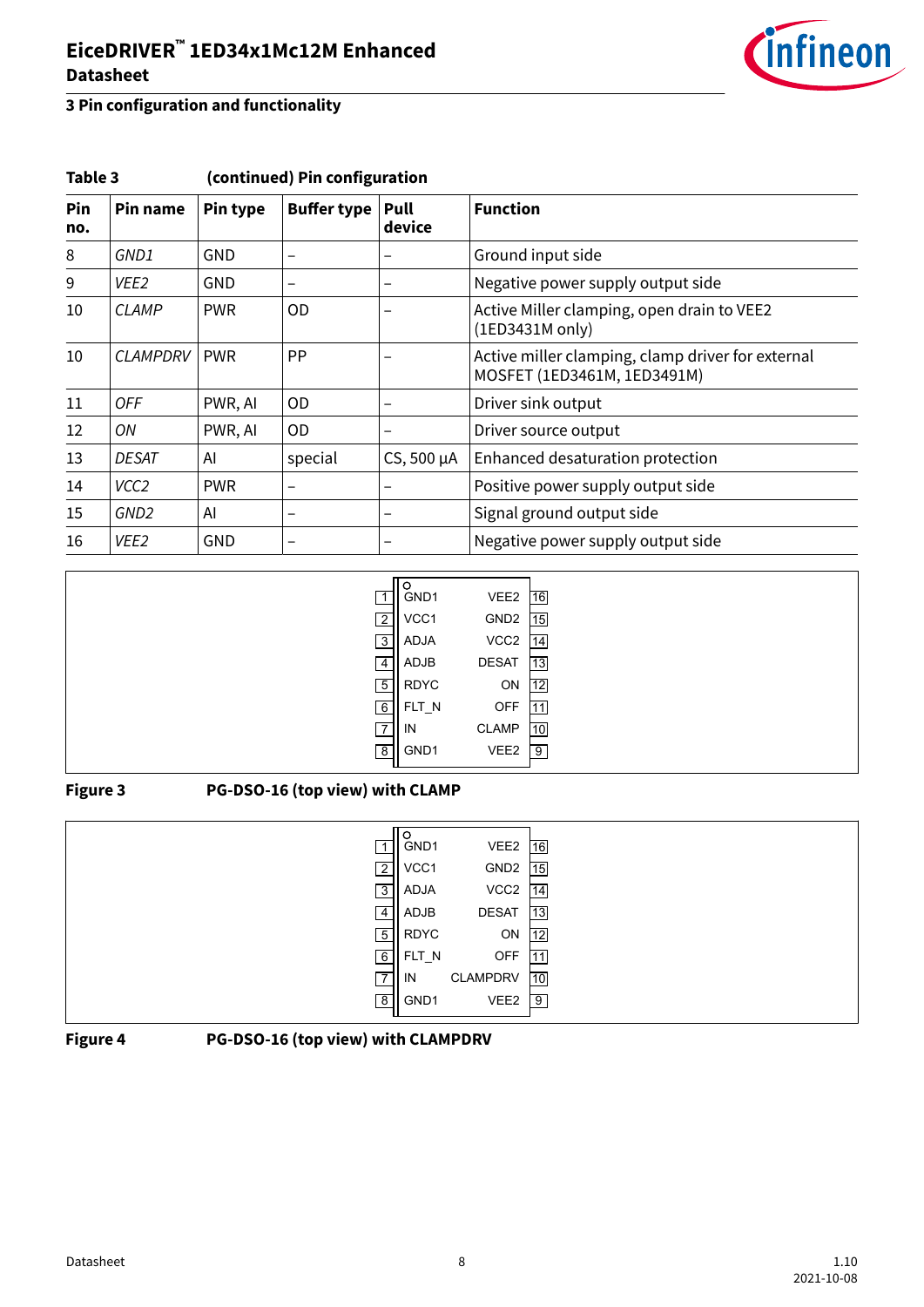

### <span id="page-8-0"></span>**3.2 Pin functionality**

#### **GND1**

Reference ground of the input side. Connect direct to input signal ground.

#### **VCC1**

Positive power supply terminal of the input side, connect to 5 V or 3.3 V for proper operation. Place a decoupling capacitor close to this pin and GND1.

#### **ADJA and ADJB parameter adjust input for set A or B**

The pins ADJA and ADJB are used to adjust two sets of independent parameters of output functions.

Connect a resistor between 1.33 kΩ and 28.0 kΩ to GND1 to adjust each parameter. All valid resistor values belong to the E96-series with 1% tolerance.

Connecting ADJA to GND1 uses a default value for soft switch-off. Connecting it to VCC1 is disabling the gate driver IC.

Connecting ADJB to GND1 is disabling the gate driver IC. Connecting it to VCC1 is setting the function to minimum values.

#### **RDYC ready status output, fault-off input and fault-clear input**

Open-drain output reports the correct operation of the device, ready output is high active. Fault-clear input and fault-off input clears a gate driver fault or switch the gate driver output to off with fault-off function, input is low active. Connect to a microcontroller with 5 V or 3.3 V I/O with an external pull-up resistor to VCC1. A typical value for this resistor is 2.2 kΩ. The RDCY signal is referenced to GND1.

#### **FLT\_N fault output and fault-off input**

Open-drain output reports the failures related to operating of the inverter system to the microcontroller, fault output is active low. Fault-off input switch the gate driver output to off with fault-off function, input is low active. Connect to a microcontroller with 5 V or 3.3 V I/O with an external pull-up resistor to VCC1. A typical value for this resistor is 2.2 kΩ. The FLT\_N signal is referenced to GND1.

#### **IN non inverting gate driver input**

IN input controls the output of the gate driver IC, the IGBT is turned on if IN is set to high. Connect to a PWM output of the microcontroller with 5 V or 3.3 V IO. An internal pull-down resistor ensures IGBT off-state if not connected. A minimum pulse width of typical 103 ns is defined to make the gate driver IC robust against glitches at IN.

#### **VEE2**

Negative power supply terminal of the output side. Connect to a voltage of 0 V to -25 V referenced to GND2 for proper operation. Place a decoupling capacitor close to the following pins:

- VCC2 and VEE2
- GND2 and VEE2

If no negative supply voltage is used, all VEE2 pins have to be connected to GND2.

#### **CLAMP Miller clamp output, CLAMPDRV Miller clamp pre-driver output**

CLAMP: High-current clamp output to hold the gate voltage low during collector-emitter-voltage rise. Connect directly to the gate of the IGBT.

CLAMPDRV: Clamp pre-driver output for the use of an external clamp switch. Connect directly to the gate of a n-channel MOSFET.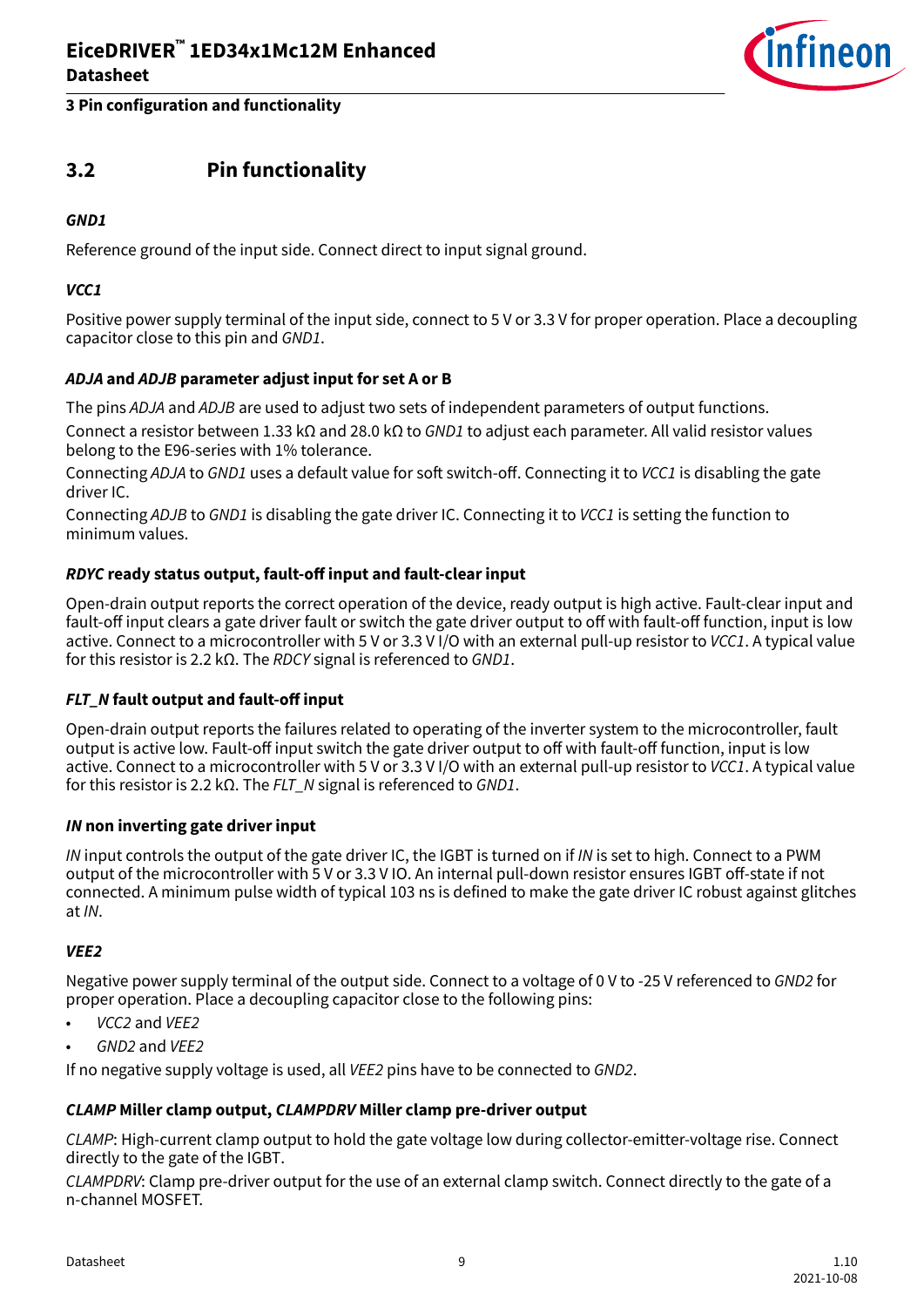

#### **OFF driver output**

High-current driver sink output to discharge the gate of the external IGBT.The gate driver IC also sinks the Soft-off current at this pin. Connect to the gate of the IGBT via a chosen turn-off gate resistor.

#### **ON driver output**

High-current driver source output to charge the gate of the external IGBT and turn it on and sense input for the CLAMP function. Connect to the gate of the IGBT via a chosen turn-on gate resistor.

#### **DESAT enhanced desaturation detection input**

Desaturation detection input to monitor the IGBT collector-emitter voltage  $(V_{CF})$  to detect desaturation caused by short circuit events. Connect to the collector of the driven IGBT via a series connection of a protection resistor and a high-voltage diode. The DESAT signal is referenced to GND2.

#### **VCC2**

Positive power supply terminal of the output side. Connect to sufficient supply voltage referenced to GND2 for proper operation. Place a decoupling capacitor close to the following pins:

- VCC2 and VEE2
- VCC2 and GND2

#### **GND2 reference ground**

Reference ground of the output side. Connect to common voltage of a bipolar supply and the emitter of the IGBT. Place a decoupling capacitor close to the following pins:

- VCC2 and GND2
- GND2 and VEE2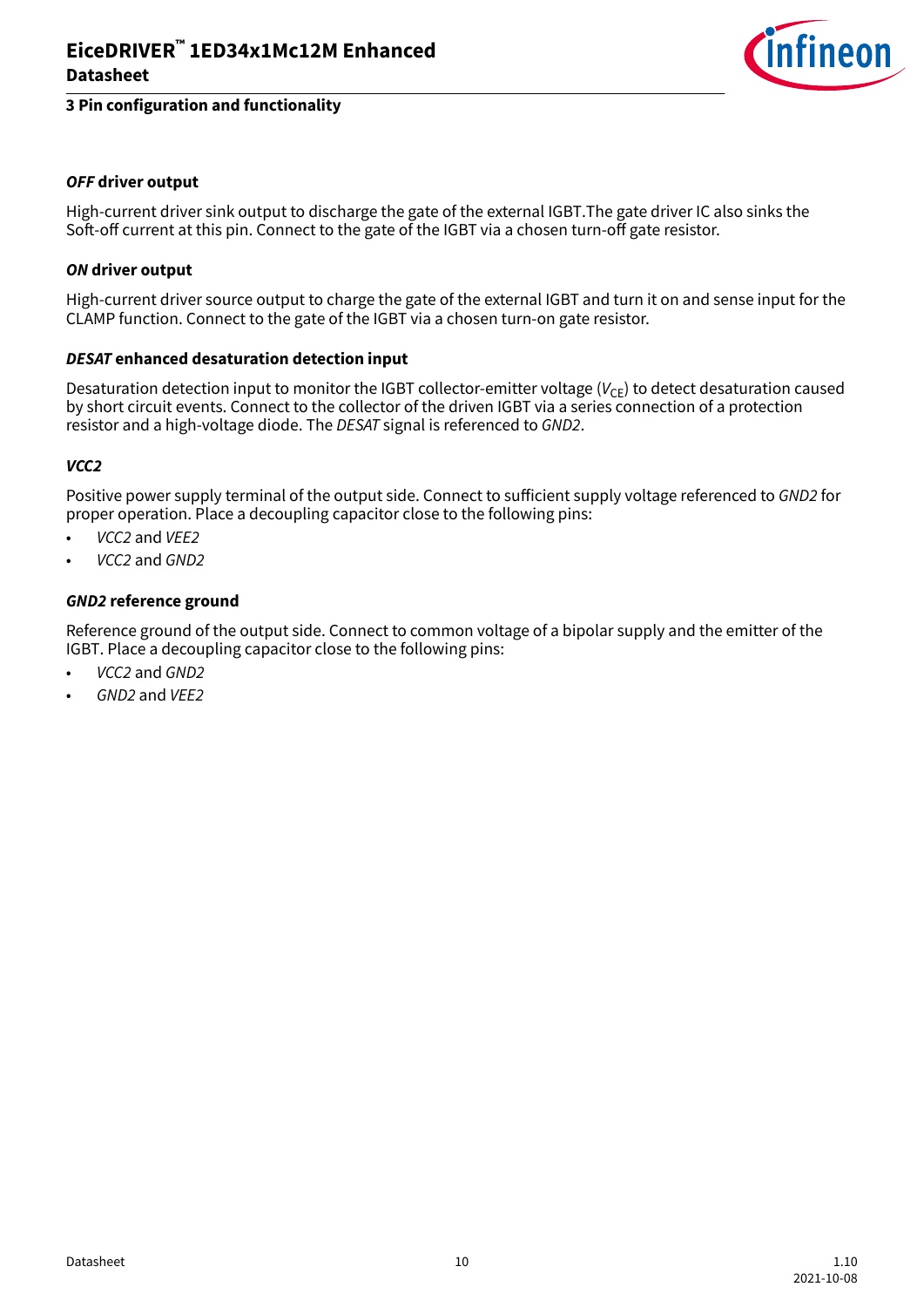

# <span id="page-10-0"></span>**4 Functional description**

The 1ED34x1Mc12M family (X3 Analog) consists of galvanically isolated single channel gate driver ICs with adjustable feature parametrization by two simple resistors. All adjustments can be done from the low voltage input side.

To start-up the gate driver IC for normal operation both input and output sides of the gate driver IC need to be powered.

The 1ED34x1Mc12M family (X3 Analog) is designed to support various supply configurations on the input and output side. On the output side unipolar and bipolar supply is possible.

The output stage is realized as rail-to-rail. There the gate driver voltage follows the supply voltage without an additional voltage drop. In addition it provides an easy clamping of the gate voltage during short circuit of an external IGBT.

The RDYC status output reports correct operation of the gate driver IC like sufficient voltage supply. The FLT\_N status output reports failures in the application like desaturation detection.

To ensure safe operation the gate driver IC is equipped with an input and output side under-voltage lockout circuit. The UVLO levels are optimized for IGBTs.

The desaturation detection circuit protects the external IGBT from destruction at a short circuit. The gate driver IC reacts on a DESAT fault by turning off the IGBT with the adjustable soft-off method.

The soft turn-off function is used to switch-off the external IGBT in overcurrent conditions in a soft-controlled manner to protect the IGBT against collector emitter over-voltages.

An active Miller clamp function protects the IGBT from parasitic turn-on in fast switching applications.

### **4.1 Start-up and fault clearing**

For normal operation both input and output sides of the gate driver IC need to be powered. A low level at the FLT\_N pin always indicates a fault condition. In this case the IC starts internal mechanisms for fault clearing.

#### **Input side start-up**

- **1.** Voltage at VCC1 reaches the input UVLO threshold: input side of gate driver IC starts operating
- **2.** FLT N follows input supply voltage
- **3.** Records resistor programmable function from ADJA and ADJB
- **4.** Waits until output side is powered
- **5.** Initiates internal start-up: Transfers configured values to output side
- **6.** Performs internal self-test

The start-up delay takes approx. 200 µs and is part of the complete start-up time  $t_{\text{STAPT1}}$ .

#### **Output side start-up**

- **1.** Voltage at VCC2 reaches the output UVLO threshold: output side of gate driver IC starts operating
- **2.** Activates OFF gate driver output: connected gate stays discharged
- **3.** Waits until input side is powered
- **4.** Initiates internal start-up: Receives configured values from input side
- **5.** Performs internal self-test

The start-up delay takes approx. 200 µs and is part of the complete start-up time  $t_{\text{START2}}$ .

The gate driver IC releases RDYC to high to signal a successful start-up and its readiness to operate. The gate driver IC will follow the status of the IN signal.

### **Clearing a fault with RDYC to low cycle**

- **1.** Set IN to low
- **2.** Set RDYC to low for a duration longer than the fault clear time  $t_{\text{CI RMIN}}$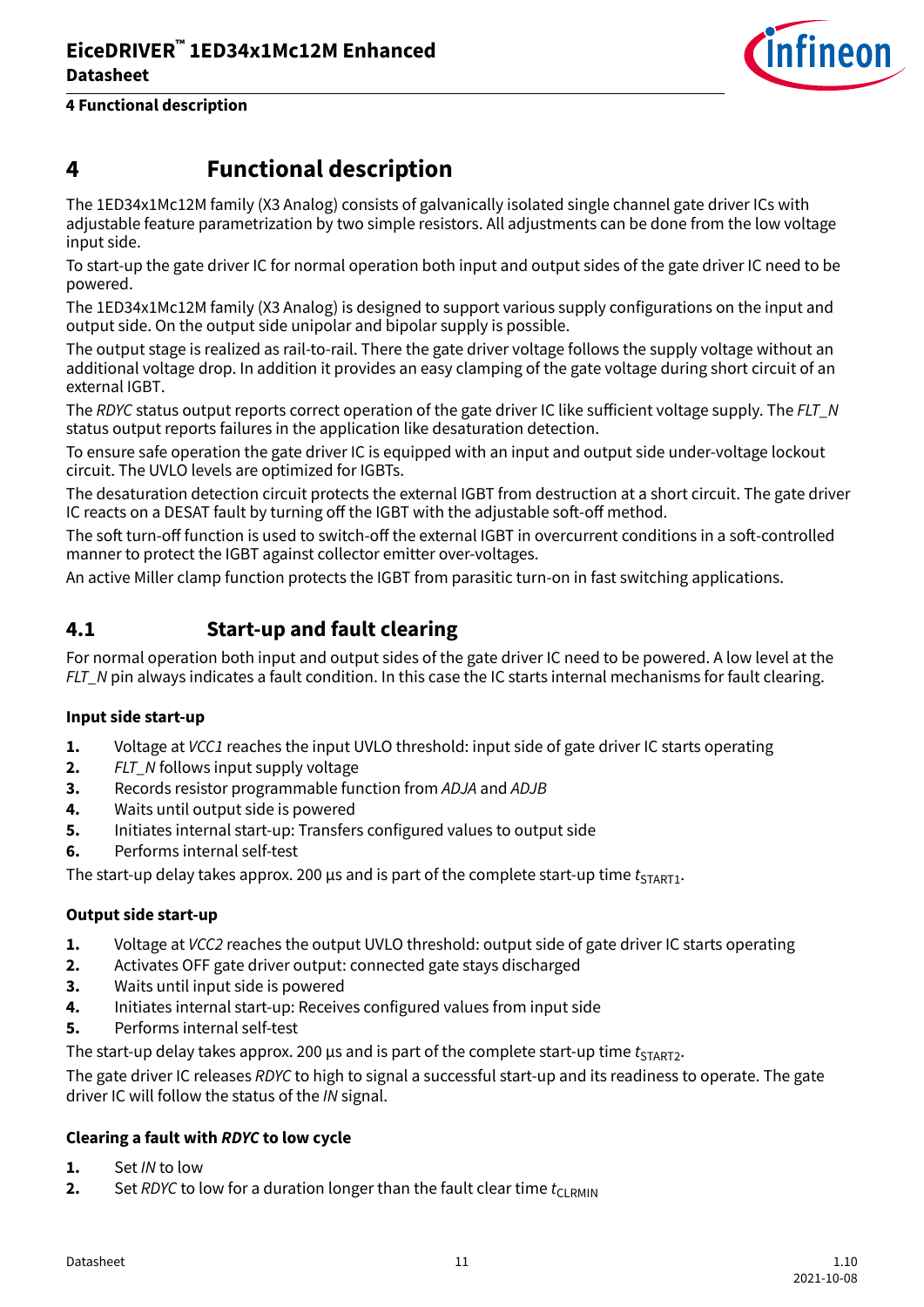

### <span id="page-11-0"></span>**4 Functional description**

- **3.** Release RDYC to high
	- **a.** If the source of the fault is no longer present, FLT\_N is released to high
	- **b.** If another fault source is active, FLT\_N stays low and the cycle needs to be repeated
- **4.** Continue PWM operation

### **4.2 Supply**

The 1ED34x1Mc12M family (X3 Analog) is designed to support various supply configurations. The input side can be used with a 3.3 V or 5 V supply.

The output side requires either an unipolar supply (VEE2 = GND2) or a bipolar supply.

- Individual supply voltages between *VCC2* and *GND2* or *GND2* and *VEE2* shall not exceed 25 V.
- The total supply voltage between VCC2 and VEE2 shall not exceed 35 V.

To ensure safe operation of the gate driver IC, it is equipped with an input and output side undervoltage lockout circuit.

### **Unipolar supply**

In unipolar supply configuration the gate driver IC is typically supplied with a positive voltage of 15 V at VCC2. GND2 and VEE2 are connected together and this common potential is connected to the IGBT emitter.



#### **Figure 5 Application example with unipolar supply (1ED3431M)**

#### **Bipolar supply**

For bipolar supply the gate driver IC is typically supplied with a positive voltage of 15 V at VCC2 and a negative voltage of -8 V or -15 V at VEE2 relative to GND2.

Between VCC2 and VEE2 the maximum potential difference is 35 V.



#### **Figure 6 Application example with bipolar supply (1ED3431M)**

Negative supply prevents a parasitic turn-on due to the additional voltage margin to the gate turn-on threshold.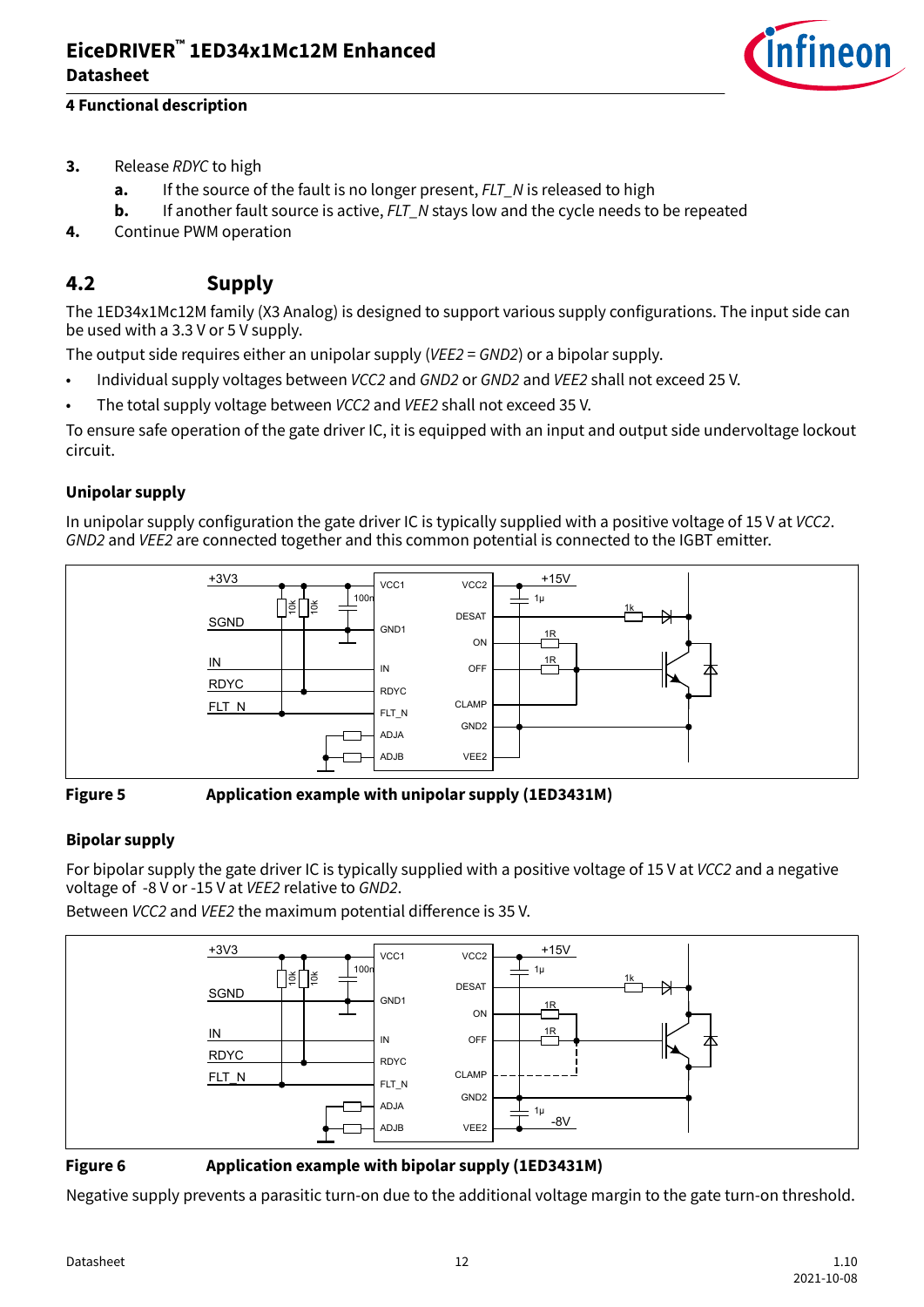

#### <span id="page-12-0"></span>**VEE2 over GND2 supply connection check**

The gate driver IC has a built-in connection check for VEE2. A loss of VEE2 connection will be detected and signaled via RDYC.

### **4.2.1 Input side undervoltage lockout, VCC1 UVLO**

To ensure correct operation of the input side and safe operation of the application the gate driver IC is equipped with an input supply undervoltage lockout for VCC1.

UVLO behavior during start-up:

- **1.** The voltage at the supply terminal *VCC1* reaches the  $V_{UVLO1H}$  threshold
- **2.** The gate driver IC reads the ADJA and ADJB resistor values and transfers the configuration to the output side
- **3.** The IC releases the RDYC output to **high** and is ready to operate.

The start-up delay takes approx. 200 us and is part of the complete start-up time  $t_{ST,OPT1}$ .

UVLO behavior during shut-down:

If the supply voltage  $V_{VCC1}$  of the input side drops below  $V_{UVIO11}$  the RDYC signal is switched to **low** and the output will be switched off.

The fault signal FLT N follows the input supply voltage.



#### **Figure 7 UVLO VCC1 behavior**

## **4.2.2 Output side under-voltage lockout, VCC2 UVLO**

To ensure correct operation of the output side and safe operation of the IGBT in the application, the gate driver IC is equipped with an output supply undervoltage lockout for VCC2 versus GND2.

UVLO behavior during start-up:

If the voltage at the supply terminal VCC2 reaches the V<sub>UVLO2H</sub> threshold the RDYC output is released to **high** and the gate driver IC is ready to operate.

The start-up delay takes approx. 200 µs and is part of the complete start-up time  $t_{\text{star}}$ ,

UVLO behavior during shut-down:

If the supply voltage  $V_{VCC2}$  of the output side drops below  $V_{UVIO21}$  the RDYC signal is switched to **low** and the output will be switched off.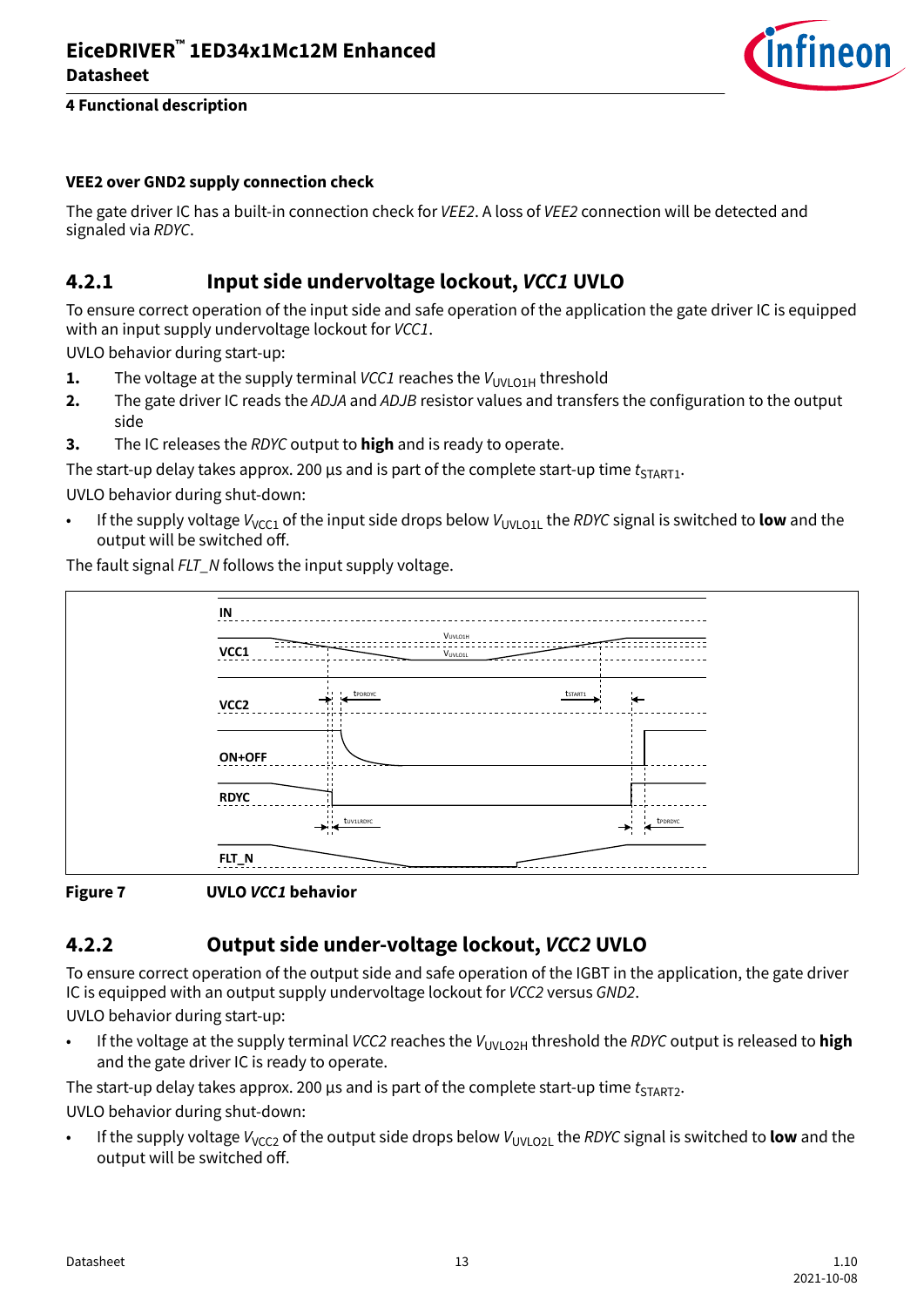

### **4 Functional description**



#### **Figure 8 UVLO VCC2 behavior**

Any V<sub>UVLO2L</sub> event will lead to a fault-off and a RDYC low level. Depending of the level of the voltage drop, the gate driver IC either stays in a not ready state and waits for the supply voltage to recover, or it will fully reset the gate driver IC. Both variants differ in the necessary delay of RDYC release after the supply voltage has recovered. After a reset, the gate driver IC needs to fully restart until it becomes ready again.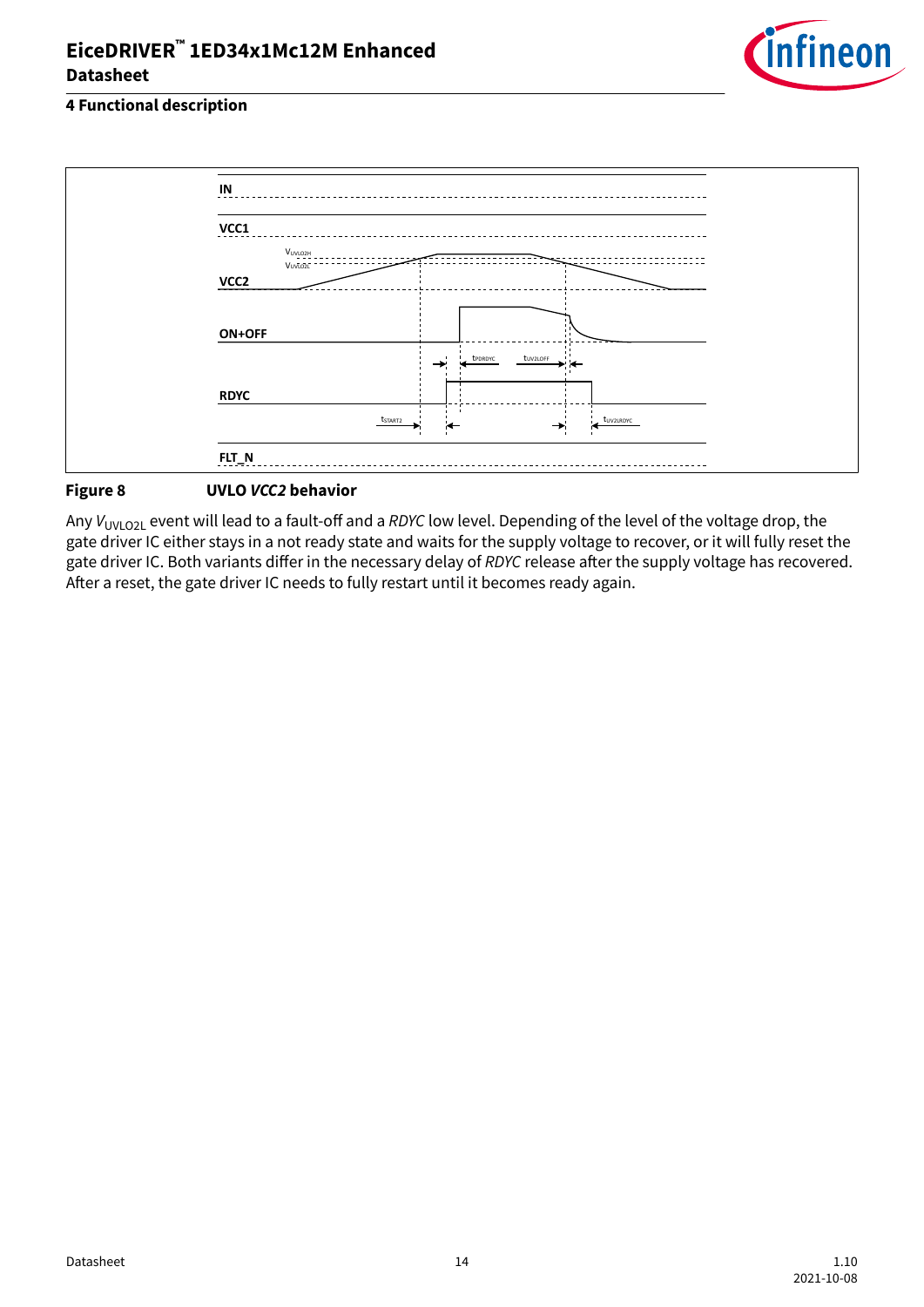

### <span id="page-14-0"></span>**4.3 Input side logic**

The input threshold levels are always CMOS compliant. The threshold levels are 30% of VCC1 for low level and 70% of VCC1 for high level.

The 1ED34x1Mc12M family (X3 Analog) has three input pins (IN, ADJA, ADJB) and two I/O pins (RDYC, FLT\_N) at the input side.

### **4.3.1 IN non-inverting driver input**

The input pin has a positive logic. To turn on the associated IGBT apply a logic high signal at the IN pin. A minimum pulse width of typical 103 ns is defined to make the IC robust against glitches at IN.

### **4.3.2 RDYC ready status output, fault-off and fault clear input**

The RDYC pin is a logic input and open drain output and has three different functions:

- RDYC as ready status output of all ready sources
- RDYC as fault-off input
- RDYC as fault clear input

In a typical application the RDYC pins of all gate driver ICs in the inverter are connected together and form a single wire RDYC signal.

An external pull-up resistor is required to ensure RDYC status output during operation.

#### **Ready sources**

- the input side is properly supplied, VCC1 supply above UVLO1 threshold
- the output side is properly supplied with a positive voltage, VCC2 supply above UVLO2 threshold
- no VEE2 over GND2 failure
- Internal signal transmission is operating nominal
- the ON pin monitoring of the gate driver is below VEE2 + 2 V, IGBT has to be off at start-up

### **4.3.2.1 RDYC fault-off input**

Pulling RDYC to low disables the operation of the gate driver IC. The gate driver IC ignores IN signals as long as the RDYC pin stays low and the IC uses its fault-off function to switch-off the IGBT.

The defined minimum pulse width makes the IC robust against glitches at RDYC. The gate driver ignores pulses with a shorter duration.



#### **Figure 9 RDYC short pulse behavior of external manipulation of the RDYC pin**

After an external RDYC low signal the IC is actively pulling RDYC to low until the voltage at ON pin falls below the VEE2+2 V threshold.

The RDYC fault-off input is active low.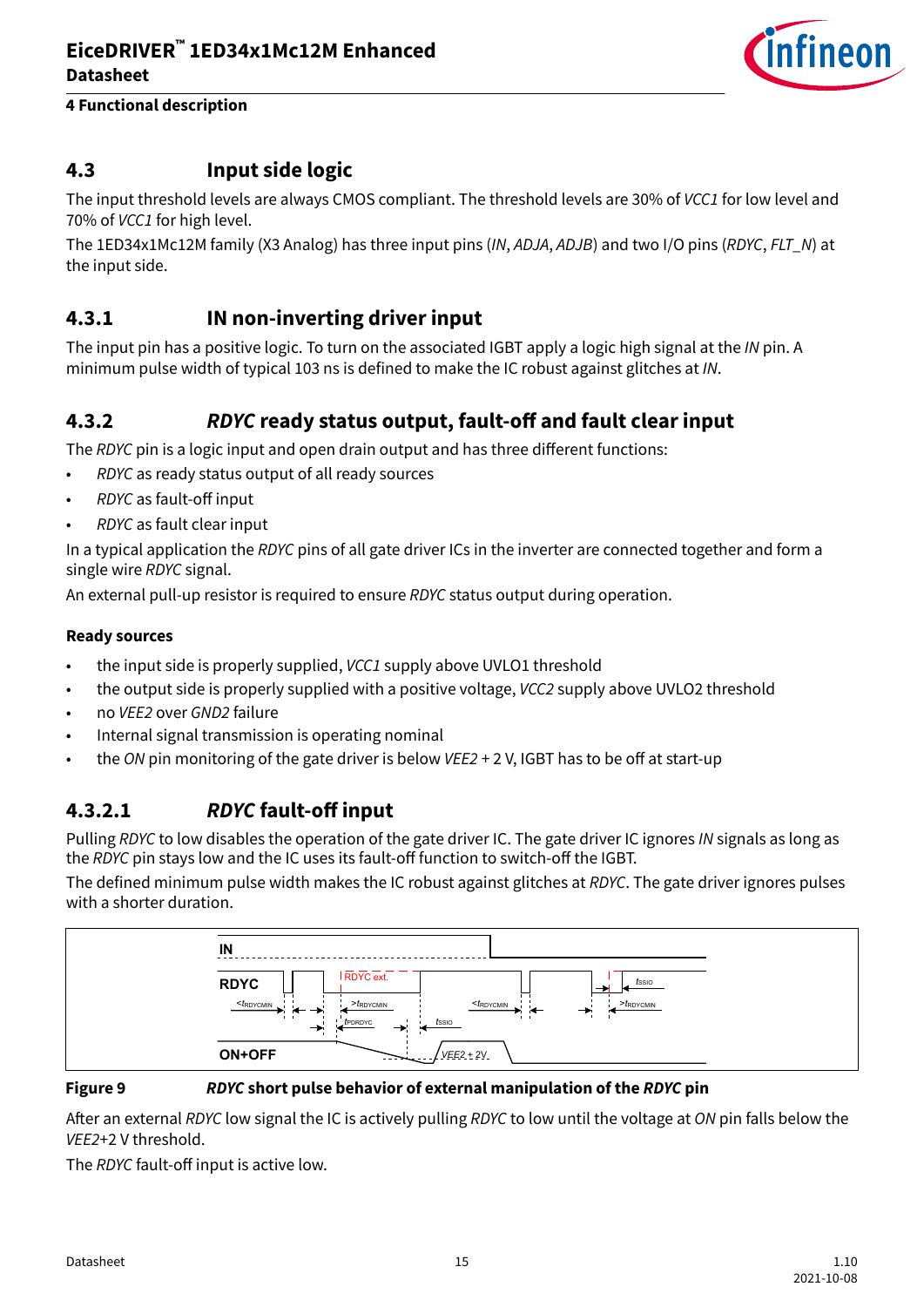

### <span id="page-15-0"></span>**4.3.2.2 RDYC fault clear input**

Setting RDYC to low for longer than the fault clear time  $t_{CIRMIN}$  will reset the stored fault signal at pin FLT\_N with the rising edge of RDYC. Additionally the following conditions have to be met as well:

- PWM IN pin level needs to be low.
- voltage at ON pin has dropped below the VEE2+2 V threshold, and
- triggering fault condition is no longer present.

The typical fault clear time  $t_{\text{CI~PMIN}}$  is 1.0 µs.



### **Figure 10 RDYC fault clear timing**



#### **Figure 11 RDYC fault clear rising edge to FLT\_N**

### **4.3.3 FLT\_N status output and fault-off input**

The  $FLT$  N pin is a logic input and open drain output and has two different functions:

- $FLT$  N as fault-status output for fault sources
- FLT\_N as fault-off input

In a typical application the FLT\_N pins of all gate driver ICs in the inverter are connected together and form a single wire FLT\_N signal.

An external pull-up-resistor is required to ensure FLT N status output during operation.

#### **Fault sources**

The following fault sources can trigger a FLT\_N pin to low and initiate a fault turn-off:

- desaturation detection of IGBT
- gate driver over temperature protection

### **4.3.3.1 FLT\_N fault-off input**

Pulling FLT\_N to low disables the operation of the gate driver IC. The gate driver IC ignores IN signals as long as the FLT\_N pin stays low and the IC uses its fault-off function to switch-off the IGBT.

The defined minimum pulse width makes the gate driver IC robust against glitches at  $FLT$  N.

After a low at the FLT\_N pin either internally or externally applied, the fault event is latched until cleared.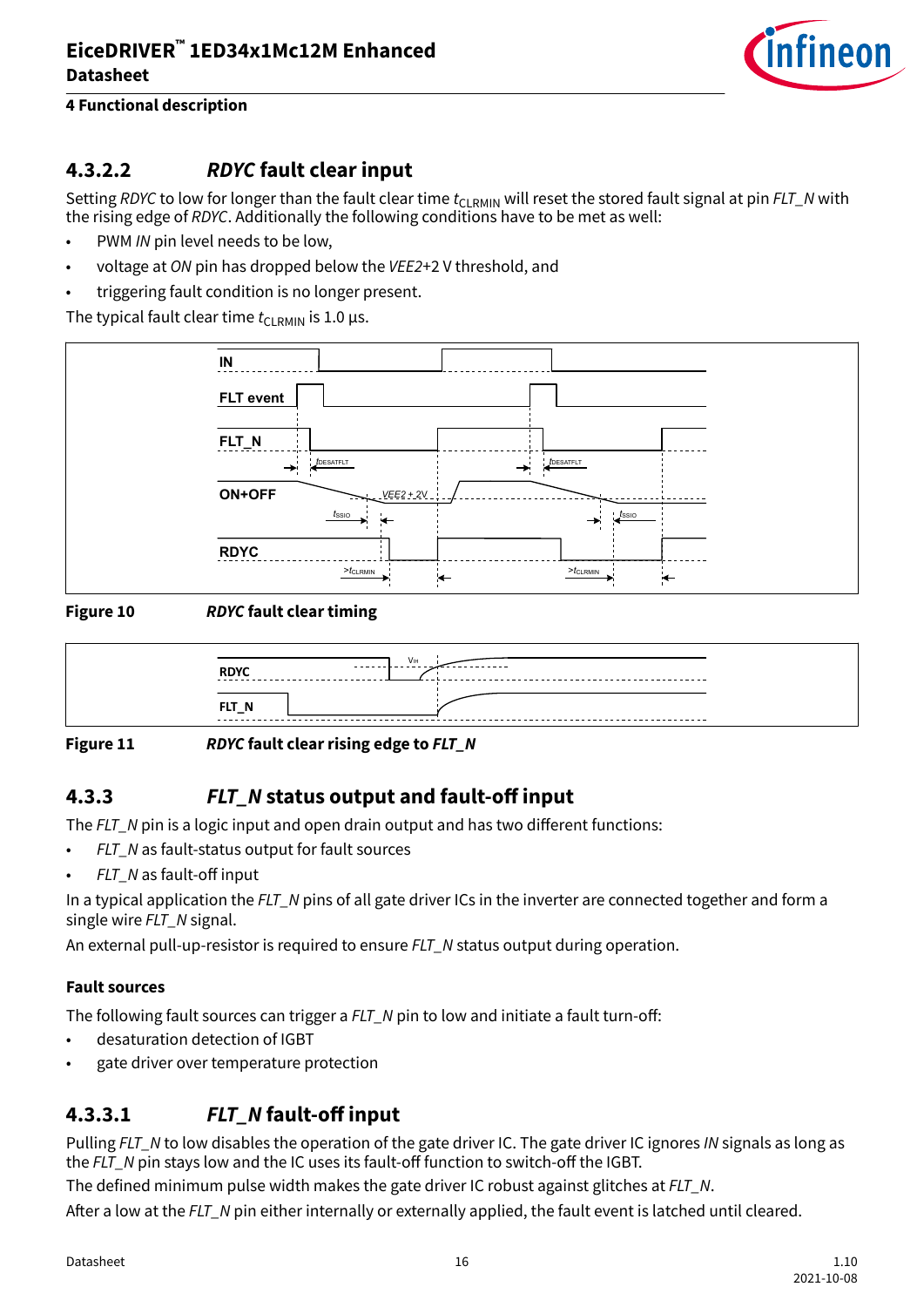

The FLT\_N fault-off input is active low.



**Figure 12 FLT\_N short pulse behavior of external manipulation of the FLT\_N pin cleared by RDYC**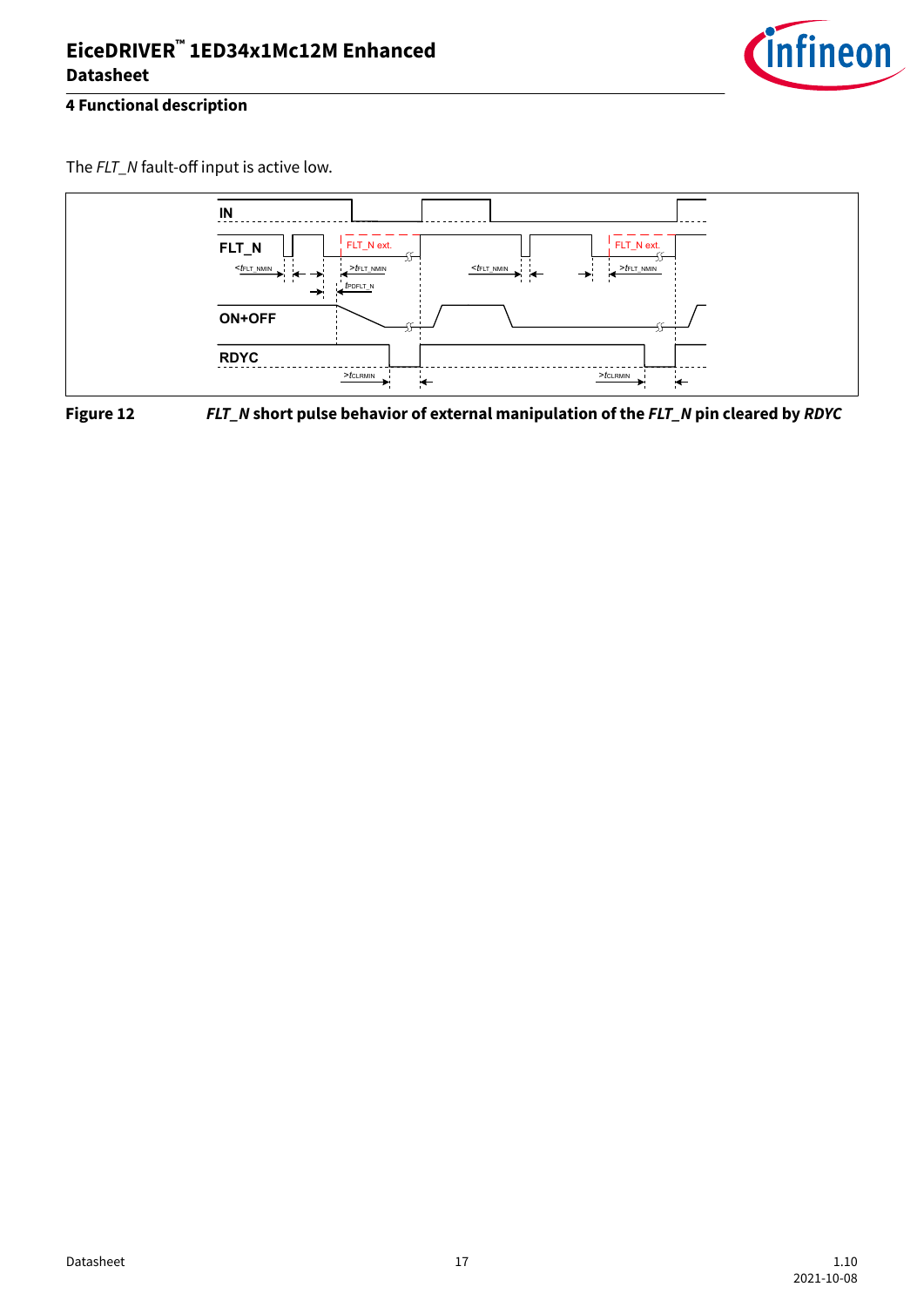

### <span id="page-17-0"></span>**4.4 Desaturation protection**

The desaturation detection circuit protects the external IGBT from destruction at a short circuit. The desaturation protection follows the given sequence:

- **1.** Voltage at DESAT pin reaches DESAT threshold level, for a period of time exceeding the filter time
- **2.** Gate driver IC output switches the external IGBT off, using the soft-off method
- **3.** Gate driver IC switches FLT\_N pin to low to indicate the fault to a connected microcontroller
- **4.** Short circuit situation is resolved
	- $\bullet$  after the voltage at the ON pin has dropped below the VEE2+2 V threshold,
	- no other fault condition is present,
	- the input has been turned off and
	- the fault has been cleared using the RDYC low cycle method



#### **Figure 13 DESAT circuit (only relevant pins shown)**

The 1ED34x1Mc12M family (X3 Analog) has a fixed DESAT threshold level of typical 9.18 V. If lower threshold levels are required, the DESAT resistor can be increased. Larger DESAT resistor values lead to lower DESAT threshold voltages. The threshold voltage reduction is equal to the DESAT current multiplied by the DESAT resistance.

The high-precision internal current source results in a minimum impact on the DESAT detection variation.

### **4.4.1 DESAT behavior**

The DESAT function offers a leading edge blanking time and filters to optimize the DESAT detection for application usage.

The leading edge blanking inhibits threshold detection during an IGBT turn on phase. The typical IGBT turn on behavior starts with charging of the gate, commutation of the application load current and finally  $V_{CF}$  voltage decrease to  $V_{CFsat}$  voltage levels. To prevent the gate driver IC from detecting a false DESAT event, leading edge blanking pauses the DESAT circuit until the time  $t_{\text{DESATleb}}$  has elapsed.

Following the leading edge blanking time, the gate driver IC forces the DESAT current into the external DESAT circuit. The current typically flows through a protection resistor, a fast high voltage diode and the collector-emitter path of the IGBT. The resulting voltage at the DESAT pin is the sum of the voltage drop across this path.

During a short circuit condition, the  $V_{CF}$  voltage increases, resulting in a reverse polarity condition of the DESAT diode. The remaining DESAT current also increases the voltage level at the DESAT pin and triggers the DESAT threshold. If the pin voltage level stays above the threshold for the duration of the DESAT filter time  $t_{DESATfilter}$ , the gate driver IC registers the DESAT event and acts accordingly.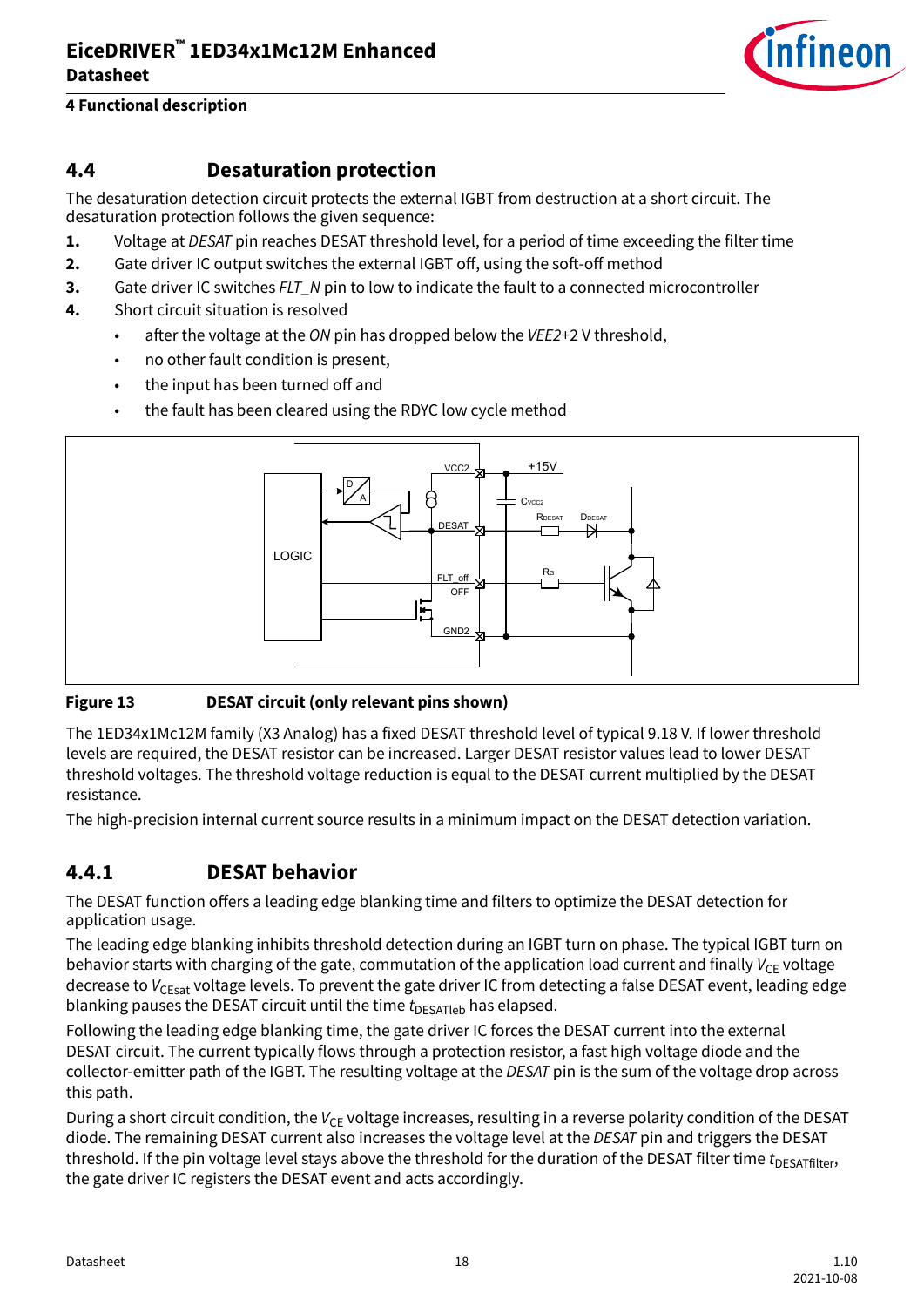

### <span id="page-18-0"></span>**4 Functional description**

The internal processing time after DESAT threshold crossing, filtering and beginning of fault-off is defined as  $t_{\text{DESATOUT}}$ . The duration of the gate discharge during fault-off is defined as  $t_{\text{FLOFFtot}}$  and is depending on the soft-off function and the gate load.





### **4.4.2 DESAT filter and leading edge blanking time adjustment with ADJB**

The ADJB pin configures the DESAT leading edge blanking time and DESAT filter time:

- A resistor from ADJB to GND1 sets the DESAT leading edge blanking time and the DESAT filter time used during DESAT detection
- Use resistors from the E96 resistor-series with 1% tolerance values to achieve accurate parameter configuration
- The gate driver IC reads the resistor value once during start-up
- Connecting ADJB to GND1 inhibits the gate driver operation and stops the start-up sequence
- Connecting ADJB to VCC1 disables the filtering resulting in minimum response times

| <b>DESAT filter time</b><br>set up | stopped                                                   | 0              | 1                      | $\mathbf{2}$           | 3                       | 4              | 5                          | 6                      | 7              |
|------------------------------------|-----------------------------------------------------------|----------------|------------------------|------------------------|-------------------------|----------------|----------------------------|------------------------|----------------|
| Resistance at ADJB<br>to GND1      | $\,<$<br>$1.05 \, \mathrm{k}\Omega$<br>or tied<br>to GND1 | $1.33 k\Omega$ | $1.58 \text{ k}\Omega$ | $1.91 \text{ k}\Omega$ | $2.26 \ \text{k}\Omega$ | $2.74 k\Omega$ | $3.32 \, \mathrm{k}\Omega$ | $4.02 \text{ k}\Omega$ | 4.87 $k\Omega$ |
| typ. $t_{\text{DESATleb}}$         | inhibit                                                   | 650 ns         | 650 ns                 | 650 ns                 | 650 ns                  | 650 ns         | 650 ns                     | 650 ns                 | 650 ns         |
| typ. t <sub>DESATfilter</sub>      | gate<br>driver<br>operatio<br>n                           | 1575 ns        | 1775 ns                | 1975 ns                | 2375 ns                 | 2775 ns        | 3175 ns                    | 3575 ns                | 3975 ns        |

**Table 4 DESAT filter timing ADJB adjustment**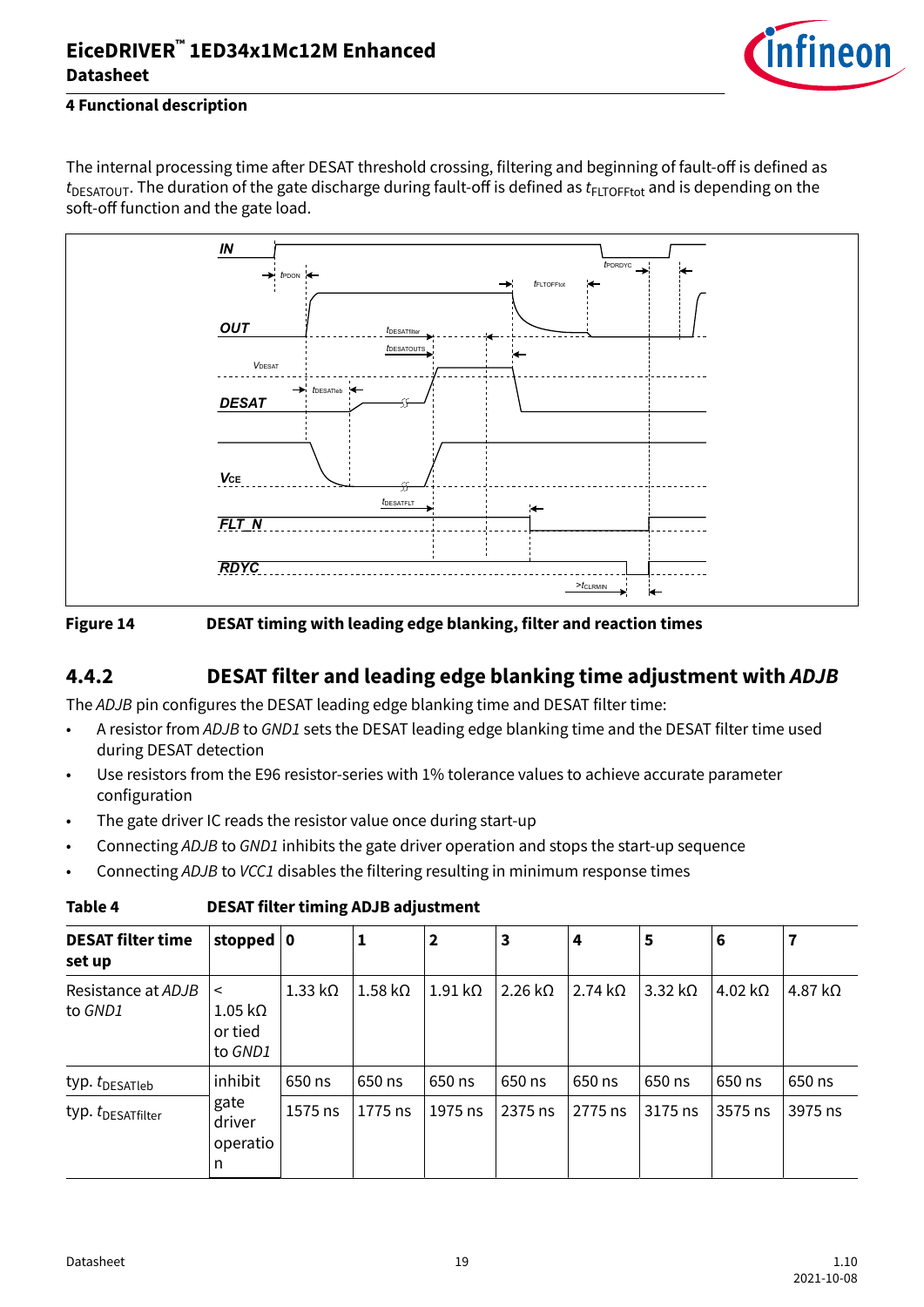

### **4 Functional description**

| Table 4                            | <b>DESAT filter timing ADJB adjustment</b> |                        |                              |                      |                 |                |                      |                       |                                                  |  |  |
|------------------------------------|--------------------------------------------|------------------------|------------------------------|----------------------|-----------------|----------------|----------------------|-----------------------|--------------------------------------------------|--|--|
| <b>DESAT filter time</b><br>set up | 8                                          | 9                      | 10<br>$8.66 \text{ k}\Omega$ | 11<br>10.7 $k\Omega$ | 12              | 13             | 14<br>23.2 $k\Omega$ | 15<br>28.0 k $\Omega$ | default<br>$>45.3 k\Omega$<br>or tied<br>to VCC1 |  |  |
| Resistance at ADJB<br>to GND1      | 5.90 k $\Omega$                            | $7.15 \text{ k}\Omega$ |                              |                      | 13.7 k $\Omega$ | $17.4 k\Omega$ |                      |                       |                                                  |  |  |
| typ. $t_{\text{DESATleb}}$         | 1150 ns                                    | $1150$ ns              | 1150 ns                      | 1150 ns              | 1150 ns         | 1150 ns        | $1150$ ns            | $1150$ ns             | 400 ns                                           |  |  |
| typ. t <sub>DESATfilter</sub>      | 3975 ns                                    | 3575 ns                | 3175 ns                      | 2775 ns              | 2375 ns         | 1975 ns        | 1775 ns              | $1575$ ns             | 225 ns                                           |  |  |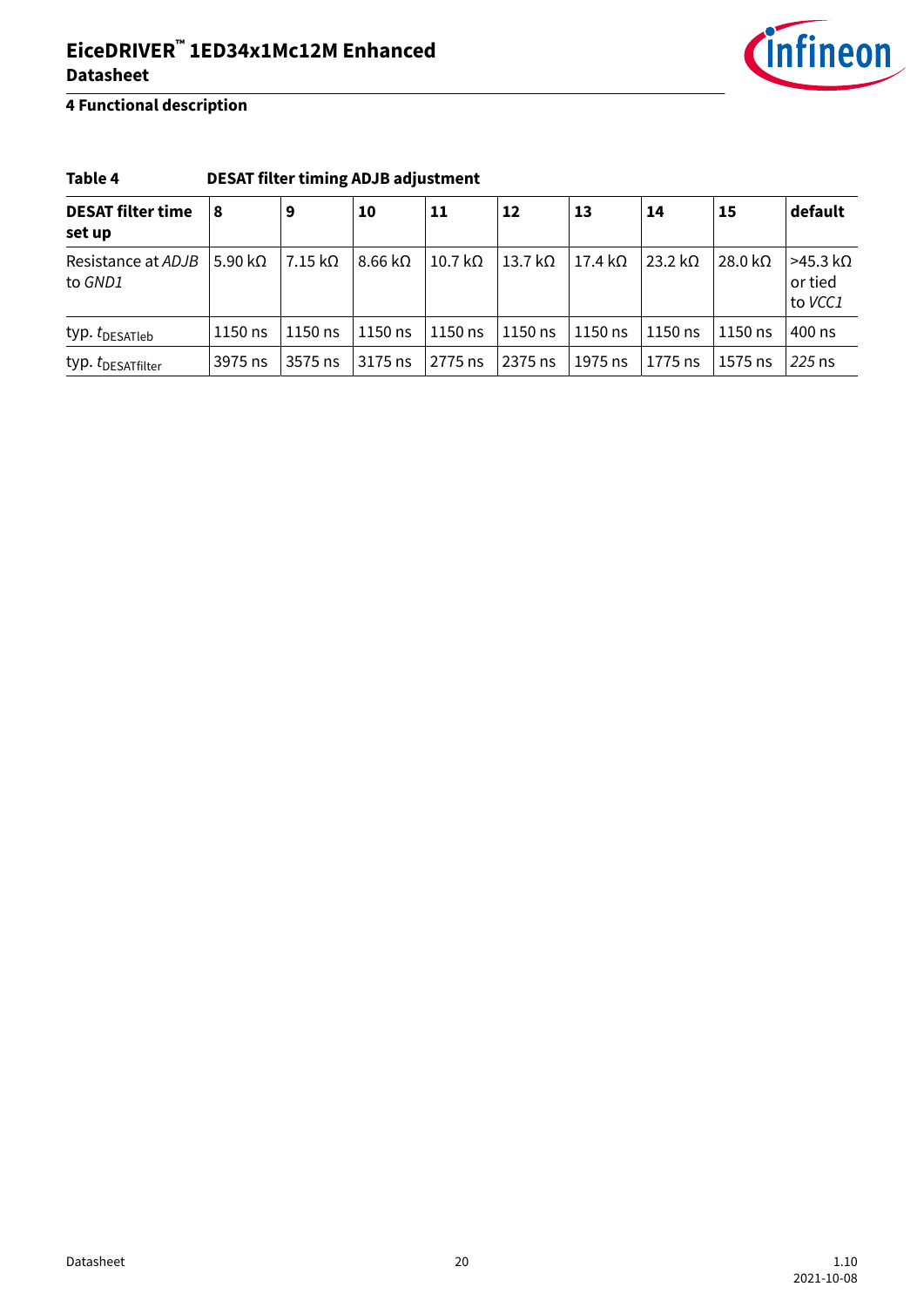

### <span id="page-20-0"></span>**4.5 Gate driver output**

The gate driver output side uses MOSFETs to provide a rail-to-rail output. Therefore, the gate drive voltage follows the supply voltage closely.

Due to the low internal voltage drop, the switching behavior of the IGBT is predominantly governed by the external gate resistor. The gate driver IC offers separate sink and source outputs to adapt the gate resistor for turn-on and turn-off separately without additional bypass components.

The cell value x in the following table is placeholder for high or low and indicates that this pin does not influence the resulting gate driver output state. The arrow  $\leftrightarrow$ ) in cells indicate the transition initiated by the pin of the logic input and gate driver supply pins resulting in a transition to the gate driver output state as listed.

#### **Table 5 Driver output state including transition behavior**

|                                                            | Logic input and gate driver supply                        |                        | <b>Gate driver output</b> |                        |                         |                         |  |  |  |  |  |
|------------------------------------------------------------|-----------------------------------------------------------|------------------------|---------------------------|------------------------|-------------------------|-------------------------|--|--|--|--|--|
| IN                                                         | <b>RDYC</b>                                               | FLT_N                  | VCC1                      | VCC <sub>2</sub>       | ON                      | <b>OFF</b>              |  |  |  |  |  |
| Static gate driver output state: on and off                |                                                           |                        |                           |                        |                         |                         |  |  |  |  |  |
| high                                                       | high                                                      | high                   | high                      | high                   | high                    | tri-state               |  |  |  |  |  |
| low                                                        | high                                                      | high                   | high                      | high                   | tri-state               | low                     |  |  |  |  |  |
|                                                            | Transition to not ready and static not ready state        |                        |                           |                        |                         |                         |  |  |  |  |  |
| x                                                          | high $\rightarrow$ low                                    | high                   | high                      | high                   | $\rightarrow$ tri-state | $\rightarrow$ fault off |  |  |  |  |  |
| X                                                          | low                                                       | high                   | high                      | high                   | tri-state               | low                     |  |  |  |  |  |
|                                                            | Transition to fault and static fault state                |                        |                           |                        |                         |                         |  |  |  |  |  |
| X                                                          | high                                                      | high $\rightarrow$ low | high                      | high                   | $\rightarrow$ tri-state | $\rightarrow$ fault off |  |  |  |  |  |
| X                                                          | high                                                      | low                    | high                      | high                   | tri-state               | low                     |  |  |  |  |  |
|                                                            | Transition with VCC1 power loss and unsupplied input side |                        |                           |                        |                         |                         |  |  |  |  |  |
| x                                                          | X                                                         | X                      | high $\rightarrow$ low    | high                   | $\rightarrow$ tri-state | $\rightarrow$ fault off |  |  |  |  |  |
| X                                                          | X                                                         | X                      | low                       | high                   | tri-state               | low                     |  |  |  |  |  |
| Transition with VCC2 power loss and unsupplied output side |                                                           |                        |                           |                        |                         |                         |  |  |  |  |  |
| x                                                          | X                                                         | X                      | X                         | high $\rightarrow$ low | $\rightarrow$ tri-state | $\rightarrow$ fault off |  |  |  |  |  |
| X                                                          | X                                                         | X                      | X                         | low                    | tri-state               | active shut down        |  |  |  |  |  |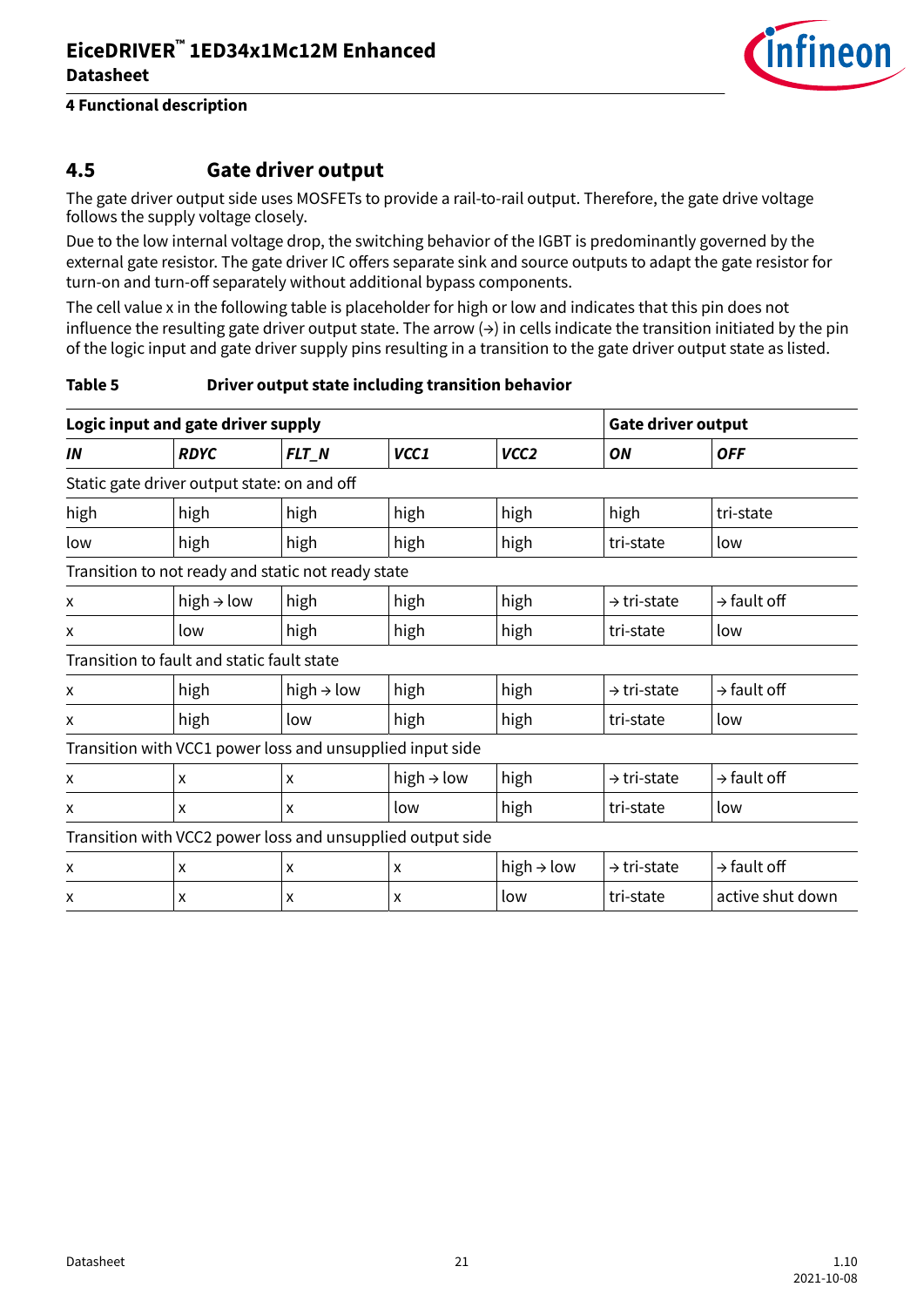

### <span id="page-21-0"></span>**4.5.1 Turn-on behavior**

The 1ED34x1Mc12M family (X3 Analog) is optimized for hard switching turn-on. A turn-on command switches the ON pin internally to VCC2.

### **4.5.2 Turn-off and fault turn-off behavior**

The gate driver IC supports different turn-off sequences to adapt to different applications and IGBT currents during normal switching operation and in the case of a fault.

| Turn-off reason | <b>Turn-off sequence</b> |               |                     |  |  |  |
|-----------------|--------------------------|---------------|---------------------|--|--|--|
|                 | <b>Hard switching</b>    | Soft turn-off |                     |  |  |  |
| normal off      |                          |               |                     |  |  |  |
| fault turn-off  |                          |               | adjustable via ADJA |  |  |  |

The gate driver fault turn-off behavior can be configured with the ADJA pin

Once started, the fault turn-off sequence cannot be interrupted by an  $IN =$  low turn-off signal.





**Figure 15 Fault turn-off sequence initiated by FLT\_N or RDYC**



**Figure 16 Fault turn-off sequence initiated by DESAT event**

## **4.5.2.1 Hard switching turn-off**

The gate driver IC supports hard switching turn-off during normal switching operation. Switching the IGBT gate off by turning on the discharge MOSFET in the output stage, the OFF pin is switched to VEE2 pin.

## **4.5.2.2 Soft turn-off**

The soft turn-off function protects the IGBT against collector-emitter overvoltage during turn off in an overcurrent condition. It turns-off the IGBT with a reduced gate current to reduce the di/dt induced overvoltage..

The IGBT gate is connected via OFF to an internal current sink circuit. The discharge current is typically lower than the hard switch-off current used for normal operation. Since soft turn-off is a single event after a failure, the gate driver IC can handle the additional power dissipation internally.

Soft turn-off can be configured with the ADJA pin. The function is only active during fault turn-off. The adjustable range depends on the current strength of the gate driver IC: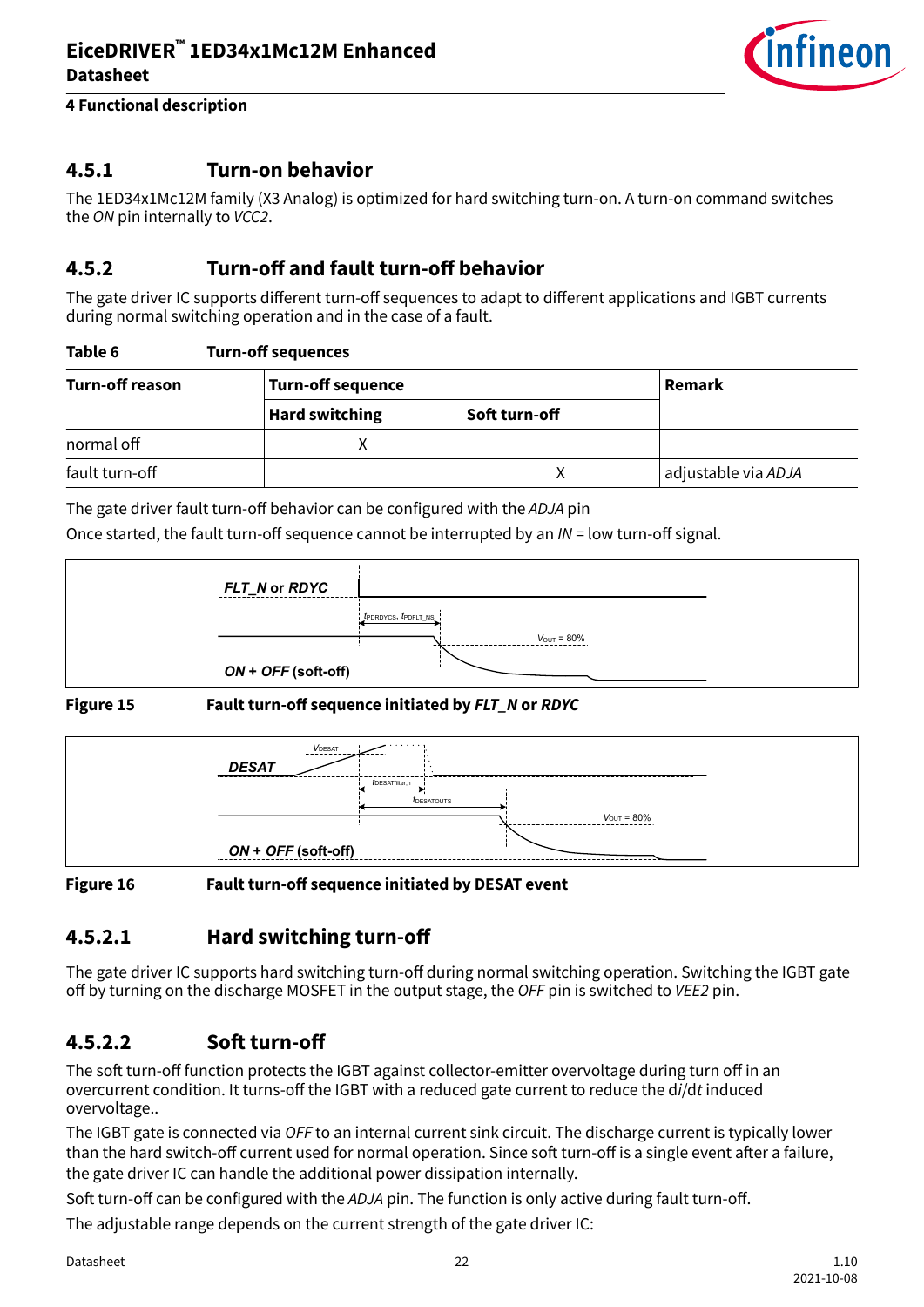

- <span id="page-22-0"></span>• 1ED3431M: 15 mA - 233 mA
- 1ED3461M: 29 mA 466 mA
- 1ED3491M: 44 mA 699 mA

### **4.5.2.2.1 Soft-off current source adjustment with ADJA**

The ADJA pin configures the Soft-off function and current level:

- A resistor from ADJA pin to GND1 sets the Soft-off current level for the fault-off function
- Use resistors from the E96 resistor-series with 1% tolerance values to achieve accurate parameter configuration
- The gate driver IC reads the resistor value once during start-up
- Connecting ADJA to GND1 results in a Soft-off function for fault-off with a predefined value
- Connecting ADJA to VCC1 inhibits the gate driver operation and stops the start-up sequence

| Soft-off set up                     | default                                        | 0               |                        | $\overline{\mathbf{2}}$ | 3                | 4              | 5                | 6                      |                        |
|-------------------------------------|------------------------------------------------|-----------------|------------------------|-------------------------|------------------|----------------|------------------|------------------------|------------------------|
| Resistance from<br>ADJA to GND1     | $< 1.05 \text{ k}\Omega$<br>or tied to<br>GND1 | $1.33 k\Omega$  | $1.58 \text{ k}\Omega$ | $1.91 \text{ k}\Omega$  | 2.26 k $\Omega$  | 2.74 $k\Omega$ | $3.32 k\Omega$   | $4.02 \text{ k}\Omega$ | $4.87 \text{ k}\Omega$ |
| typ. I <sub>CSOFF</sub><br>1ED3431M | 146 mA                                         | $15 \text{ mA}$ | $29 \text{ mA}$        | 44 mA                   | 58 mA            | 73 mA          | 87 mA            | $102 \text{ mA}$       | $116 \text{ mA}$       |
| typ. I <sub>CSOFF</sub><br>1ED3461M | 291 mA                                         | $29 \text{ mA}$ | 58 mA                  | 87 mA                   | $116 \text{ mA}$ | 146 mA         | $175 \text{ mA}$ | 204 mA                 | $233 \text{ mA}$       |
| typ. I <sub>CSOFF</sub><br>1ED3491M | 437 mA                                         | 44 mA           | 87 mA                  | $131 \text{ mA}$        | 175 mA           | 218 mA         | 262 mA           | 306 mA                 | 349 mA                 |

#### **Table 7 Soft-off adjustment with ADJA**

#### **Table 7 Soft-off adjustment with ADJA**

| Soft-off set up                     | 8               | 9                      | 10                     | 11                     | 12             | 13             | 14             | 15              | stopped                       |
|-------------------------------------|-----------------|------------------------|------------------------|------------------------|----------------|----------------|----------------|-----------------|-------------------------------|
| Resistance from<br>ADJA to GND1     | 5.90 k $\Omega$ | $7.15 \text{ k}\Omega$ | $8.66 \text{ k}\Omega$ | $10.7 \text{ k}\Omega$ | 13.7 $k\Omega$ | 17.4 $k\Omega$ | $23.2 k\Omega$ | 28.0 k $\Omega$ | $>45.3$ kΩ or<br>tied to VCC1 |
| typ. I <sub>CSOFF</sub><br>1ED3431M | 131 mA          | 146 mA                 | 160 mA                 | 175 mA                 | 189 mA         | 204 mA         | 218 mA         | 233 mA          | inhibit gate<br>driver        |
| typ. I <sub>CSOFF</sub><br>1ED3461M | 262 mA          | 291 mA                 | 320 mA                 | 349 mA                 | 379 mA         | 408 mA         | 437 mA         | 466 mA          | operation                     |
| typ. I <sub>CSOFF</sub><br>1ED3491M | 393 mA          | 437 mA                 | 480 mA                 | 524 mA                 | 568 mA         | 612 mA         | 655 mA         | 699 mA          |                               |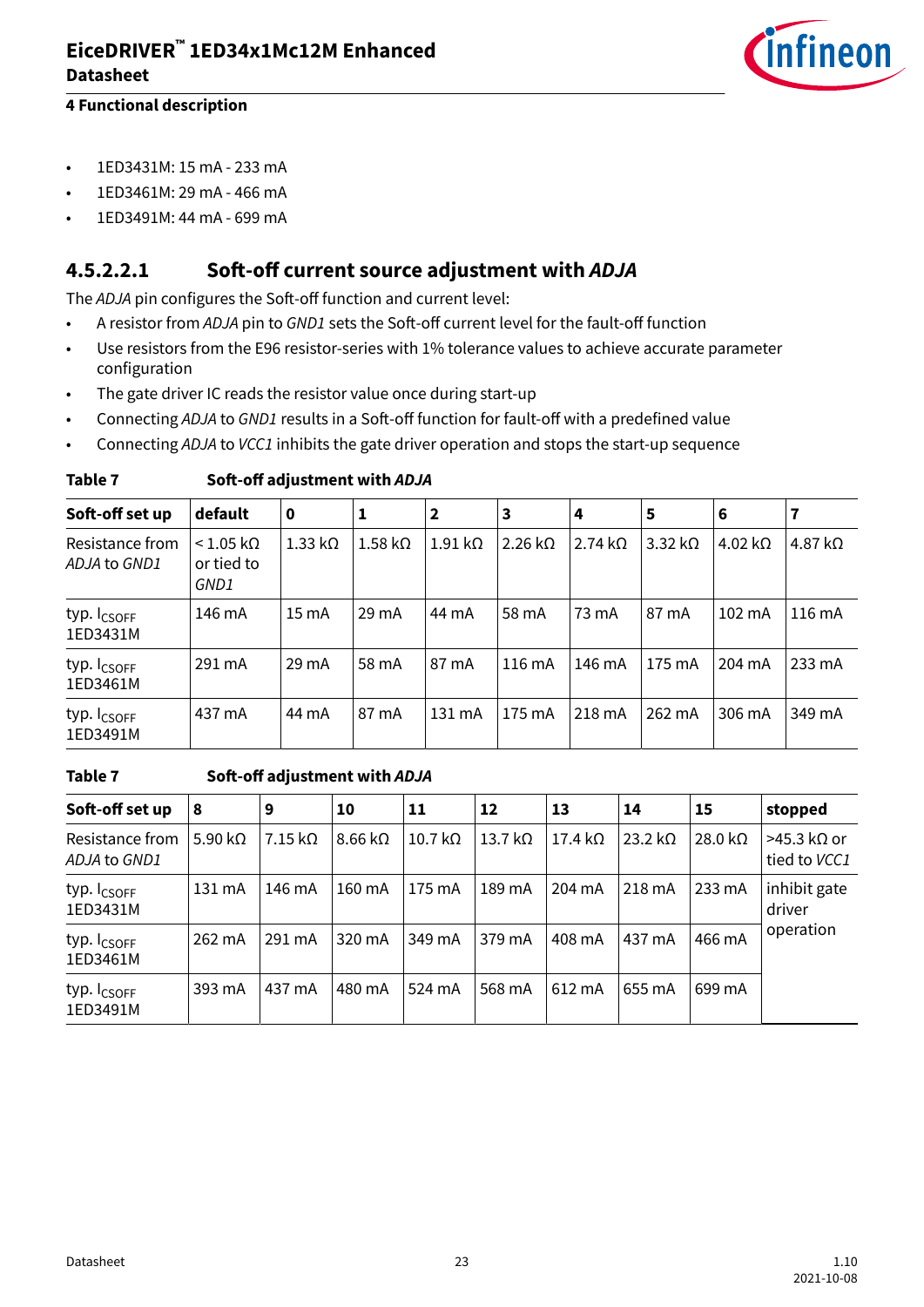

### <span id="page-23-0"></span>**4 Functional description**

### **4.5.3 Active shut-down**

The active shut-down feature ensures a safe IGBT off-state, if the output chip is not supplied. It protects the IGBT against a floating gate. The IGBT gate is always clamped via OFF to VEE2.

### **4.5.4 Active Miller clamp**

The 1ED34x1Mc12M family (X3 Analog) is equipped with an active Miller clamp function to protect the IGBT from parasitic turn-on in fast switching applications.

After a turn-off command the gate driver IC follows the implemented sequence:

- **1.** Discharge of the IGBT gate while monitoring the voltage level at the ON pin
- **2.** Detection of a voltage at the ON pin less than a level of VEE2 + 2.0 V
- **3.** Filtering of the detection to avoid false CLAMP activation and not to influence regular turn-off behavior
- **4.** Activating clamp function to keep IGBT gate at *VEE2* level

### **4.5.4.1 CLAMP output types**

The CLAMP output stage offers two operating modes:

- direct gate clamping with an open drain output for medium clamping current, 1ED3431M variants
- pre-driver output, to clamp IGBT gate with external transistor for high clamping current, 1ED3461M and 1ED3491M variants

#### **Direct gate clamping**

Direct gate clamping with an open drain output is tailored for direct clamping of IGBT gate to VEE2. The output current capability is typically 2 A. Useful IGBT current rating for direct gate clamping is a collector current of typically smaller than 100 A. Connect the CLAMP pin directly to the gate with low inductive tracks.





**Figure 17 Application example with unipolar supply (1ED3431M)**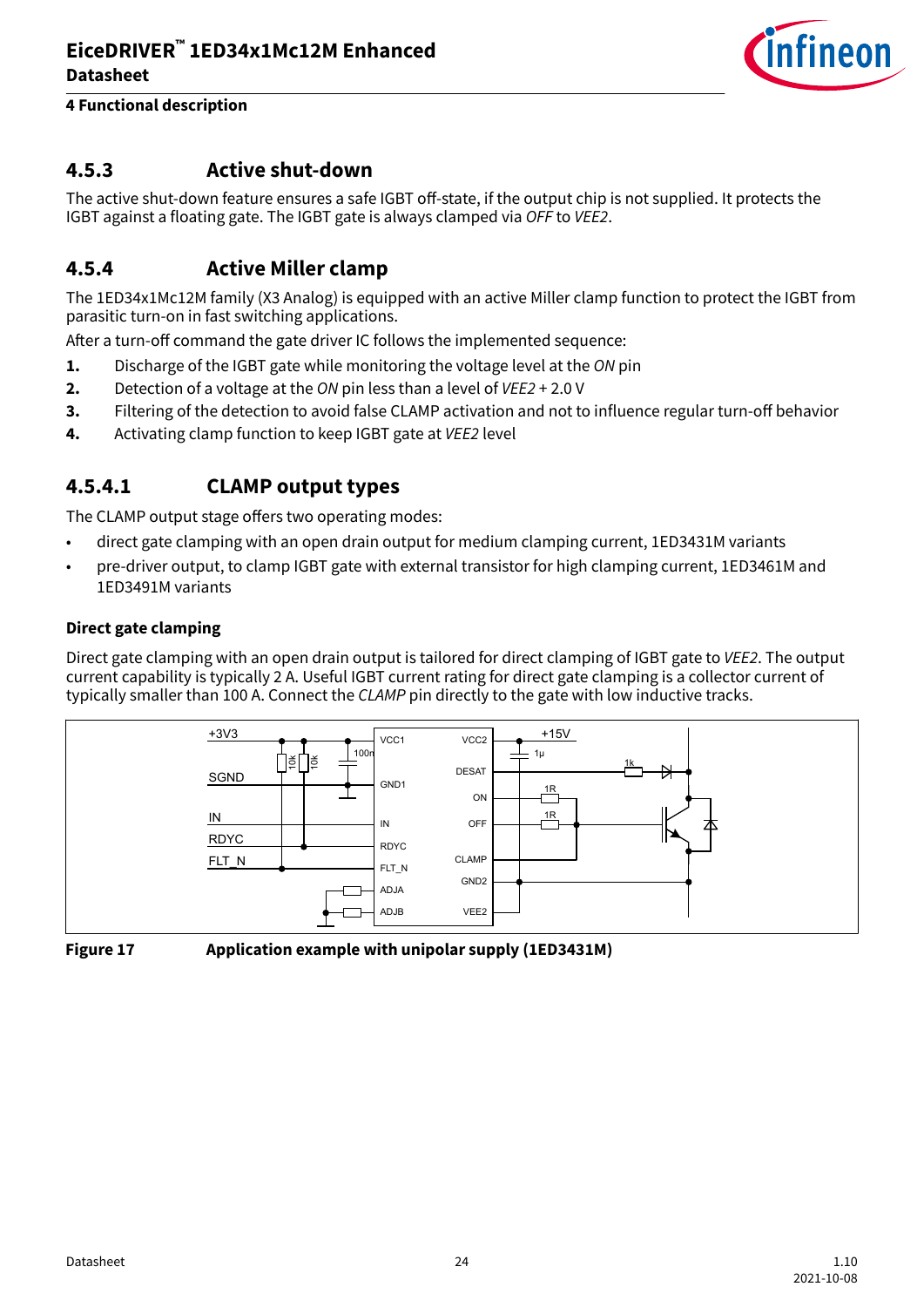

### **4 Functional description**





#### **Pre-driver output**

Track inductance and clamp output resistance reduces the clamping capability for large IGBTs. In this case, select the pre-driver output product variant with an external MOSFET.

The external small signal n-channel MOSFET transistor in combination with the pre-driver output enables clamping of high gate currents. Connect the MOSFET between the CLAMPDRV output, VEE2 pin, and IGBT gate. Due to the pre-driver configuration the clamp current is only limited by the external clamp MOSFET transistor. Depending on the external MOSFET a Miller current clamping up to 20 A can be reached. The clamping MOSFET has to be placed close to the IGBT gate to minimize track resistance and inductance.



**Figure 19 Application example with bipolar supply and CLAMP pre-driver output (1ED3461M, 1ED3491M)**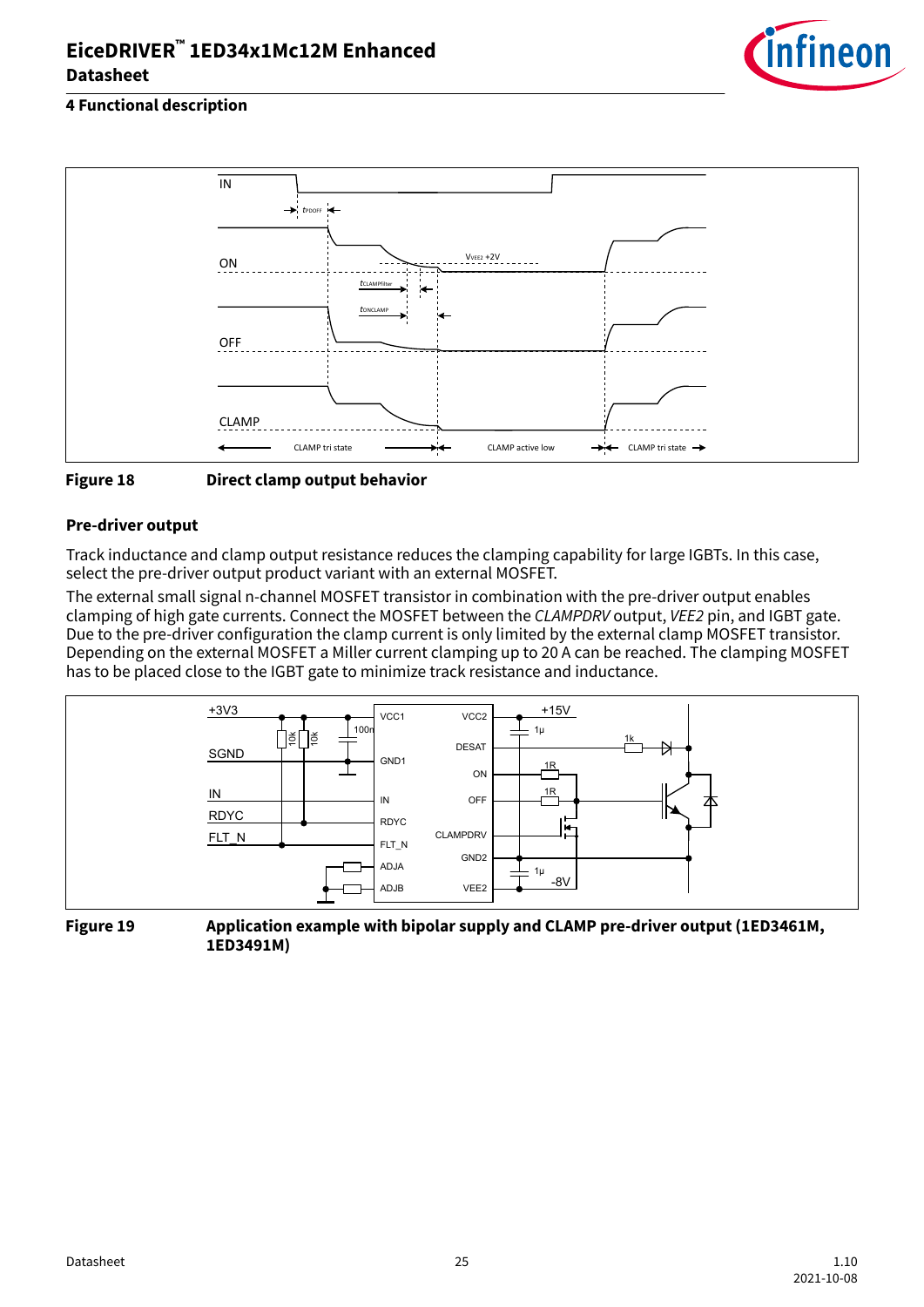

### <span id="page-25-0"></span>**4 Functional description**





### **4.5.5 Switch-off timeout until forced switch-off**

The gate driver IC is equipped with a switch-off timeout monitoring feature. In case the pin monitoring comparator has not registered an off-state within the timeout time this feature activates a forced switch-off.

The monitoring feature secures the IGBT switch-off in case of a connection failure between the OFF output and the IGBT gate or a faulty gate resistor. In a forced switch-off all available output switch-off paths (OFF and CLAMP/CLAMPDRV) will be used to hard switch-off the IGBT after such an event.



### **Figure 21 Switch-off timeout behavior**

The timing diagram shows the switch-off timeout behavior from the moment of OFF output activation until the timeout has elapsed and the CLAMP output is activated.

### **4.6 Short circuit clamping**

The integrated short circuit clamping diode limits the IGBT gate over voltage during a short circuit. The over voltage is typically triggered by the capacitive feedback of the Miller capacitance.

The internal diodes from ON and CLAMP to VCC2 limit the gate driver voltage to a value slightly higher than the supply voltage. These diode paths are rated for a maximum current of 0.75 A and the duration of 6 µs. Add an external Schottky diode if higher currents are expected or a tighter clamping is desired. Also use an external diode if the active Miller clamping circuit uses the pre-driver output configuration.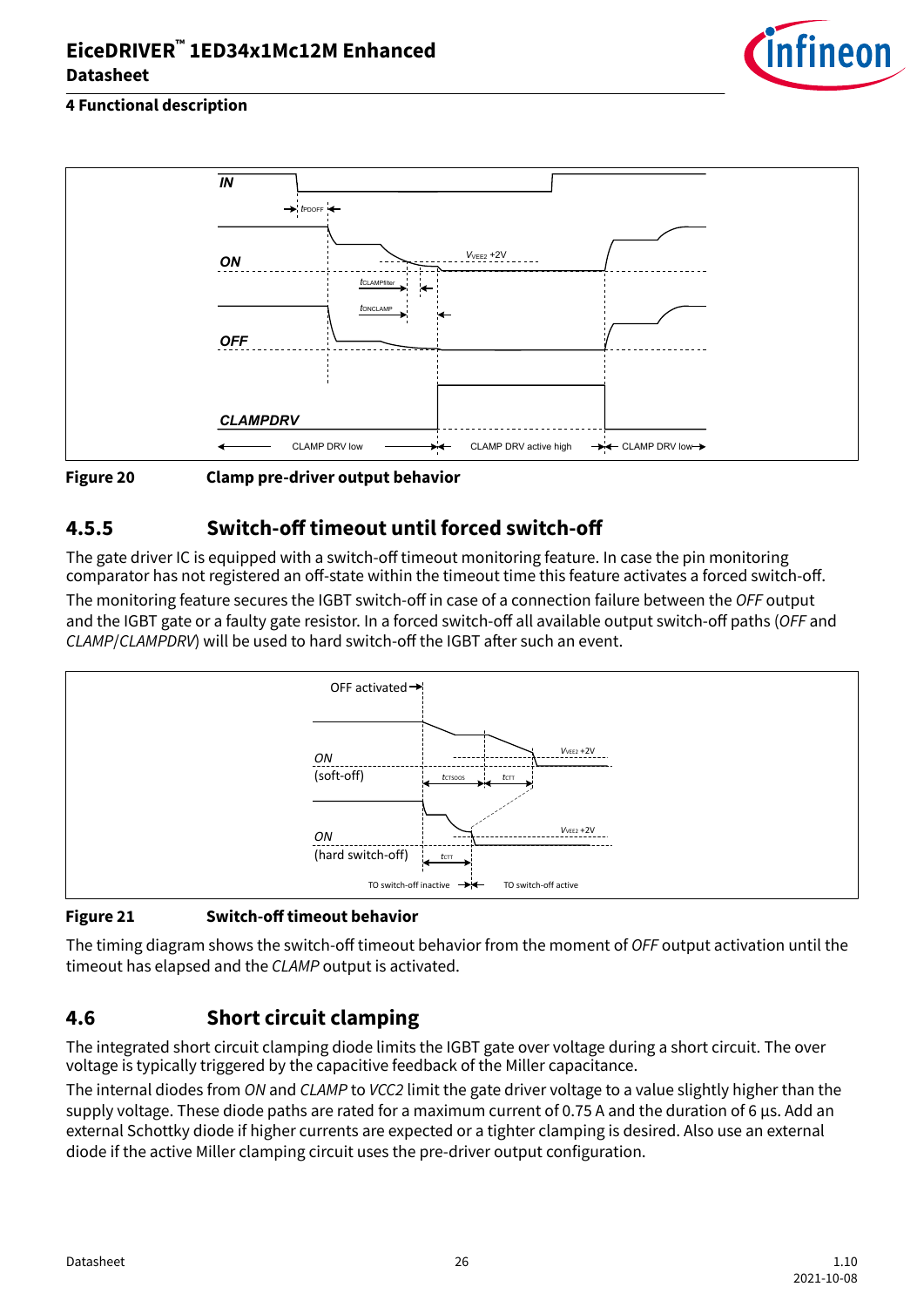

### **4 Functional description**



**Figure 22 Short circuit clamping circuitry**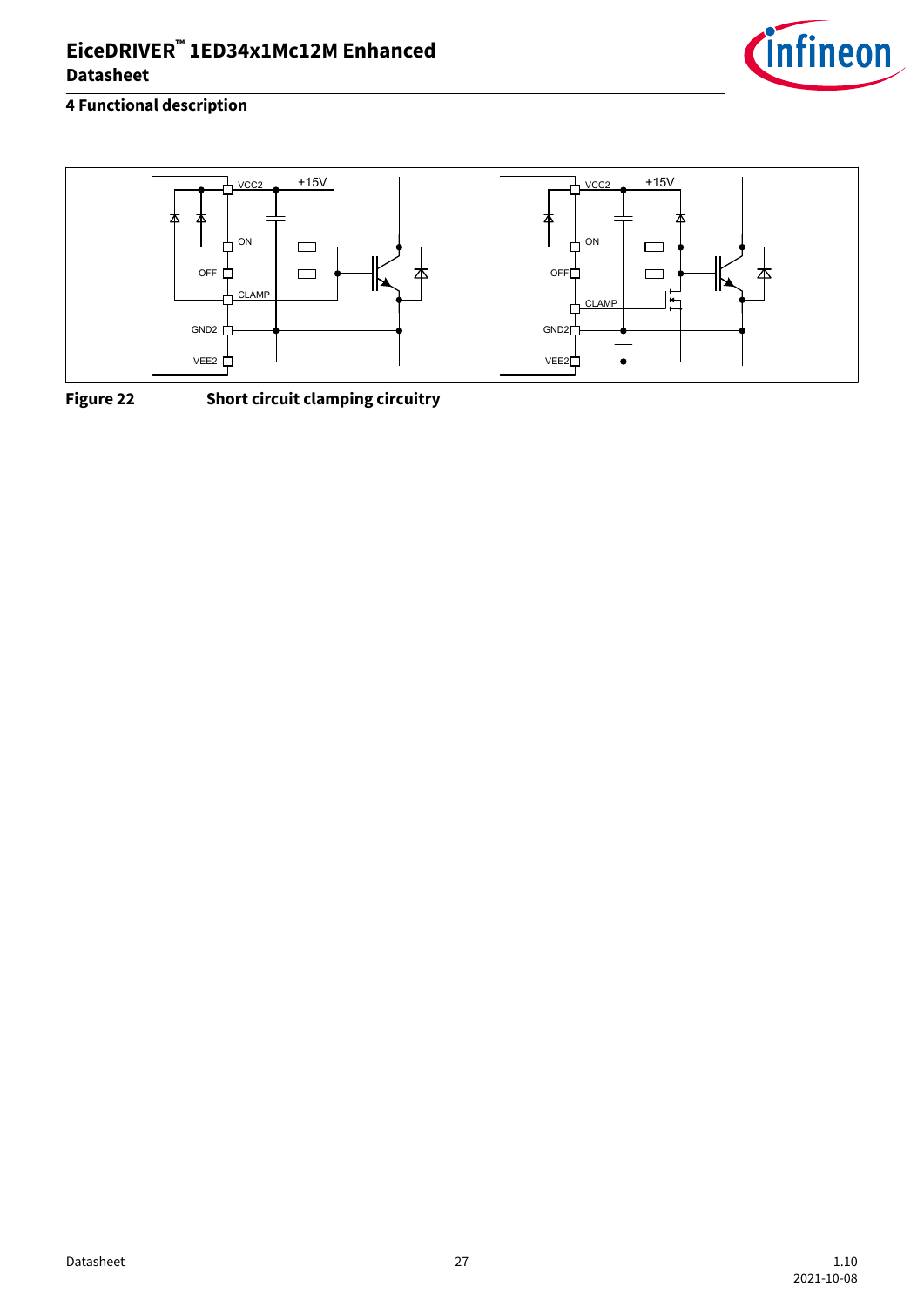

# <span id="page-27-0"></span>**5 Electrical parameters**

### **5.1 Absolute maximum ratings**

Note: Absolute maximum ratings are defined as ratings, which when being exceeded may lead to destruction of the integrated circuit. Unless otherwise noted all voltages are given with respect to their respective GND (GND1 for pins 1 to 8, GND2 for pins 9 to 16).

#### **Table 8 Absolute maximum ratings**

| <b>Parameter</b>                                                                          | <b>Symbol</b>        | <b>Values</b>            |                        | Unit         | Note /                                                                                                                      |  |
|-------------------------------------------------------------------------------------------|----------------------|--------------------------|------------------------|--------------|-----------------------------------------------------------------------------------------------------------------------------|--|
|                                                                                           |                      | Min.                     | Max.                   |              | <b>Test Condition</b>                                                                                                       |  |
| Input to output offset voltage                                                            | VOFFSET              |                          | 2300                   | $\vee$       | V <sub>VEE2, max</sub> -V <sub>VEE2, min</sub><br>with $V_{VEE2,max} \ge$<br>$V_{GND1}$<br>$\geq V_{\text{VEE2,min}}^{1/2}$ |  |
| Supply voltage input side                                                                 | $V_{VCC1}$           | $-0.3$                   | 6.5                    | $\vee$       |                                                                                                                             |  |
| Logic input voltage (IN)                                                                  | $V_{LogicIN}$        | $-0.3$                   | 6.5                    | $\vee$       |                                                                                                                             |  |
| Logic input voltage (RDYC, FLT_N)                                                         | $V_{\text{LogiCRF}}$ | $-0.3$                   | 6.5                    | $\vee$       |                                                                                                                             |  |
| Logic input voltage (ADJA, ADJB)                                                          | $V_{LogicAD}$        | $-0.3$                   | 6.5                    | $\mathsf{V}$ | $\overline{\phantom{0}}$                                                                                                    |  |
| Open drain logic output current (RDYC, FLT_N)                                             | I <sub>LogicOC</sub> |                          | 10                     | mA           | $\overline{\phantom{0}}$                                                                                                    |  |
| Positive supply voltage output side                                                       | V <sub>VCC2</sub>    | $-0.3$                   | 40                     | $\mathsf{V}$ |                                                                                                                             |  |
| Negative supply voltage output side                                                       | $V_{VEE2}$           | $-40$                    | 0.3                    | $\vee$       |                                                                                                                             |  |
| Maximum supply voltage difference output<br>side (V <sub>VCC2</sub> - V <sub>VEE2</sub> ) | $V_{\text{max2}}$    |                          | 40                     | $\vee$       |                                                                                                                             |  |
| DESAT input voltage                                                                       | $V_{\text{DESAT}}$   | $-0.3$                   | $V_{VCC2}$ +0.3        | V            | $\overline{\phantom{0}}$                                                                                                    |  |
| CLAMP input voltage                                                                       | $V_{CLAMP}$          | $VVEE2 -0.3$             | $V_{VCC2}$ +0.3        | V            | 3)                                                                                                                          |  |
| Maximum CLAMP output current                                                              | $I_{CLAMP}$          |                          | 2.4                    | A            | $t < 5$ µs                                                                                                                  |  |
| Gate driver output voltage (ON, OFF)                                                      | $V_{\text{OUT}}$     | $V_{VEE2}$ -0.3          | $V_{\text{max2}}$ +0.3 | V            |                                                                                                                             |  |
| Maximum CLAMP to VCC2 diode IGBT short<br>circuit clamping time                           | $t_{\text{CLP}}$     | $\overline{\phantom{0}}$ | 6                      | μs           | $I_{CLAMP/OUT} = 0.75 A$                                                                                                    |  |
| Junction temperature                                                                      | $T_{\rm J}$          | $-40$                    | 150                    | $\circ$ C    |                                                                                                                             |  |
| Storage temperature                                                                       | $T_{\text{Stg}}$     | $-55$                    | 150                    | $\circ$ C    |                                                                                                                             |  |
| Power dissipation, input side                                                             | $P_{\text{D,IN}}$    |                          | 100                    | mW           | $@T_A = 25 °C$                                                                                                              |  |
| Power dissipation, output side                                                            | $P_{\text{D,OUT}}$   |                          | 700                    | mW           | $\omega T_A = 25^{\circ}C^{4}$                                                                                              |  |
| ESD capability: Human body model                                                          | $V_{ESDHBM}$         |                          | $\overline{2}$         | kV           | 5)                                                                                                                          |  |
| ESD capability: Charged device model                                                      | VESDCDM              | -                        | 500                    | $\mathsf{V}$ | 6)                                                                                                                          |  |

1) for functional operation only

2) See also [Chapter 6](#page-40-0) on page 41

3) May be exceeded during short circuit clamping.

4) Derating the power above 65°C with 8 mW/°C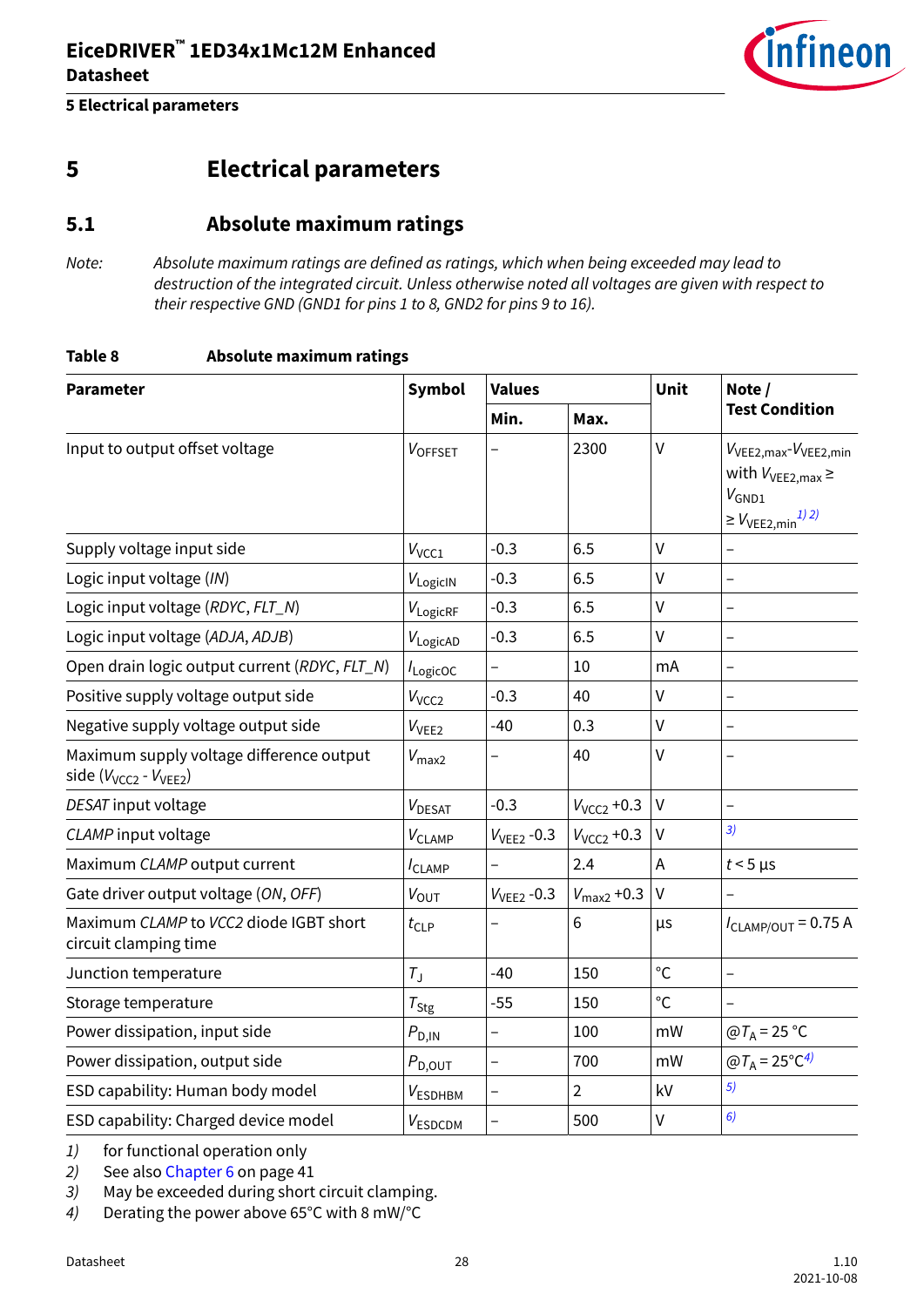

#### <span id="page-28-0"></span>**5 Electrical parameters**

- 5) According to ANSI/ESDA/JEDEC-JS-001-2017 (discharging a 100 pF capacitor through a 1.5 kΩ series resistor).
- 6) According to ANSI/ESDA/JEDEC-JS-002-2014 (TC = test condition in volt)

### **5.2 Thermal parameters**

Thermal performance may change significantly with layout and heat dissipation of components in close proximity.



#### **Figure 23 Reference layout for thermal data (Two layer PCB; copper thickness 35 μm; left: top layer; right: bottom layer)**

The PCB layout represents the reference layout used for the thermal characterization. Pins 1 and 8 (GND1) and pins 9 and 16 (VEE2) require ground plane connections for achieving maximum power dissipation. The 1ED34x1Mc12M family (X3 Analog) is conceived to dissipate most of the heat generated through these pins.

#### **Table 9 Thermal parameters**

| <b>Parameter</b>                                                 | Symbol                 | <b>Value</b> | Unit | <b>Note / Test Condition</b>                                                                                |
|------------------------------------------------------------------|------------------------|--------------|------|-------------------------------------------------------------------------------------------------------------|
| Thermal resistance junction to<br>ambient                        | $R$ thja,out           | 122          | K/W  | $ $ @T <sub>A</sub> = 65°C, P <sub>D, OUT</sub> = 400 mW,<br>$ P_{\text{D. IN}}$ = 50 mW, 4 layer test PCB, |
| Characterization parameter junction<br>to package top input side | $\Psi_{\mathsf{Jtop}}$ |              | K/W  | <b>PG-DSO-16</b>                                                                                            |

### **5.3 Operating parameters**

Note: Within the operating range the IC operates as described in the functional description. Unless otherwise noted all voltages are given with respect to their respective GND (GND1 for pins 1 to 8, GND2 for pins 9 to 16).

#### **Table 10 Operating parameters**

| Parameter <sup>1)</sup>                | Symbol        | <b>Values</b> |      | Unit | Note /<br><b>Test Condition</b> |  |
|----------------------------------------|---------------|---------------|------|------|---------------------------------|--|
|                                        |               | Min.          | Max. |      |                                 |  |
| Supply voltage input side              | $V_{VCC1}$    | 3.0           | 5.5  | ٧    | $\overline{\phantom{m}}$        |  |
| Logic input voltages (IN, RDYC, FLT_N) | $V_{LogicIN}$ | $-0.3$        | 5.5  | ٧    | $\overline{\phantom{m}}$        |  |
| Positive supply voltage output side    | $V_{VCC2}$    | 13            | 25   | v    | $\qquad \qquad$                 |  |
| Negative supply voltage output side    | $V_{VEE2}$    | $-25$         | 0    | ٧    | $\overline{\phantom{a}}$        |  |

**(table continues...)**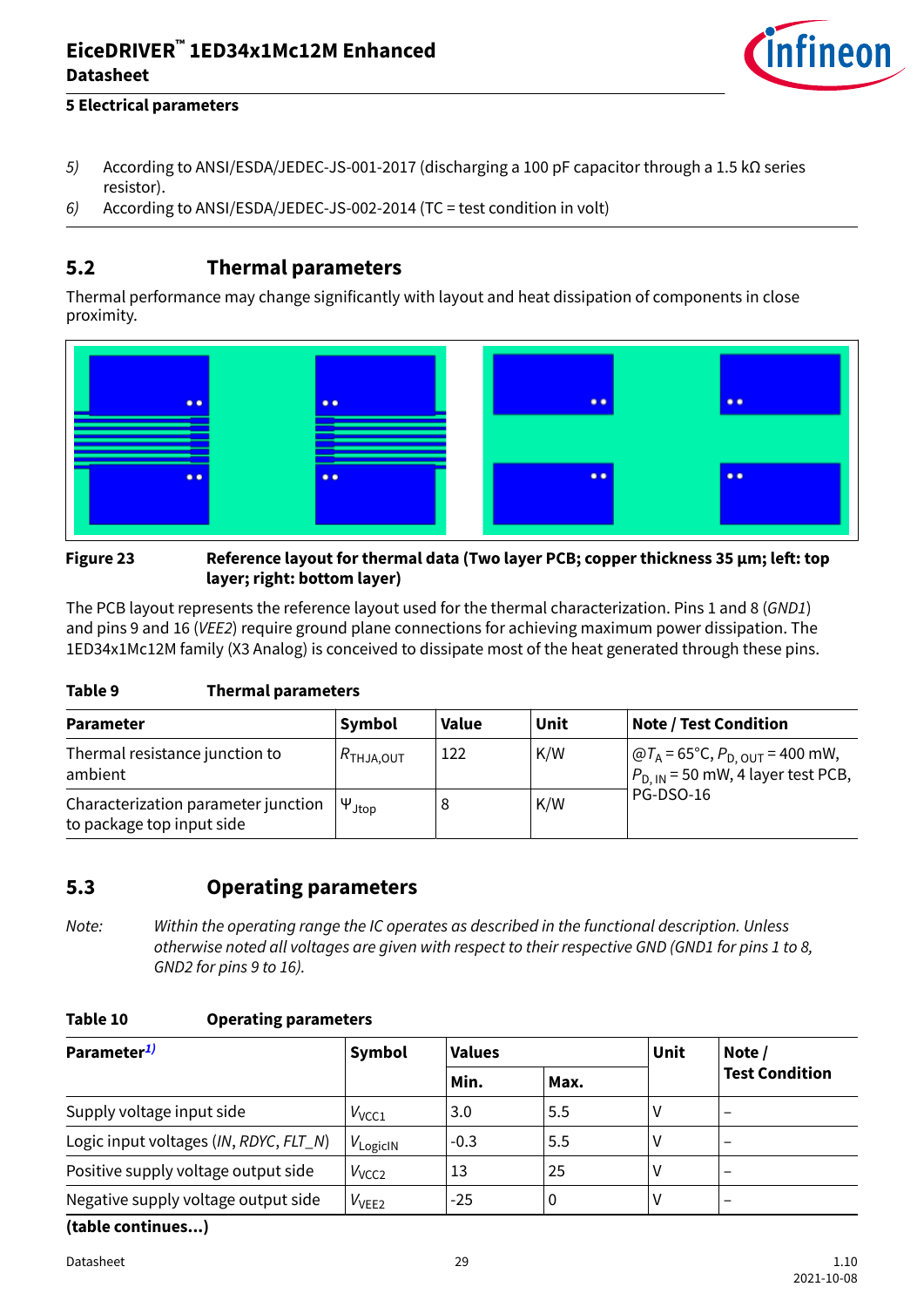

### <span id="page-29-0"></span>**5 Electrical parameters**

### **Table 10 (continued) Operating parameters**

| Parameter <sup>1)</sup>                                          | Symbol                  | <b>Values</b> |      | Unit         | Note /<br><b>Test Condition</b>      |  |
|------------------------------------------------------------------|-------------------------|---------------|------|--------------|--------------------------------------|--|
|                                                                  |                         | Min.          | Max. |              |                                      |  |
| Supply voltage difference output side<br>$(V_{VCC2} - V_{VEE2})$ | $V_{\text{max2}}$       | 13            | 35   | ٧            | $\overline{\phantom{0}}$             |  |
| Ambient temperature                                              | $\tau_{\text{\tiny A}}$ | $-40$         | 125  | $^{\circ}$ C | 2)                                   |  |
| Switching frequency                                              | t <sub>sw</sub>         | 0             | 250  | kHz          | max $PD$ applies                     |  |
| Common mode transient immunity                                   | CMTI                    | 0             | 200  | V/ns         | $V_{\text{OFFSET,test}} =$<br>1500 V |  |

1) Parameter is not subject to production test - verified by design/characterization<br>2) T<sub>1</sub> has to be below over temperature protection temperature  $T_{\text{OTPOFF}}$ 

2) T<sup>J</sup> has to be below over temperature protection temperature TOTPOFF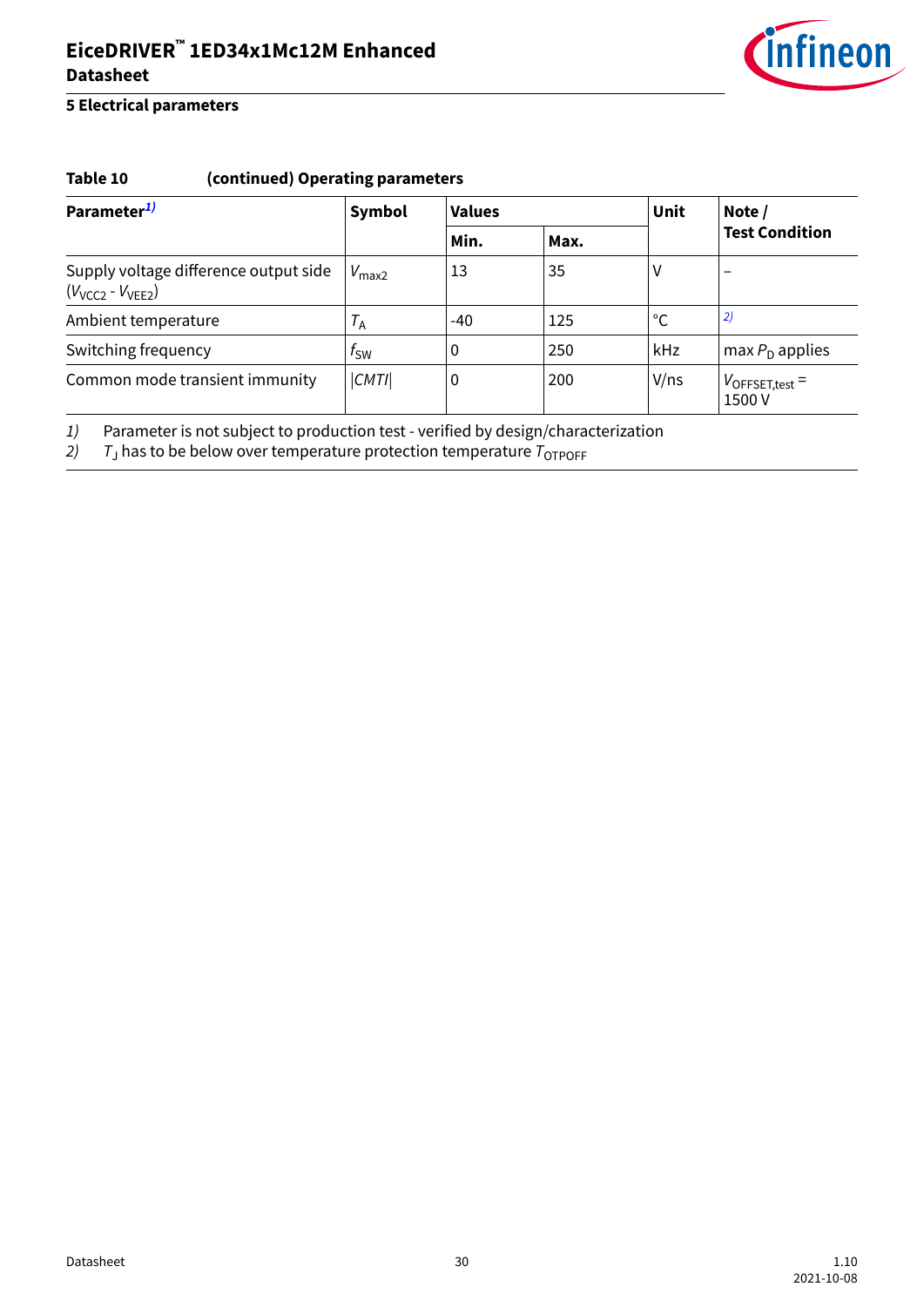

### <span id="page-30-0"></span>**5.4 Electrical characteristics**

Note: The electrical characteristics include the spread of values in supply voltages, load, and junction temperatures within the operating parameters unless specified otherwise. Typical values represent the median values at  $T_A = 25^{\circ}$ C. Unless otherwise noted all voltages are given with respect to their respective GND (GND1 for pins 1 to 8, GND2 for pins 9 to 16).

### **5.4.1 Voltage supply**

#### **Table 11 Voltage supply**

| <b>Parameter</b>                                        | Symbol                |                          | <b>Values</b> | Unit                     | <b>Note or Test</b> |                                                                                                                |
|---------------------------------------------------------|-----------------------|--------------------------|---------------|--------------------------|---------------------|----------------------------------------------------------------------------------------------------------------|
|                                                         |                       | Min.                     | Typ.          | Max.                     |                     | <b>Condition</b>                                                                                               |
| VCC1 UVLO threshold                                     | V <sub>UVLO1H</sub>   | $\overline{\phantom{0}}$ | 2.95          | 3.05                     | V                   | $\qquad \qquad -$                                                                                              |
|                                                         | $V_{UVLO1L}$          | 2.6                      | 2.8           | $\qquad \qquad -$        | $\mathsf{V}$        | $\qquad \qquad -$                                                                                              |
| VCC1 UVLO hysteresis<br>$(VUVLO1H - VUVLO1L)$           | $V_{HYS1}$            | 0.1                      | 0.14          | $\qquad \qquad -$        | $\mathsf{V}$        |                                                                                                                |
| VCC1 quiescent current                                  | $I_{01}$              |                          | 2.4           | 4.0                      | mA                  | $V_{VCC1}$ = 3.3 V, IN =<br>High, $RDYC = High$ ,<br>$FLT_N = High$                                            |
| VCC1 operating current                                  | $I_{01}$              |                          | 2.4           | 4.0                      | mA                  | $V_{VCC1}$ = 3.3 V, IN =<br>16 kHz, 50%, RDYC =<br>High, $FLT_N = High$                                        |
| VCC2 UVLO threshold                                     | V <sub>UVLO2H,0</sub> | $\overline{\phantom{0}}$ | 12.0          | 12.6                     | V                   |                                                                                                                |
|                                                         | $V_{UVLO2L,0}$        | 10.4                     | 11.0          | $\qquad \qquad -$        | V                   |                                                                                                                |
| VCC2 UVLO hysteresis<br>$(V_{UVLO2H,0} - V_{UVLO2L,0})$ | $V_{HYS2,0}$          | 0.75                     | 1.0           | $\overline{\phantom{0}}$ | $\vee$              |                                                                                                                |
| VEE2 not connected<br>detection threshold               | $V_{VEE2,NC}$         | —                        | 0.5           |                          | $\mathsf{V}$        | $VVEE2 - VGND2$                                                                                                |
| VCC2 quiescent current                                  | $I_{Q2}$              |                          | 3.9           | 5                        | mA                  | $V_{VCC2}$ = 15 V, $V_{VEE2}$<br>$= -8 V$ , $OUT = High$ ,<br>DESAT = Low                                      |
| VCC2 operating current                                  | $I_{O2}$              |                          | 3.9           | 5                        | mA                  | $V_{VCC2}$ = 15 V, $V_{VFF2}$ =<br>$-8$ V, OUT = 16 kHz,<br>50%, $DESAT = Low$ ,<br>$C_{\text{LOAD}}$ = 100 pF |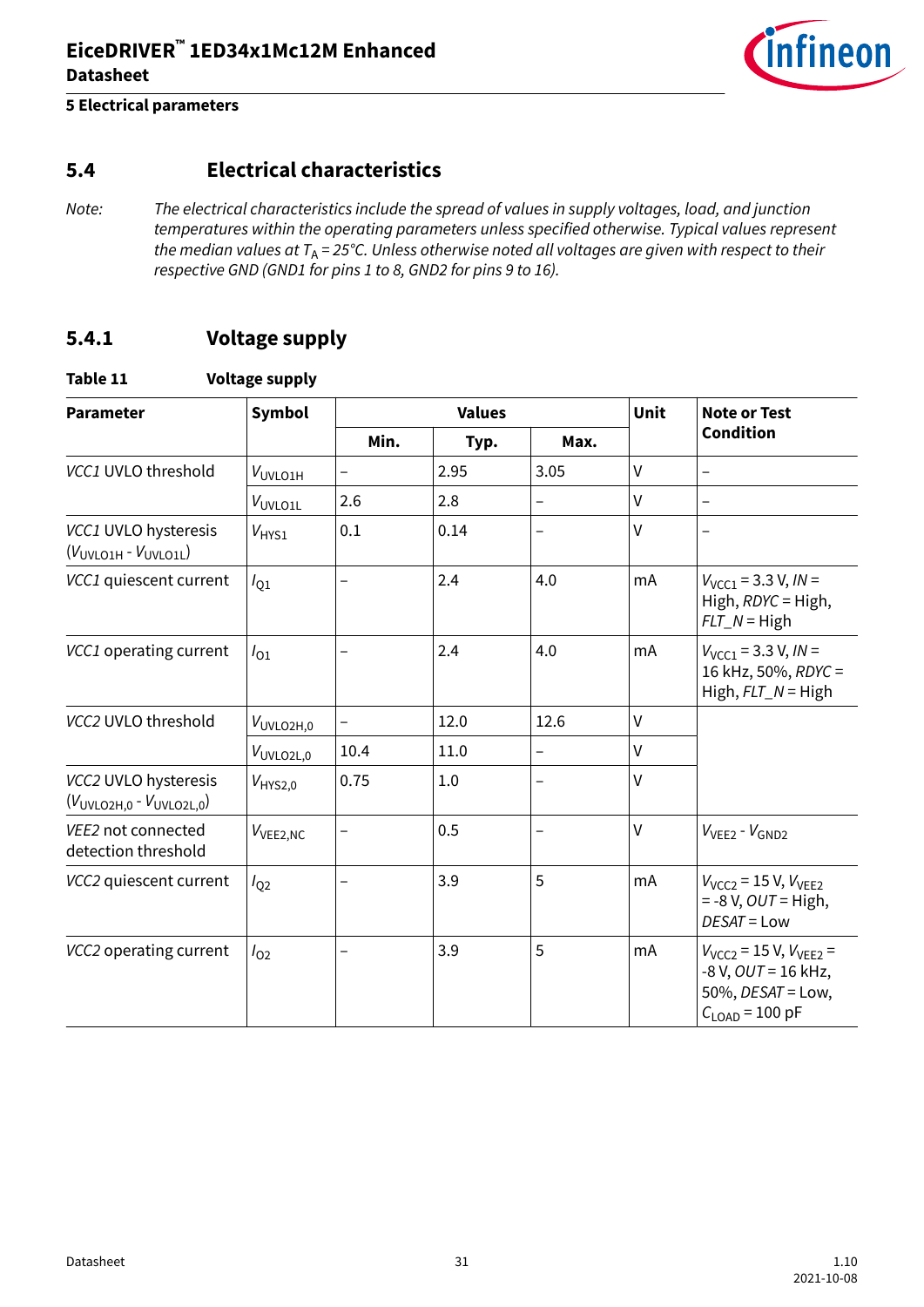

## <span id="page-31-0"></span>**5.4.2 Logic input and output**

### **Table 12 Logic input and output**

| <b>Parameter</b>                                  | Symbol                                       |      | <b>Values</b> |      | Unit          | <b>Note or Test</b>      |
|---------------------------------------------------|----------------------------------------------|------|---------------|------|---------------|--------------------------|
|                                                   |                                              | Min. | Typ.          | Max. |               | <b>Condition</b>         |
| Logic low input voltage (IN,<br>RDYC, FLT_N)      | $V_{\text{LogicINL}}$                        |      |               | 30   | $\frac{0}{0}$ | of $V_{VCC1}$            |
| Logic high input voltage (IN,<br>RDYC, FLT_N)     | $V_{LogicINH}$                               | 70   |               |      | $\%$          | of $V_{VCC1}$            |
| Logic low output voltage (RDYC,<br>$FLT_N$        | $V_{\text{RDVC5}}$<br>$V_{FLT N5}$           |      |               | 300  | mV            | $I_{SINK}$ = 5 mA        |
| Logic input pull down resistor<br>(IN)            | $R_{\text{INPD}}$                            | 33   | 40            | 47   | kΩ            | $\overline{\phantom{0}}$ |
| Logic input pull down resistor<br>$(RDYC, FLT$ N) | $R_{\text{RDYCPD}}$<br>$R_{\text{FIT\_NPD}}$ | 0.8  | 1.0           | 1.2  | MΩ            | $\overline{\phantom{0}}$ |

### **5.4.3 Analog input**

Resistor values outside of the 1% tolerance range results in the gate driver IC selecting either the lower or higher step for the corresponding function.

| <b>Analog input</b><br>Table 13 |                    |                          |               |                   |           |                                          |
|---------------------------------|--------------------|--------------------------|---------------|-------------------|-----------|------------------------------------------|
| Parameter <sup>1)</sup>         | Symbol             |                          | <b>Values</b> |                   | Unit      | <b>Note or Test</b>                      |
|                                 |                    | Min.                     | Typ.          | Max.              |           | <b>Condition</b>                         |
| Analog input resistor (ADJA,    | $R_{ADJx0}$        | -                        | 1.33          | $\qquad \qquad -$ | $k\Omega$ | all resistor values are                  |
| ADJB)                           | $R_{ADJx1}$        | -                        | 1.58          | —                 |           | from the E96-series<br>with 1% tolerance |
|                                 | $R_{ADJx2}$        | -                        | 1.91          | $\qquad \qquad -$ |           |                                          |
|                                 | $R_{ADJx3}$        | -                        | 2.26          | $\qquad \qquad -$ |           |                                          |
|                                 | $R_{ADJx4}$        | -                        | 2.74          | $\qquad \qquad -$ |           |                                          |
|                                 | $R_{ADJx5}$        | -                        | 3.32          | $\qquad \qquad -$ |           |                                          |
|                                 | $R_{ADJx6}$        | $\overline{\phantom{0}}$ | 4.02          | $\qquad \qquad -$ |           |                                          |
|                                 | $R_{ADJx7}$        | -                        | 4.87          | $\qquad \qquad -$ |           |                                          |
|                                 | $R_{ADJx8}$        | —                        | 5.90          | $\qquad \qquad -$ |           |                                          |
|                                 | $R_{\text{ADJx9}}$ | -                        | 7.15          | $\qquad \qquad -$ |           |                                          |
|                                 | $R_{ADJx10}$       | $\overline{\phantom{0}}$ | 8.66          | $\qquad \qquad -$ |           |                                          |
|                                 | $R_{ADJx11}$       | -                        | 10.7          | $\qquad \qquad -$ |           |                                          |
|                                 | $R_{ADJx12}$       | -                        | 13.7          | $\qquad \qquad -$ |           |                                          |
|                                 | $R_{ADJx13}$       | —                        | 17.4          | $\qquad \qquad -$ |           |                                          |
|                                 | $R_{\rm ADJx14}$   | $\overline{\phantom{0}}$ | 23.2          | $\qquad \qquad -$ |           |                                          |
|                                 | $R_{ADJx15}$       | —                        | 28.0          | $\qquad \qquad -$ |           |                                          |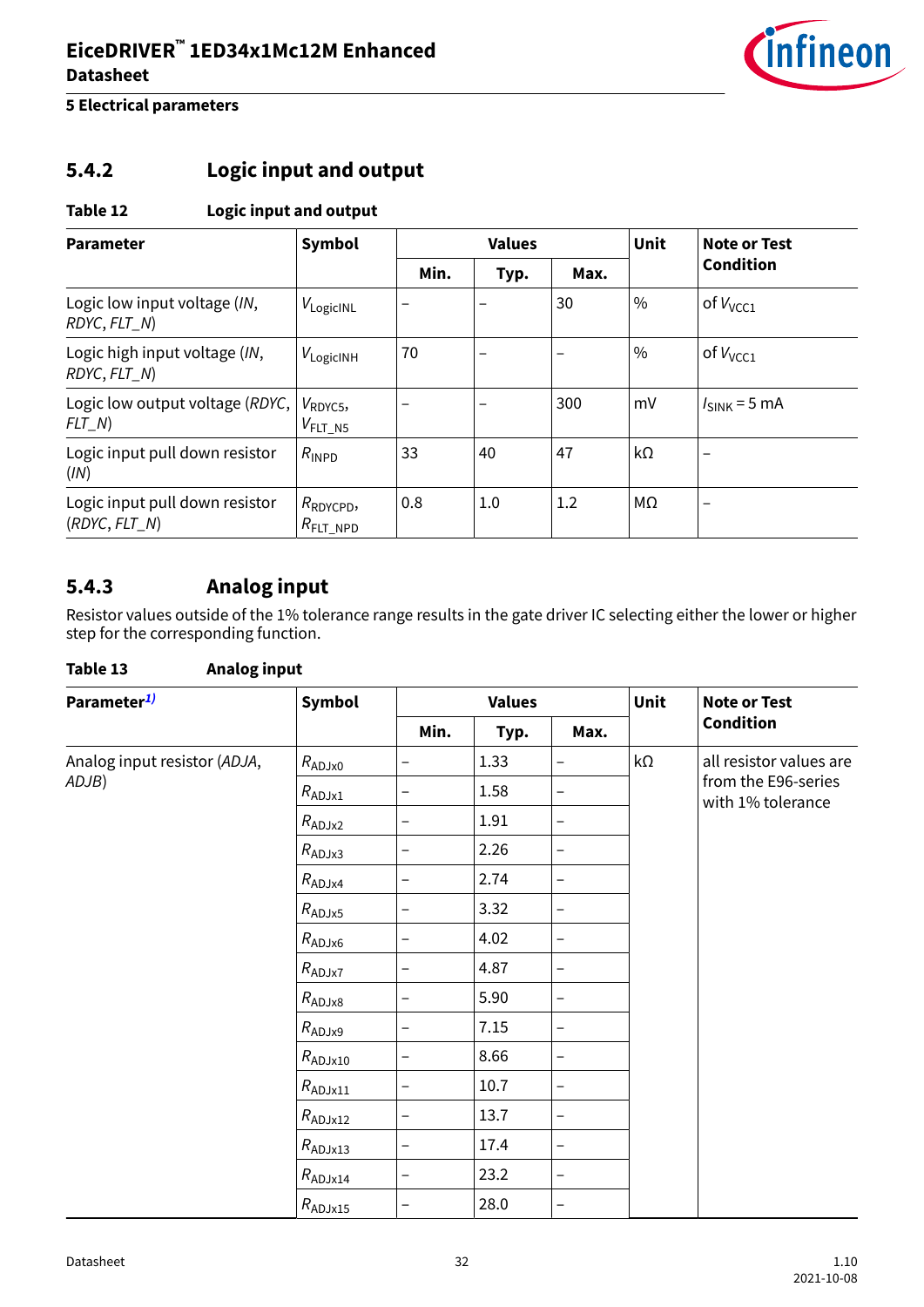

<span id="page-32-0"></span>1) Parameter is not subject to production test - verified by design/characterization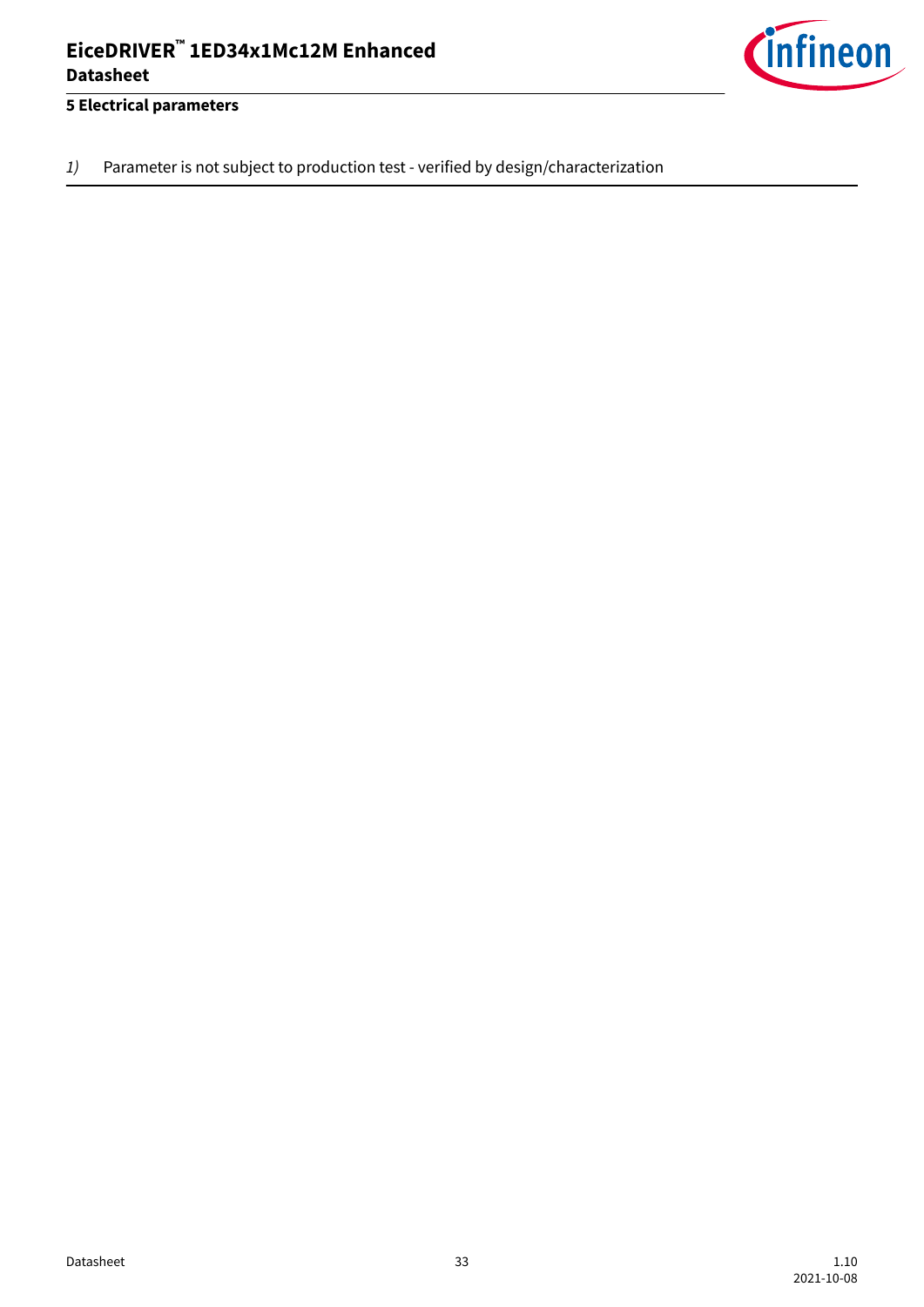

### <span id="page-33-0"></span>**5 Electrical parameters**

### **5.4.4 Gate driver**

Note: High and low level output currents are absolute values without an information of current direction.

### **Table 14 Gate driver**

| <b>Parameter</b>                                | <b>Symbol</b>          |      | <b>Values</b>     | <b>Unit</b>              | <b>Note or Test</b> |                                                            |
|-------------------------------------------------|------------------------|------|-------------------|--------------------------|---------------------|------------------------------------------------------------|
|                                                 |                        | Min. | Typ.              | Max.                     |                     | <b>Condition</b>                                           |
| High level output<br>voltage                    | $V_{ON0}$              | -    | $V_{VCC2} + 0.87$ | $V_{VCC2}$ + 1.01        | $\sf V$             | $I_{ON}$ = 500 mA <sup>1)</sup>                            |
| High level output peak<br>current 1ED3431M      | $I_{ON}$               | 2.6  | 3.8               | $\qquad \qquad -$        | A                   | $^{(2)3)}C_{\text{LOAD}}$ = 33 nF                          |
| High level output on<br>resistance 1ED3431M     | $R_{\text{DSON,H}}$    | 0.51 | 1.12              | 2.24                     | Ω                   | $I_{ON} = 67 \text{ mA}^{3}$                               |
| Low level output peak<br>current 1ED3431M       | $I_{\text{OFF}}$       | 2.0  | 2.5               | $\qquad \qquad -$        | $\mathsf A$         | $^{(2)4)}$ C <sub>LOAD</sub> = 33 nF                       |
| Low level ouput on<br>resistance 1ED3431M       | $R_{\text{DSON,L}}$    | 0.31 | 0.82              | 1.64                     | Ω                   | $I_{\text{OFF}} = 67 \text{ mA}^{4}$                       |
| High level output peak<br>current 1ED3461M      | $I_{ON}$               | 5.2  | 7.5               | $\qquad \qquad -$        | $\mathsf A$         | $^{(2)3)}C_{\text{LOAD}}$ = 68 nF                          |
| High level output on<br>resistance 1ED3461M     | $R_{\text{DSON,H}}$    | 0.26 | 0.56              | 1.13                     | $\Omega$            | $I_{ON}$ = 133 mA <sup>3)</sup>                            |
| Low level output peak<br>current 1ED3461M       | $I_{OFF}$              | 4.0  | 5.0               | $\overline{\phantom{0}}$ | A                   | <sup>2) 4)</sup> $C_{\text{LOAD}}$ = 68 nF                 |
| Low level ouput on<br>resistance 1ED3461M       | $R_{\text{DSON,L}}$    | 0.16 | 0.41              | 0.83                     | Ω                   | $I_{\text{OFF}} = 133 \text{ mA}^{4}$                      |
| High Level output peak<br>current 1ED3491M      | $I_{ON}$               | 7.9  | 11                | $\qquad \qquad -$        | A                   | $^{(2)3)}$ C <sub>LOAD</sub> = 100 nF                      |
| High level output on<br>resistance 1ED3491M     | $R_{\text{DSON,H}}$    | 0.17 | 0.38              | 0.75                     | Ω                   | $I_{ON}$ = 200 mA <sup>3)</sup>                            |
| Low Level output peak<br>current 1ED3491M       | $I_{\text{OFF}}$       | 6.0  | 7.5               | $\qquad \qquad -$        | $\mathsf A$         | <sup>2) 4)</sup> $C_{1 \text{ OAD}}$ = 100 nF              |
| Low level ouput on<br>resistance 1ED3491M       | $R_{\text{DSON,L}}$    | 0.11 | 0.28              | 0.55                     | Ω                   | $I_{\text{OFF}}$ = 200 mA <sup>4)</sup>                    |
| Active Shut Down<br>Voltage OFF 1ED3431M        | $V_{\text{ACTSD}}^{5}$ |      |                   | $V_{VEE2}$ +2.4          | V                   | $I_{\text{OUT}}$ = 67 mA, $V_{\text{VCC2}}$<br>open        |
| <b>Active Shut Down</b><br>Voltage OFF 1ED3461M | $V_{\text{ACTSD}}^{5}$ | —    | -                 | $V_{VFF2} + 2.4$         | $\sf V$             | $I_{\text{OUT}}$ = 133 mA, $V_{\text{VCC}}$<br>open        |
| <b>Active Shut Down</b><br>Voltage OFF 1ED3491M | $V_{\text{ACTSD}}^{5}$ |      |                   | $V_{VEE2}$ +2.4          | V                   | $I_{\text{OUT}} = 200 \text{ mA}, V_{\text{VCC2}}$<br>open |

1) Integrated diode ON vs. VCC2 clamping test

2) Parameter is not subject to production test - verified by design/characterization

3) IN = High, ON = High; VCC2-ON = 15 V;  $R_G = 0.1 \Omega$ ; VCC2 = 15 V; VEE2 = -8 V<br>4) IN = Low, OFF = Low; OFF-VEE2 = 15 V;  $R_G = 0.1 \Omega$ ; VCC2 = 15 V; VEE2 = -8 V

 $4/N =$  Low, OFF = Low; OFF-VEE2 = 15 V;  $R_G = 0.1 \Omega$ ; VCC2 = 15 V; VEE2 = -8 V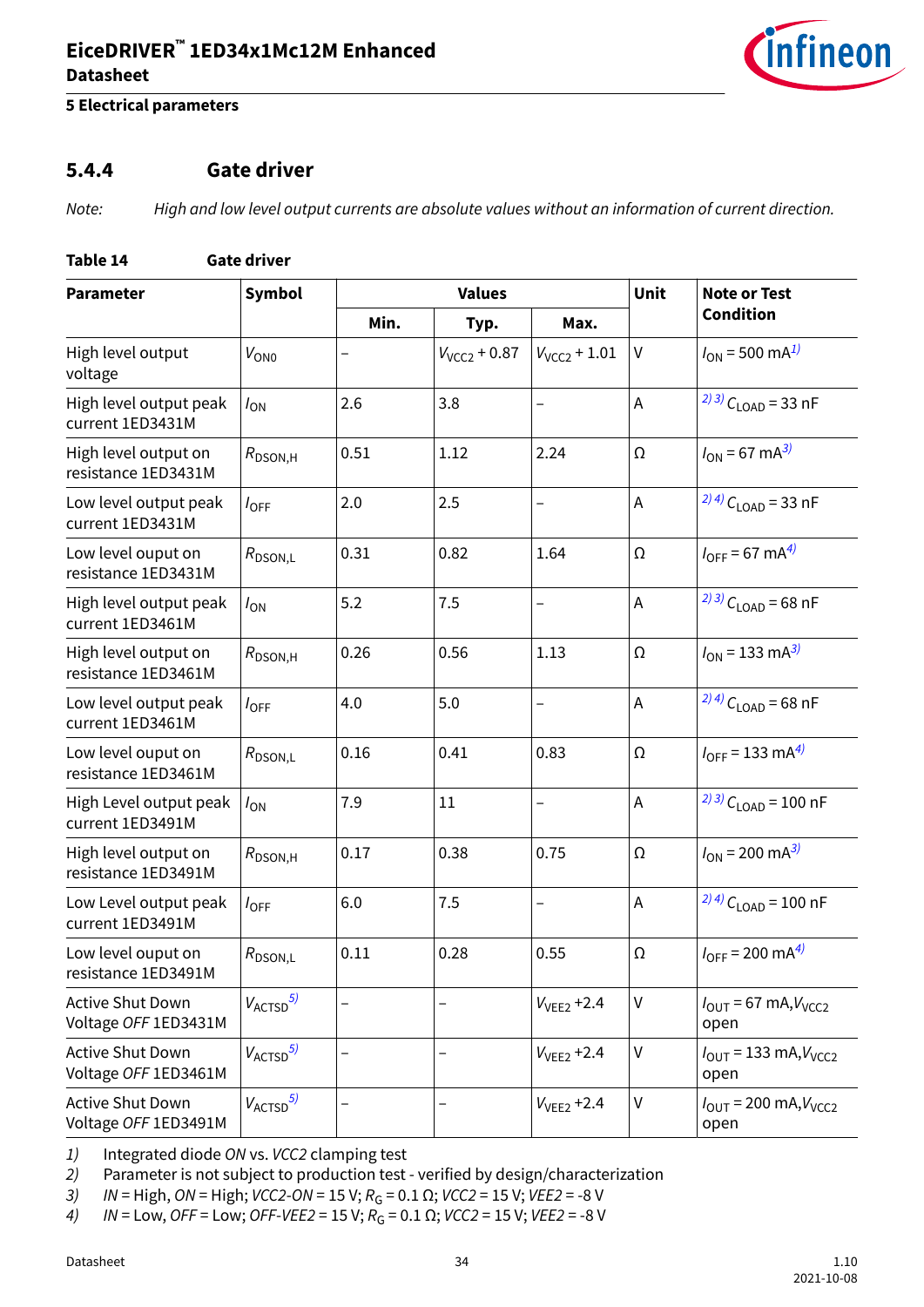

#### <span id="page-34-0"></span>5) With reference to VEE2

### **5.4.5 Active Miller clamp**

### **Table 15 Active Miller clamp**

| <b>Parameter</b>                                                       | <b>Symbol</b>                  |                                    | <b>Values</b>                      |                                    | Unit           | <b>Note or Test</b><br><b>Condition</b>                                                                           |
|------------------------------------------------------------------------|--------------------------------|------------------------------------|------------------------------------|------------------------------------|----------------|-------------------------------------------------------------------------------------------------------------------|
|                                                                        |                                | Min.                               | Typ.                               | Max.                               |                |                                                                                                                   |
| High level clamp                                                       | $V_{CLAMPH0}$                  |                                    | $V_{VCC2}$ +1.5                    | $V_{VCC2}$ +1.63                   | $\mathsf{V}$   | $I_{CLAMP}$ = 500 mA <sup>1) 2)</sup>                                                                             |
| voltage                                                                | $V_{CLAMPH1}$                  |                                    | $V_{VCC2}$ +0.9                    | $V_{VCC2} + 1.1$                   | $\vee$         | $I_{CLAMP}$ = 50 mA <sup>1) 2)</sup>                                                                              |
| Clamp-driver high                                                      | $V_{CLAMPDH1}$                 | $V_{VEE2}$ +7.5                    | $V_{VEE2} + 9.5$                   | $V_{VEE2} + 11.5$                  | V              | $I_{CLAMPH}$ = 5 mA <sup>3)</sup>                                                                                 |
| level output voltage<br>(1ED3461M, 1ED3491M)                           | $V_{CLAMPDH2}$                 | $VVFF2+4.5$                        | $V_{VEE2}$ +6.7                    |                                    | $\vee$         | $I_{CLAMPH}$ = 50 mA <sup>3)</sup>                                                                                |
| Clamp-driver high level<br>output peak current<br>(1ED3461M, 1ED3491M) | $I_{CLAMPH}$                   | 0.20                               | 0.27                               | $\overline{\phantom{0}}$           | $\mathsf A$    | $^{4)}$ VCC2 = 15 V; VEE2 =<br>0 V; $C_{CLAMP}$ = 100 nF;<br>$R_{\text{CLAMP}} = 1 \Omega$                        |
| Clamp/Clamp-driver<br>output low level<br>current                      | $I_{CLAMPL,2}$                 | 1.1                                | 1.8                                |                                    | $\overline{A}$ | $4)$ VCC2 = 15 V; VEE2<br>$= 0 V; VCLAMP = 2 V;$<br>$C_{CLAMP}$ = 100 nF;<br>$R_{\text{CLAMP}}$ = 0.1 $\Omega$    |
| Clamp/Clamp-driver<br>output low level<br>current                      | ICLAMPL,5                      | 2.2                                | 3.5                                | $\qquad \qquad -$                  | A              | $^{4)}$ VCC2 = 15 V; VEE2<br>$= 0 V; VCLAMP = 5 V;$<br>$C_{CLAMP} = 100$ nF;<br>$R_{\text{CLAMP}}$ = 0.1 $\Omega$ |
| Clamp/Clamp-driver<br>output low level ON<br>resistance                | $R_{\text{DSON,CLP}}$          | 0.50                               | 0.85                               | 1.35                               | Ω              | $I_{CLAMPL}$ = 200 mA                                                                                             |
| Clamp threshold<br>voltage                                             | $V_{ON}$ CLAMP                 | 1.5                                | 2.0                                | 2.5                                | $\vee$         | Related to VEE2                                                                                                   |
| Clamp filter time                                                      | $t_{\text{CLAMPfilter}}$       | 195                                | 235                                | 275                                | ns             |                                                                                                                   |
| <b>CLAMP</b> reaction time in<br><b>CLAMP</b> mode                     | $t_{\text{CLAMP\_ON}}$         | $16+$<br>$t_{\text{CLAMPfilter}}$  | $23 +$<br>$t_{\text{CLAMPfilter}}$ | $35 +$<br>$t_{\text{CLAMPfilter}}$ | ns             | $^{(4)5)}$ C <sub>LOAD</sub> = 100 pF                                                                             |
| <b>CLAMP</b> reaction time in<br><b>CLAMP</b> driver mode              | $t_{\text{CLAMPD}\_\text{ON}}$ | $24 +$<br>$t_{\text{CLAMPfilter}}$ | $35 +$<br>$t_{\text{CLAMPfilter}}$ | $53 +$<br>$t_{\text{CLAMPfilter}}$ | ns             | $^{(4) (6)}$ C <sub>LOAD</sub> = 100 pF                                                                           |
| Switch-off time-out<br>time                                            | $t_{\text{CTT}}$               |                                    | 2.4                                |                                    | μs             | 4)                                                                                                                |
| Switch-off time-out<br>soft-off offset time                            | $t_{CTSOOS}$                   |                                    | 2.4                                |                                    | μs             | $4$ ) additional time-out<br>delay during soft-off                                                                |

1) Integrated diode CLAMP vs. VCC2 clamping test

2) only valid for direct clamping:  $IN = High$ ,  $OUT = High$ 

3) only valid for clamp pre-driver output:  $IN = Low$ ,  $OUT = Low$ 

- 4) Parameter is not subject to production test verified by design/characterization
- 5) CLAMP mode reaction time specified with 3.3 kΩ pull-up from CLAMP to 3.3 V, from CLAMP threshold until reaching 0.8 V (falling) at CLAMP pin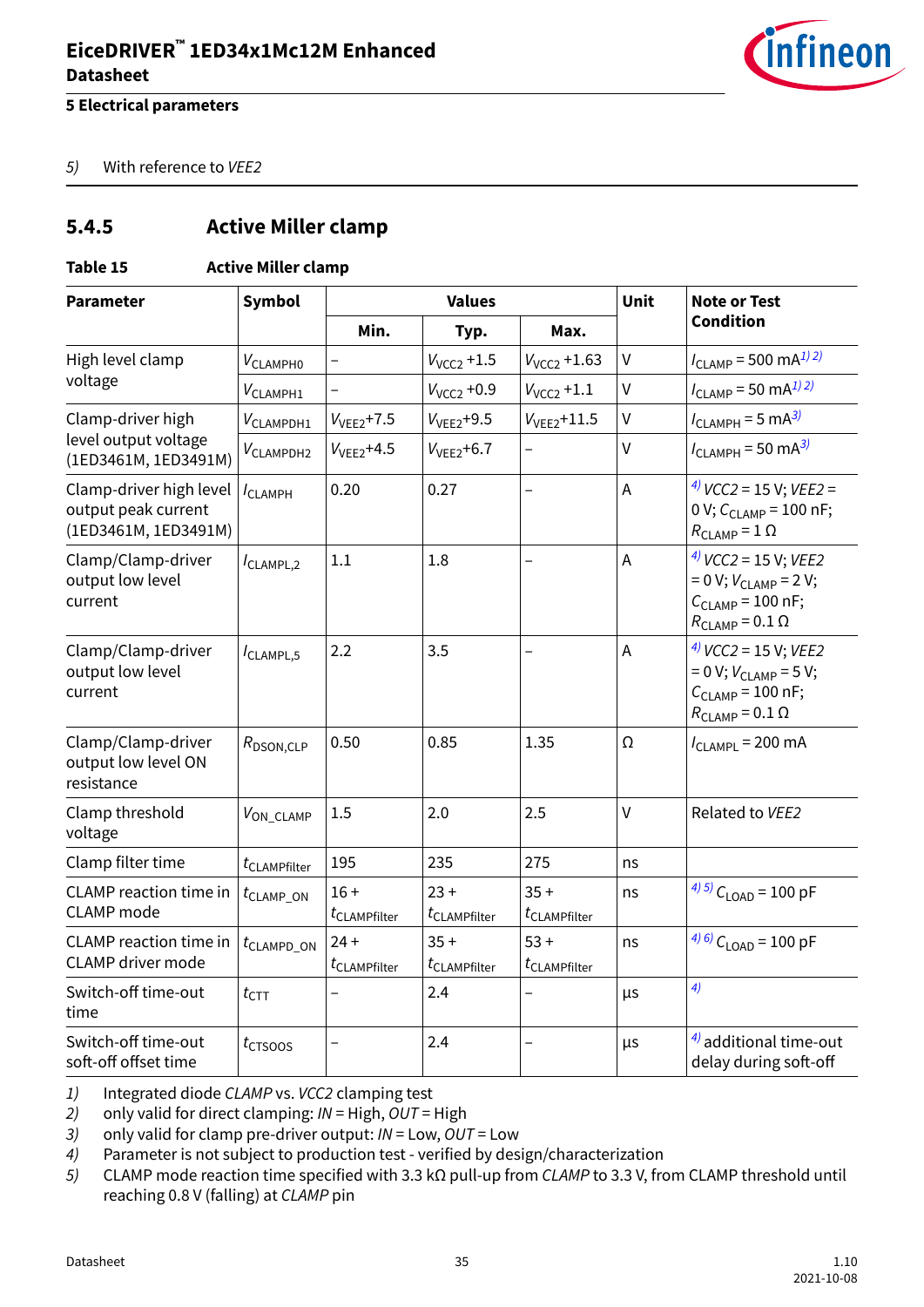

### <span id="page-35-0"></span>**5 Electrical parameters**

6) CLAMP driver mode reaction time specified from CLAMP threshold until reaching 0.8 V (rising) at CLAMP(DRV) pin

### **5.4.6 Dynamic characteristics**

Dynamic characteristics are measured with  $V_{VCC1}$  = 5 V,  $V_{VCC2}$  = 15 V and  $V_{VEE2}$  = -8 V unless specified otherwise.

### **Table 16 Dynamic characteristics**

| <b>Parameter</b>                                                                                                                                            | Symbol                                         |       | <b>Values</b> | <b>Unit</b>    | <b>Note or Test</b> |                                                                                                                                          |
|-------------------------------------------------------------------------------------------------------------------------------------------------------------|------------------------------------------------|-------|---------------|----------------|---------------------|------------------------------------------------------------------------------------------------------------------------------------------|
|                                                                                                                                                             |                                                | Min.  | Typ.          | Max.           |                     | <b>Condition</b>                                                                                                                         |
| Input pulse suppression<br>time IN                                                                                                                          | $t_{INMIN}$                                    | 98    | 103           | 108            | ns                  | —                                                                                                                                        |
| Input pulse suppression<br>time RDYC/FLT_N for<br>enable / fault off                                                                                        | $t_{\text{RDYCMIN}}$<br>$t_{\text{FLT\_NMIN}}$ | 85    | 100           | 115            | ns                  | —                                                                                                                                        |
| Input pulse width RDYC<br>for FLT_N reset (Fault<br>clear time)                                                                                             | $t_{\text{CLRMIN}}$                            | -     | 1.0           | 1.2            | μs                  |                                                                                                                                          |
| Input IN to output<br>propagation delay ON                                                                                                                  | $t_{\text{PDOM}}$                              | 226   | 244           | 270            | ns                  | $C_{\text{LOAD}}$ = 100 pF, $V_{\text{IN}}$ =<br>70%, V <sub>OUT</sub> =20%                                                              |
| Input IN to output<br>propagation delay OFF                                                                                                                 | $t_{\text{PDOFF}}$                             | 218   | 236           | 262            | ns                  | $C_{\text{LOAD}}$ = 100 pF, $V_{\text{IN}}$ =<br>30%, $V_{\text{OUT}} = 80\%$                                                            |
| Input to output<br>propagation delay<br>distortion $(t_{\text{PDOFF}} - t_{\text{PDON}})$                                                                   | $t_{\text{PDISTO}}$                            | $-23$ | $-8$          | $\overline{1}$ | ns                  | $C_{\text{LOAD}}$ = 100 pF                                                                                                               |
| Input IN to output<br>propagation delay<br>distortion between any<br>devices $(t_{\text{PDON}}-t_{\text{PDON}})$ or<br>$(t_{\text{PDOFF}}t_{\text{PDOFF}})$ | $t_{\text{PDD}}$                               | -     |               | 30             | ns                  | $1/2$ same conditions<br>$(V_{\mathsf{IN}}, V_{\mathsf{VCC1}}, V_{\mathsf{VCC2}}$ and<br>$V_{\text{VEE2}}$ , $C_{\text{LOAD}}$ , $T_A$ ) |
| State synchronization<br>time between input and<br>output                                                                                                   | $t_{\text{SSIO}}$                              | -     |               | 13             | μs                  | 1)                                                                                                                                       |
| Input RDYC to output on<br>propagation delay                                                                                                                | $t_{\rm PDRDVC}$                               | 447   | 523           | 600            | ns                  | $C_{1 \text{ OAD}} = 100 \text{ pF}$ ; <i>IN</i><br>high; $V_{\text{RDYC}}$ = 70%,<br>$V_{\text{OUT}}=20\%$                              |
| Input RDYC or FLT_N<br>to Soft-off output<br>propagation delay                                                                                              | $t_{\rm PDRDVCS}$<br>$t_{PDFLT$ <sub>NS</sub>  | 323   | 361           | 407            | ns                  | $C_{\text{LOAD}}$ = 100 pF, $V_{\text{Signal}}$<br>$=$ 30%, $V_{\text{OUT}}$ =80%,<br>Soft-off function<br>$I_{\text{CSOFF},15}$         |
| Input RDYC or FLT_N to<br>hard switch-off output<br>propagation delay                                                                                       | $t_{\rm PDRDYCH}$<br>$t_{PDFLT\_NH}$           | 303   | 342           | 384            | ns                  | $C_{\text{LOAD}}$ = 100 pF, $V_{\text{Signal}}$<br>$=$ 30%, $V_{\text{OUT}}$ =80%,<br>OFF function                                       |
| Rise time 1ED3431M                                                                                                                                          | $t_{\text{RISE}}$                              | -     | 15            | 30             | ns                  | $C_{\text{LOAD}} = 1 \text{ nF}, V_{\text{OUT}}$<br>20% to 80%                                                                           |

**(table continues...)**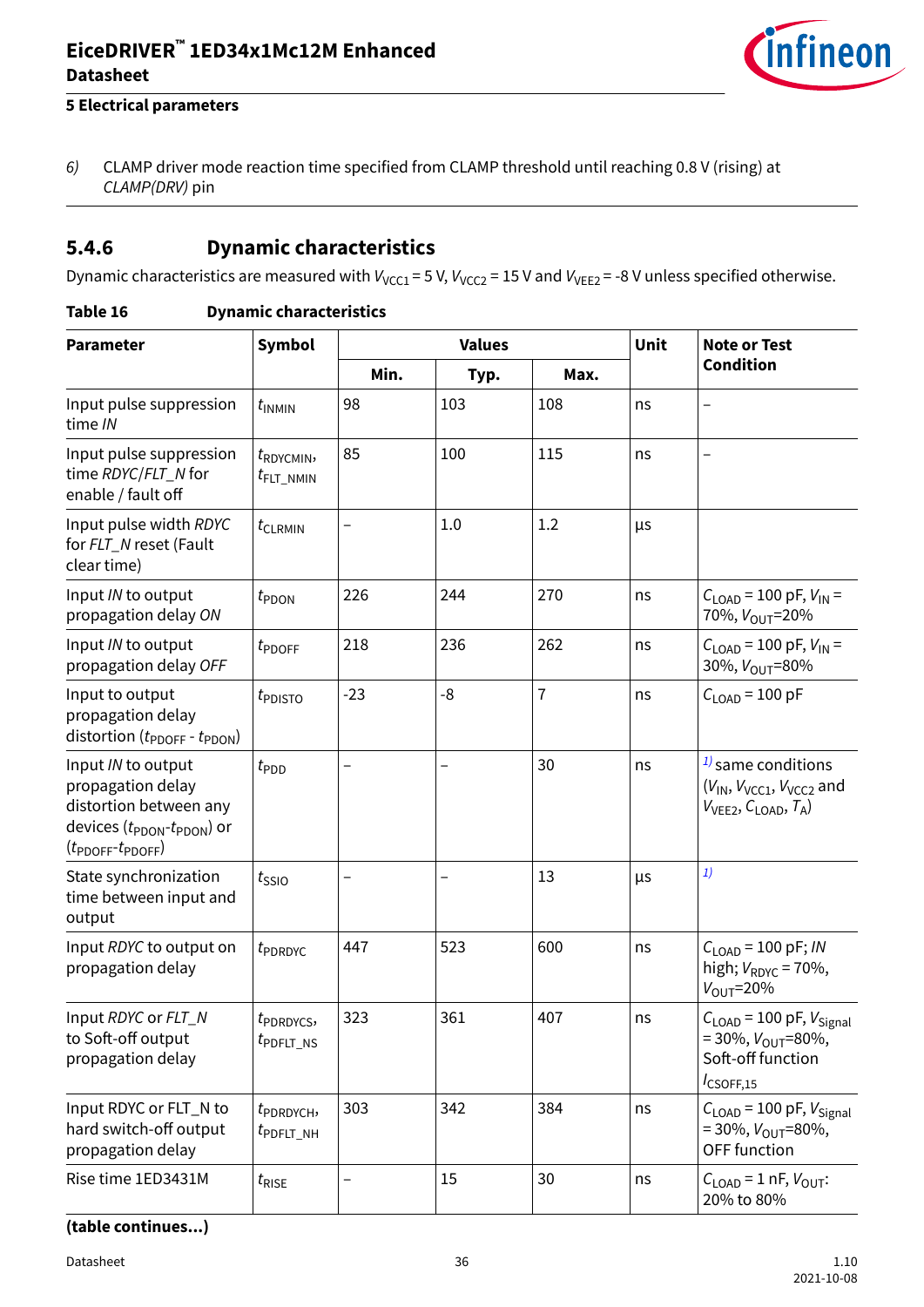

| <b>Parameter</b>   | <b>Symbol</b>     |                          | <b>Values</b> |      |    | Note or Test                                                   |
|--------------------|-------------------|--------------------------|---------------|------|----|----------------------------------------------------------------|
|                    |                   | Min.                     | Typ.          | Max. |    | <b>Condition</b>                                               |
| Fall time 1ED3431M | $t_{\text{FALL}}$ | -                        | 15            | 30   | ns | $C_{\text{LOAD}}$ = 1 nF, $V_{\text{OUT}}$ :<br>80% to 20%     |
| Rise time 1ED3461M | $t_{\text{RISE}}$ | $\overline{\phantom{0}}$ | 15            | 30   | ns | $C_{\text{LOAD}}$ = 2.2 nF, $V_{\text{OUT}}$ :<br>20% to 80%   |
| Fall Time 1ED3461M | $t_{\text{FALL}}$ |                          | 15            | 30   | ns | $C_{1 \text{ OAD}}$ = 2.2 nF, $V_{\text{OUT}}$ :<br>80% to 20% |
| Rise Time 1ED3491M | $t_{\text{RISE}}$ | -                        | 15            | 30   | ns | $C_{\text{LOAD}}$ = 3.3 nF, $V_{\text{OUT}}$ :<br>20% to 80%   |
| Fall Time 1ED3491M | $t_{\text{FALL}}$ |                          | 15            | 30   | ns | $C_{\text{LOAD}}$ = 3.3 nF, $V_{\text{OUT}}$ :<br>80% to 20%   |

### <span id="page-36-0"></span>**Table 16 (continued) Dynamic characteristics**

1) Parameter is not subject to production test - verified by design/characterization

### **5.4.7 Desaturation protection**

All parameters valid for  $VCCI = 5$  V,  $VCC2 = 15$  V, and  $VEE2 = 0$  V unless specified otherwise.

### **Table 17 Desaturation protection**

| <b>Parameter</b>                              | <b>Symbol</b>                          | <b>Values</b> |       |      | <b>Unit</b>  | <b>Note or Test</b>                                          |
|-----------------------------------------------|----------------------------------------|---------------|-------|------|--------------|--------------------------------------------------------------|
|                                               |                                        | Min.          | Typ.  | Max. |              | <b>Condition</b>                                             |
| DESAT charge current                          | <b>IDESATC</b>                         | 470           | 500   | 525  | μA           | $V_{\text{DESAT}} = 0 \text{ V}$                             |
| DESAT voltage divider<br>resistance           | $R_{\text{DVD}}$                       | 259           | 312.5 | 366  | kΩ           | between DESAT and<br>GND2 pins                               |
| DESAT clamp and<br>discharge ON<br>resistance | $R_{\text{DSON,D}}$                    | -             | 7.7   | 25.0 | Ω            | $I_{\text{DESATD}}$ = 200 mA                                 |
| <b>DESAT threshold level</b>                  | V <sub>DESAT</sub>                     | 8.88          | 9.18  | 9.48 | $\mathsf{V}$ |                                                              |
| DESAT leading edge                            | $t_{\scriptsize{\textrm{DESATleb,d}}}$ | 356           | 400   | 444  | ns           | ADJB depending, V <sub>ON</sub>                              |
| blanking time                                 | $t_{\text{DESATleb,s}}$                | 597           | 650   | 703  | ns           | 20% rising to V <sub>DESAT</sub><br>$= 1 V, CLOAD = 100 pF,$ |
|                                               | $t_{\sf DESATleb,l}$                   | 1077          | 1150  | 1223 | ns           | $C_{\text{DESAT}}$ = 2 pF,                                   |
| <b>DESAT filter time</b><br>(default)         | $t_{\text{DESATfilter},\text{def}}$    | 190           | 225   | 263  | ns           | $ADJB = VCC1$                                                |
| DESAT filter time (ADJB                       | $t_{\text{DESATfilter,A}}$             | 1476          | 1575  | 1684 | ns           | ADJB depending                                               |
| adjustable)                                   | $t_{\sf DESATfilter,B}$                | 1667          | 1775  | 1895 | ns           |                                                              |
|                                               | $t_{\sf DESATfilter,C}$                | 1857          | 1975  | 2105 | ns           |                                                              |
|                                               | $t_{\text{DESATfilter},D}$             | 2238          | 2375  | 2526 | ns           |                                                              |
|                                               | $t_{\text{DESATfilter},E}$             | 2619          | 2775  | 2947 | ns           |                                                              |
|                                               | $t_{\text{DESATfilter},F}$             | 3000          | 3175  | 3368 | ns           |                                                              |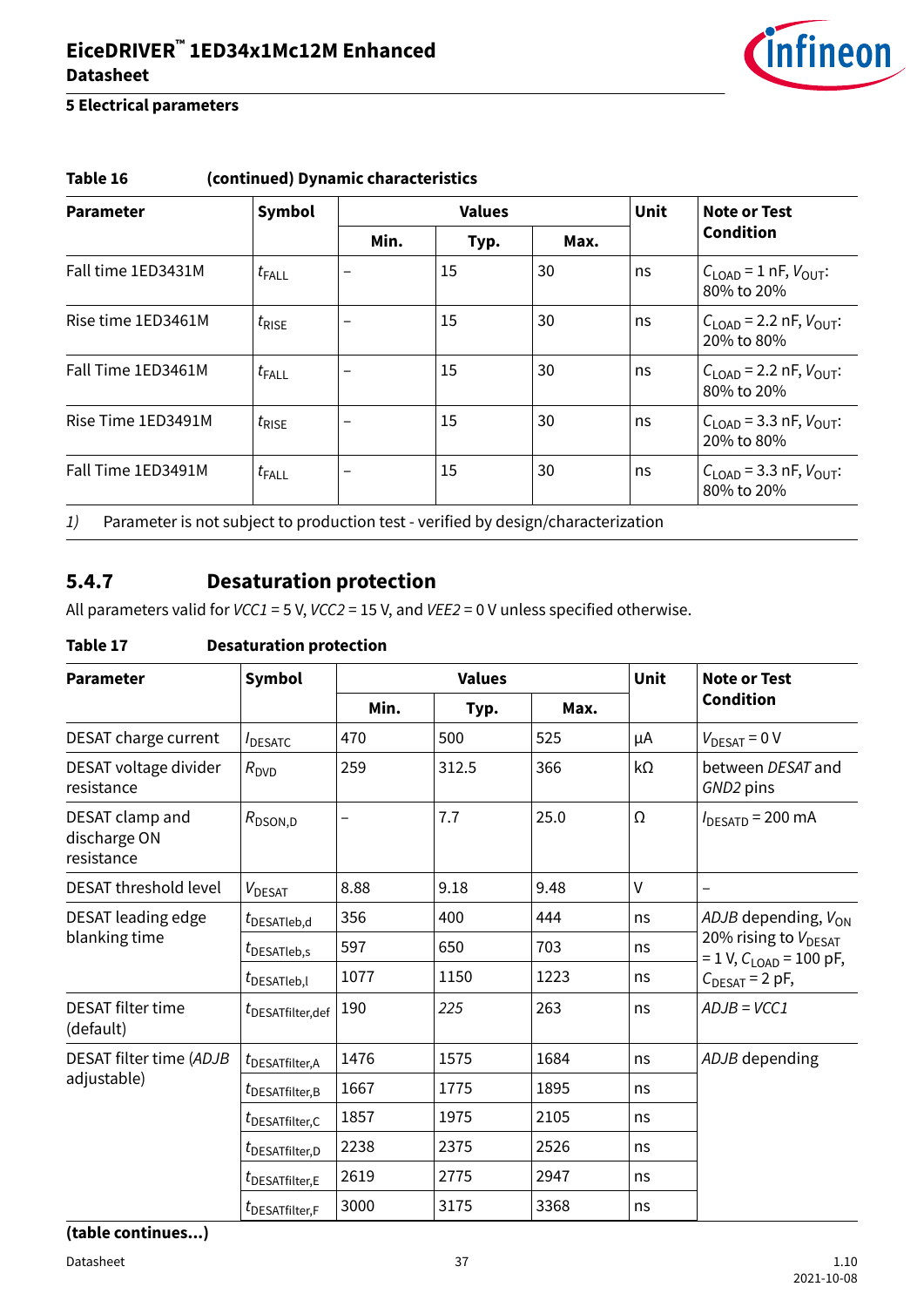

### **5 Electrical parameters**

### **Table 17 (continued) Desaturation protection**

| <b>Parameter</b>                          | Symbol                                |                                 | <b>Values</b>                    | <b>Unit</b>                      | Note or Test |                                                                                                                |
|-------------------------------------------|---------------------------------------|---------------------------------|----------------------------------|----------------------------------|--------------|----------------------------------------------------------------------------------------------------------------|
|                                           |                                       | Min.                            | Typ.                             | Max.                             |              | <b>Condition</b>                                                                                               |
|                                           | UDESATfilter, G                       | 3381                            | 3575                             | 3789                             | ns           |                                                                                                                |
|                                           | UDESATfilter, H                       | 3762                            | 3975                             | 4211                             | ns           |                                                                                                                |
| DESAT sense to FLT_N<br>low delay         | $t_{\text{DESATFIT}}$                 | 623                             | 743                              | 883                              | ns           | $V_{FLT_N}$ = 30%, $I_{FLT_N}$<br>$= 5 \text{ mA}, t_{\text{DESATfilter},\text{def}},$<br>$C_{FLT_N}$ = 100 pF |
| DESAT sense to OFF low<br>delay, Soft-off | $t_{\scriptsize{\textrm{DESATOUTS}}}$ | $287 +$<br><i>L</i> DESATfilter | $333 +$<br>$t_{\sf DESATfilter}$ | $382 +$<br>$t_{\sf DESATfilter}$ | ns           | $V_{\text{OUT}} = 80\%, C_{\text{LOAD}} = 100 \text{ pF}, l_{\text{CSOFF,15}}$                                 |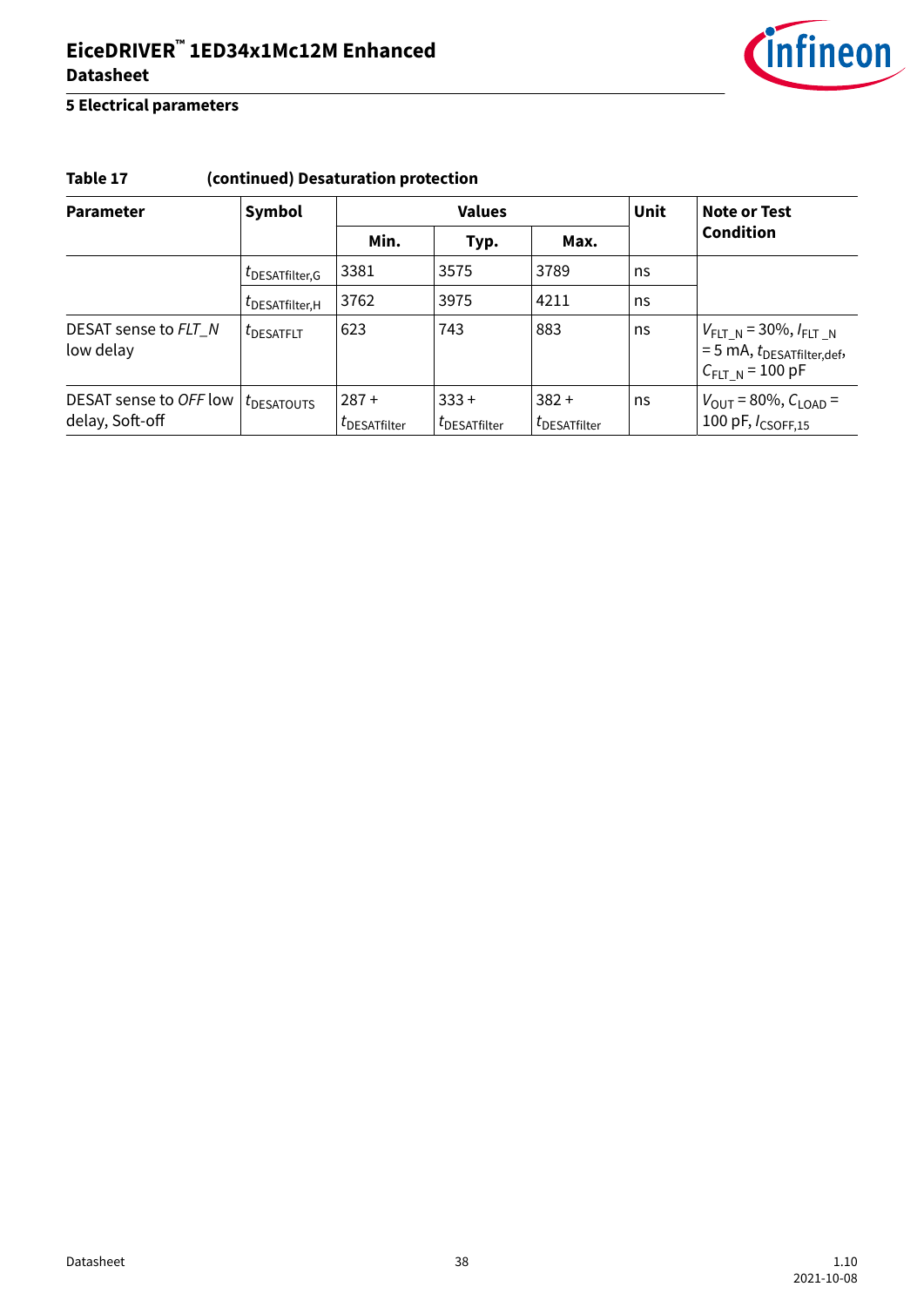

### <span id="page-38-0"></span>**5.4.8 Soft-off current source**

Soft-off current source values specified at OFF pin at  $V_{OFF} = 3$  V with unipolar supply of  $V_{VCC2} = 15$  V.

| <b>Parameter</b>        | <b>Symbol</b>           |      | <b>Values</b> |      | Unit | <b>Note or Test</b> |
|-------------------------|-------------------------|------|---------------|------|------|---------------------|
|                         |                         | Min. | Typ.          | Max. |      | <b>Condition</b>    |
| Soft-off current source | $I_{\text{CSOFF},0}$    | 10   | 15            | 19   | mA   | depends on resistor |
| current 1ED3431M        | $I_{\text{CSOFF},1}$    | 24   | 29            | 36   | mA   | value at ADJA       |
|                         | $I_{\text{CSOFF},2}$    | 35   | 44            | 52   | mA   |                     |
|                         | $I_{\text{CSOFF},3}$    | 47   | 58            | 70   | mA   |                     |
|                         | $I_{\text{CSOFF},4}$    | 58   | 73            | 87   | mA   |                     |
|                         | I <sub>CSOFF5</sub>     | 70   | 87            | 105  | mA   |                     |
|                         | I <sub>CSOFF,6</sub>    | 82   | 102           | 122  | mA   |                     |
|                         | $I_{CSOFF,7}$           | 93   | 116           | 140  | mA   |                     |
|                         | $I_{\text{CSOFF},8}$    | 105  | 131           | 157  | mA   |                     |
|                         | $I_{\text{CSOFF},9}$    | 116  | 146           | 175  | mA   |                     |
|                         | $I_{\text{CSOFF},10}$   | 128  | 160           | 192  | mA   |                     |
|                         | $I_{\text{CSOFF},11}$   | 140  | 175           | 210  | mA   |                     |
|                         | $I_{\text{CSOFF},12}$   | 151  | 189           | 227  | mA   |                     |
|                         | $I_{\text{CSOFF},13}$   | 163  | 204           | 245  | mA   |                     |
|                         | $I_{\text{CSOFF},14}$   | 175  | 218           | 262  | mA   |                     |
|                         | $I_{\text{CSOFF},15}$   | 186  | 233           | 280  | mA   |                     |
| Soft-off current source | $I_{\text{CSOFF},0}$    | 22   | 29            | 36   | mA   | depends on resistor |
| current 1ED3461M        | $I_{\text{CSOFF},1}$    | 45   | 58            | 72   | mA   | value at ADJA       |
|                         | $I_{\text{CSOFF},2}$    | 70   | 87            | 105  | mA   |                     |
|                         | $I_{\text{CSOFF},3}$    | 93   | 116           | 140  | mA   |                     |
|                         | $I_{\text{CSOFF},4}$    | 116  | 146           | 175  | mA   |                     |
|                         | $I_{\text{CSOFF},5}$    | 140  | 175           | 210  | mA   |                     |
|                         | $I_{\text{CSOFF},6}$    | 163  | 204           | 245  | mA   |                     |
|                         | I <sub>CSOFF,7</sub>    | 186  | 233           | 280  | mA   |                     |
|                         | $I_{\text{CSOFF},8}$    | 210  | 262           | 314  | mA   |                     |
|                         | $I_{\text{CSOFF},9}$    | 233  | 291           | 349  | mA   |                     |
|                         | $I_{\textsf{CSOFF},10}$ | 256  | 320           | 384  | mA   |                     |
|                         | $I_{\text{CSOFF},11}$   | 280  | 349           | 419  | mA   |                     |
|                         | $I_{\text{CSOFF},12}$   | 303  | 379           | 454  | mA   |                     |
|                         | $I_{\text{CSOFF},13}$   | 326  | 408           | 489  | mA   |                     |
|                         | $I_{\text{CSOFF},14}$   | 349  | 437           | 524  | mA   |                     |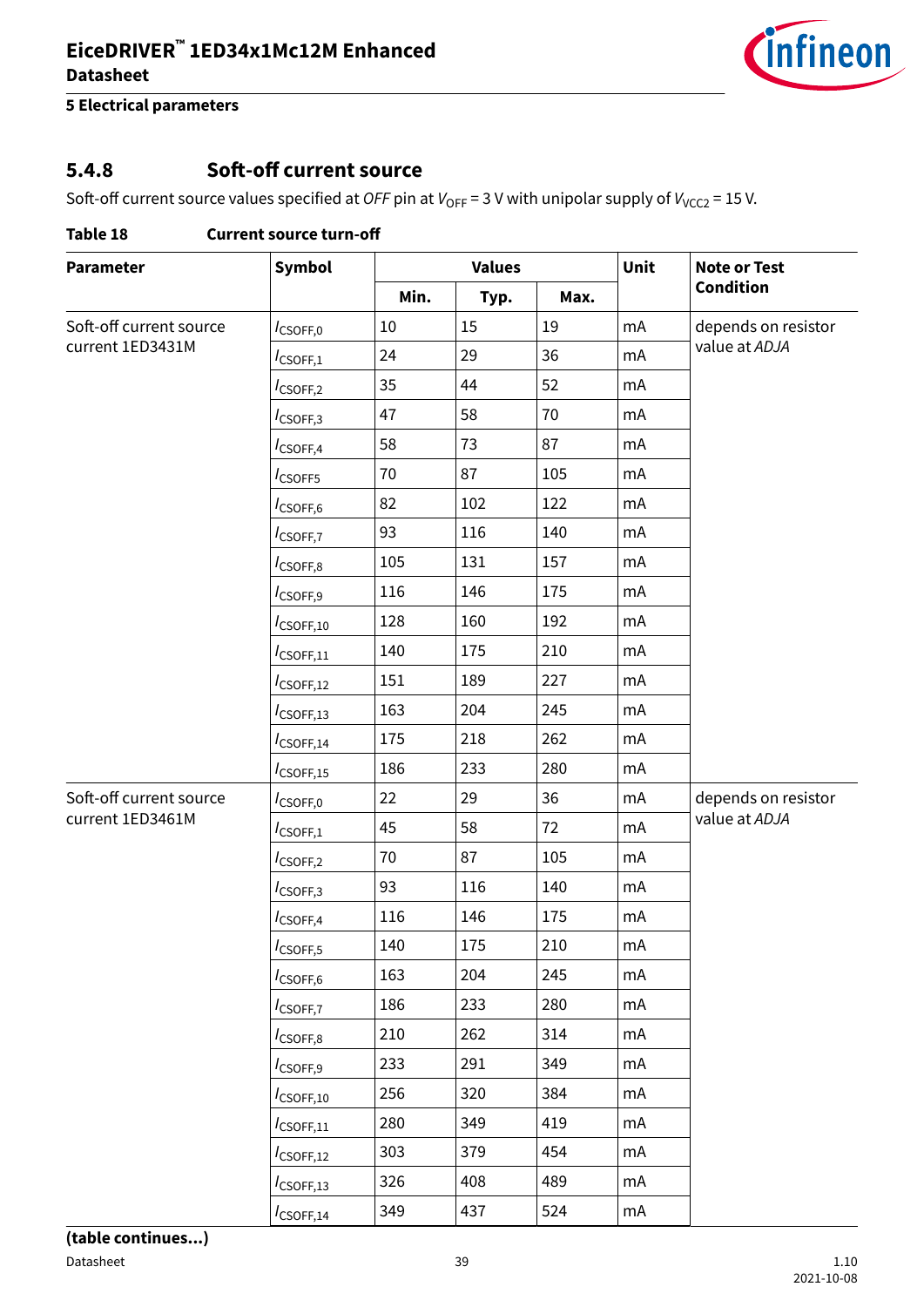

#### <span id="page-39-0"></span>**5 Electrical parameters**

| Table 18                                    | (continued) Current source turn-off |      |               |      |    |                     |
|---------------------------------------------|-------------------------------------|------|---------------|------|----|---------------------|
| <b>Parameter</b>                            | Symbol                              |      | <b>Values</b> |      |    | <b>Note or Test</b> |
|                                             |                                     | Min. | Typ.          | Max. |    | <b>Condition</b>    |
|                                             | $I_{\text{CSOFF},15}$               | 373  | 466           | 559  | mA |                     |
| Soft-off current source<br>current 1ED3491M | $I_{\textsf{CSOFF},0}$              | 34   | 44            | 54   | mA | depends on resistor |
|                                             | $I_{\mathsf{CSOFF},1}$              | 70   | 87            | 105  | mA | value at ADJA       |
|                                             | $I_{\text{CSOFF},2}$                | 105  | 131           | 157  | mA |                     |
|                                             | $I_{\text{CSOFF},3}$                | 140  | 175           | 210  | mA |                     |
|                                             | $I_{\text{CSOFF},4}$                | 175  | 218           | 262  | mA |                     |
|                                             | $I_{\text{CSOFF},5}$                | 210  | 262           | 314  | mA |                     |
|                                             | $I_{\text{CSOFF},6}$                | 245  | 306           | 367  | mA |                     |
|                                             | $I_{\text{CSOFF},7}$                | 280  | 349           | 419  | mA |                     |
|                                             | $I_{\text{CSOFF},8}$                | 314  | 393           | 472  | mA |                     |
|                                             | $I_{\text{CSOFF},9}$                | 349  | 437           | 524  | mA |                     |
|                                             | $I_{\text{CSOFF},10}$               | 384  | 480           | 577  | mA |                     |
|                                             | $I_{\text{CSOFF},11}$               | 419  | 524           | 629  | mA |                     |
|                                             | $I_{\text{CSOFF},12}$               | 454  | 568           | 681  | mA |                     |
|                                             | $I_{\text{CSOFF},13}$               | 489  | 612           | 734  | mA |                     |
|                                             | $I_{\text{CSOFF},14}$               | 524  | 655           | 786  | mA |                     |
|                                             | $I_{\text{CSOFF},15}$               | 559  | 699           | 839  | mA |                     |

# **5.4.9 Over-temperature protection**

#### **Table 19 Over-temperature protection**

| Parameter <sup>1)</sup>              | Symbol                                                                            |      | <b>Values</b> |      | Unit | <b>Note or Test</b><br><b>Condition</b> |
|--------------------------------------|-----------------------------------------------------------------------------------|------|---------------|------|------|-----------------------------------------|
|                                      |                                                                                   | Min. | Typ.          | Max. |      |                                         |
| Over-temperature<br>protection level | I OTPOFF                                                                          | 150  | 160           | 170  | °C   |                                         |
| 1)                                   | Parameter is not subject to production test - verified by design/characterization |      |               |      |      |                                         |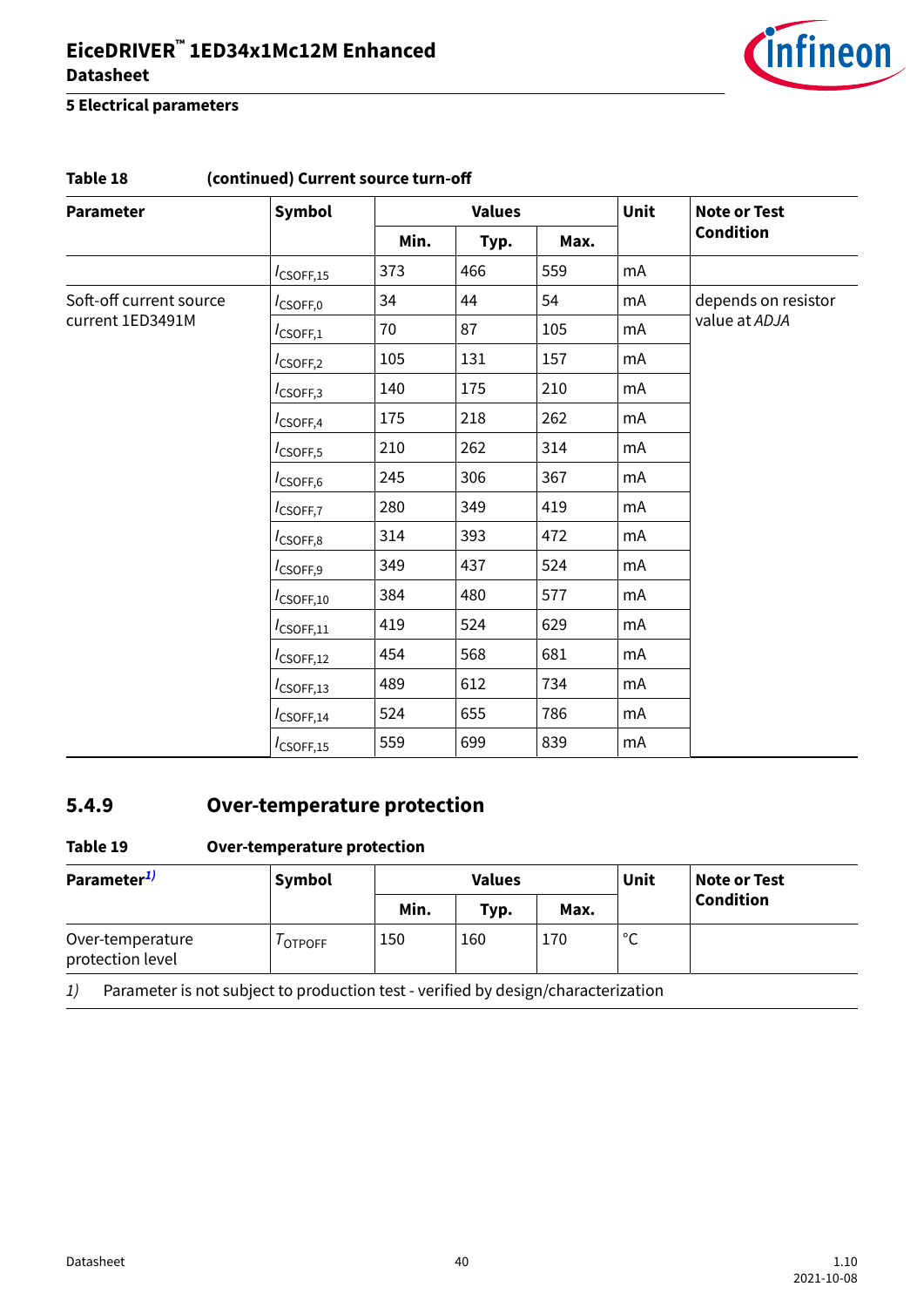

<span id="page-40-0"></span>**6 Insulation characteristics**

## **6 Insulation characteristics**

The following isolation classes are available for the 1ED34x1Mc12M family (X3 Analog).

| <b>Product name</b> | <b>Marking</b> | <b>Insulation characteristics</b> | Values specified in | UL values |  |  |  |
|---------------------|----------------|-----------------------------------|---------------------|-----------|--|--|--|
| 1ED34x1MU12M        | 34x1MU12       | UL 1577 certified insulation      |                     | Table 23  |  |  |  |
| 1ED34x1MC12M        | 34x1MC12       | Reinforced insulation             | Table 22            | Table 23  |  |  |  |

#### **Table 21 Safety limiting values**

**Table 20 Product isolation classes**

This coupler is suitable for rated insulation only within the given safety ratings. Compliance with the safety ratings shall be ensured by means of suitable protective circuits.

| <b>Description</b>                                                 | Symbol           | Characteristic | Unit |
|--------------------------------------------------------------------|------------------|----------------|------|
| Maximum ambient safety temperature                                 | $T_{\rm S}$      | 150            | °C   |
| Maximum input-side power dissipation at $T_A = 25^{\circ}C$        | $P_{SI}$         | 100            | mW   |
| Maximum output-side power dissipation at $T_A = 25^{\circ}C^{1/2}$ | $P_{SO}$         | 1000           | mW   |
| Maximum driver output current (ON, $OFF$ ) <sup>2)</sup>           | $I_{\text{OUT}}$ |                | A    |
| 1ED3431MC                                                          |                  | 2.4            |      |
| 1ED3461MC                                                          |                  | 4.8            |      |
| 1ED3491MC                                                          |                  | 7.2            |      |

1) IC output-side power dissipation is derated linearly at 8 mW/°C above 65 °C

2) Maximum pulse length of  $t = 5 \mu s$ 

### **6.1 Certified according to VDE 0884-11 reinforced insulation (Certificate no. 40053980)**

Valid for parts with part name 1ED34x1MC12M, x indicate different variants.

This coupler is suitable for safe electrical insulation only within the safety ratings. Compliance with the safety ratings shall be ensured by means of suitable protective circuits.

#### **Table 22 Reinforced insulation according to VDE 0884-11**

| <b>Description</b>                                  | <b>Symbol</b> | Characteristic | Unit                     |
|-----------------------------------------------------|---------------|----------------|--------------------------|
| Installation classification per EN 60664-1, Table 1 |               |                |                          |
| for rated mains voltage $\leq$ 150 V (rms)          |               | I-IV           |                          |
| for rated mains voltage $\leq$ 300 V (rms)          |               | I-IV           |                          |
| for rated mains voltage $\leq 600$ V (rms)          |               | $1 - 111$      |                          |
| for rated mains voltage $\leq$ 1000 V (rms)         |               | $I-II$         |                          |
| Climatic classification                             |               | 40/125/21      |                          |
| Pollution degree (EN 60664-1)                       |               | 2              |                          |
| Minimum external clearance                          | <b>CLR</b>    | >8             | mm                       |
| Minimum external creepage                           | <b>CPG</b>    | >8             | mm                       |
| Minimum comparative tracking index                  | <b>CTI</b>    | 400            | $\overline{\phantom{0}}$ |

**(table continues...)**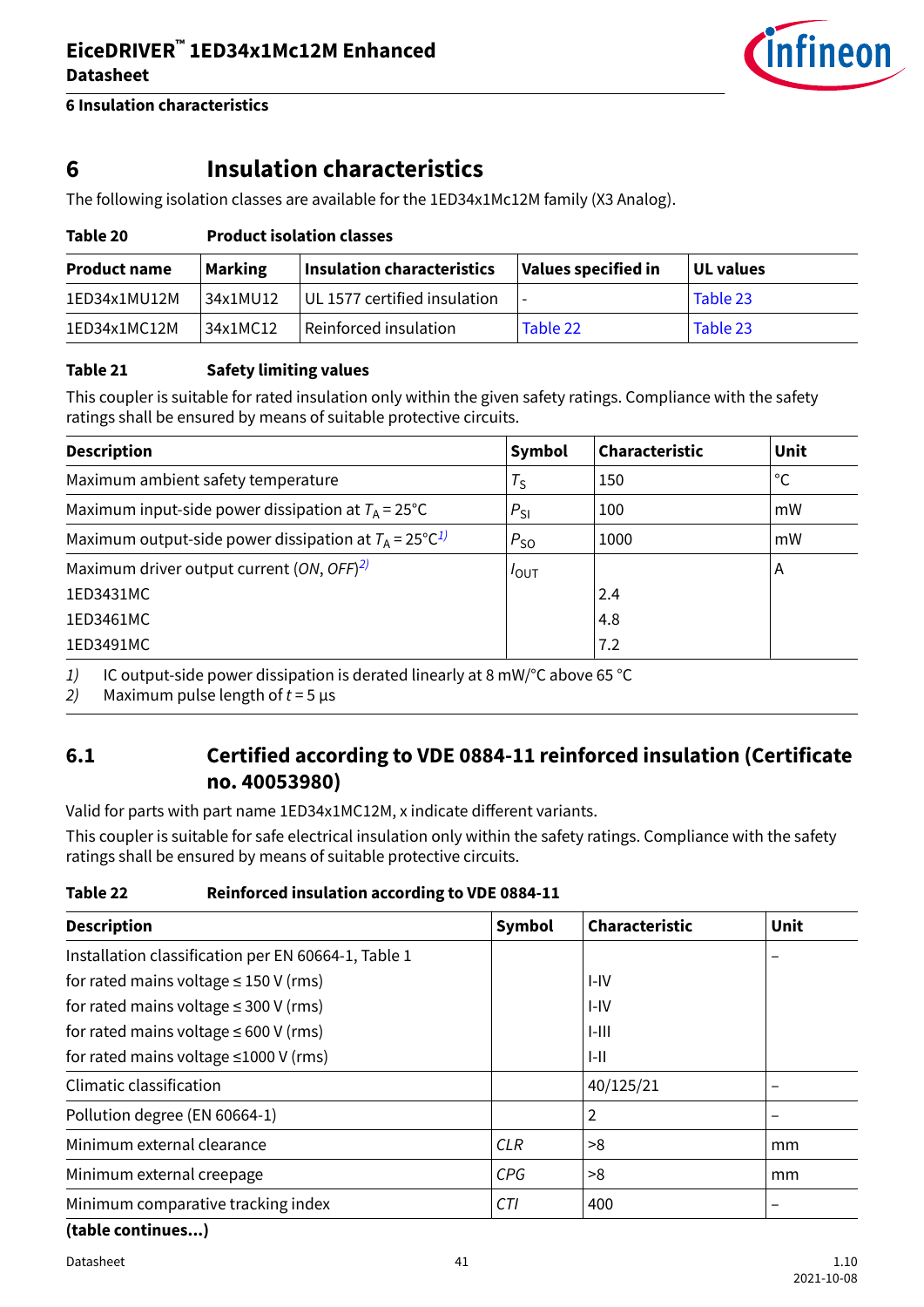

### <span id="page-41-0"></span>**6 Insulation characteristics**

### **Table 22 (continued) Reinforced insulation according to VDE 0884-11**

| <b>Description</b>                                                                                                               | Symbol            | Characteristic | Unit       |
|----------------------------------------------------------------------------------------------------------------------------------|-------------------|----------------|------------|
| Apparent charge, method a                                                                                                        | qс                | $5$            | pC         |
| $V_{\text{pd}(ini),a} = V_{\text{IOTM}}, V_{\text{pd}(m)} = 1.6 \times V_{\text{IORM}}, t_{\text{ini}} = 1 \text{ min}$          |                   |                |            |
| Apparent charge, method b                                                                                                        | qс                | $5$            | pC         |
| $V_{\text{pd}(ini),b} = V_{\text{IOTM}} \times 1.2$ , $V_{\text{pd}(m)} = 1.875 \times V_{\text{IORM}}$ , $t_{\text{ini}} = 1$ s |                   |                |            |
| Isolation resistance at $T_{A,max}$                                                                                              | $R_{\text{IO}}$   | $> 10^{11}$    | Ω          |
| Isolation resistance at $T_s$                                                                                                    | $R_{\text{IO}_S}$ | $>10^{9}$      | Ω          |
| Maximum rated transient isolation voltage                                                                                        | $V_{\text{IOTM}}$ | 8000           | $V$ (peak) |
| Maximum repetitive insulation voltage                                                                                            | V <sub>IORM</sub> | 1767           | $V$ (peak) |
| Maximum surge isolation voltage for reinforced isolation                                                                         | V <sub>IOSM</sub> | 6875           | $V$ (peak) |
| $V_{TEST} = V_{IOSM} \times 1.6$                                                                                                 |                   |                |            |
| Insulation capacitance                                                                                                           | $C_{10}$          | 1.7            | pF         |

# **6.2 Recognized under UL 1577 (File E311313)**

### **Table 23 Recognized under UL 1577**

| <b>Description</b>                 | <b>Symbol</b>          | <b>Characteristic</b> | Unit      |
|------------------------------------|------------------------|-----------------------|-----------|
| Insulation withstand voltage/1 min | V <sub>ISO</sub>       | 5700                  | $V$ (rms) |
| Insulation test voltage/1 s        | V <sub>ISO, TEST</sub> | 6840                  | $V$ (rms) |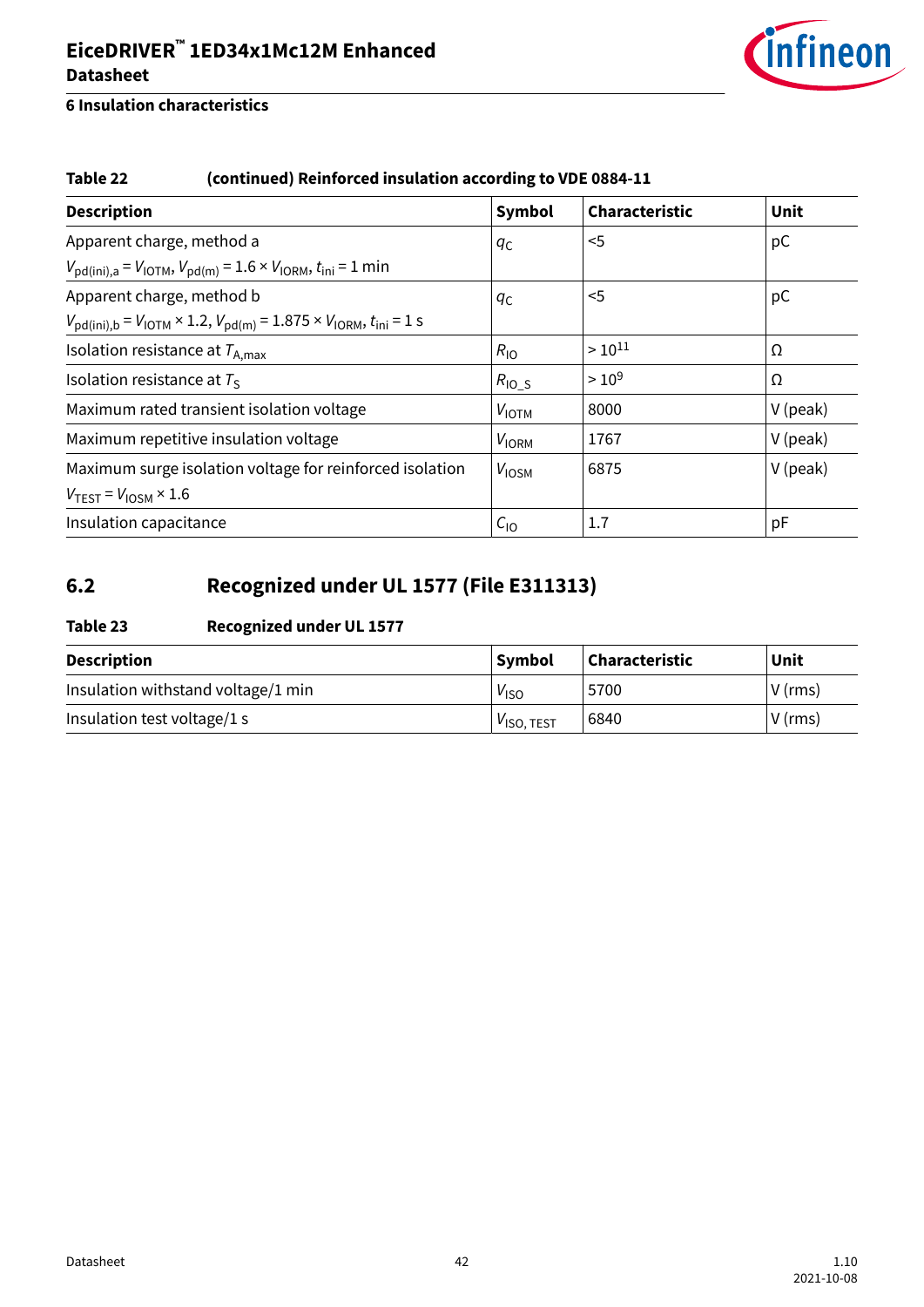

### <span id="page-42-0"></span>**7 Package information**

**7 Package information**





**Figure 24 PG-DSO-16-28/33 - 300 mil 16-pin fine pitch plastic green dual small outline package**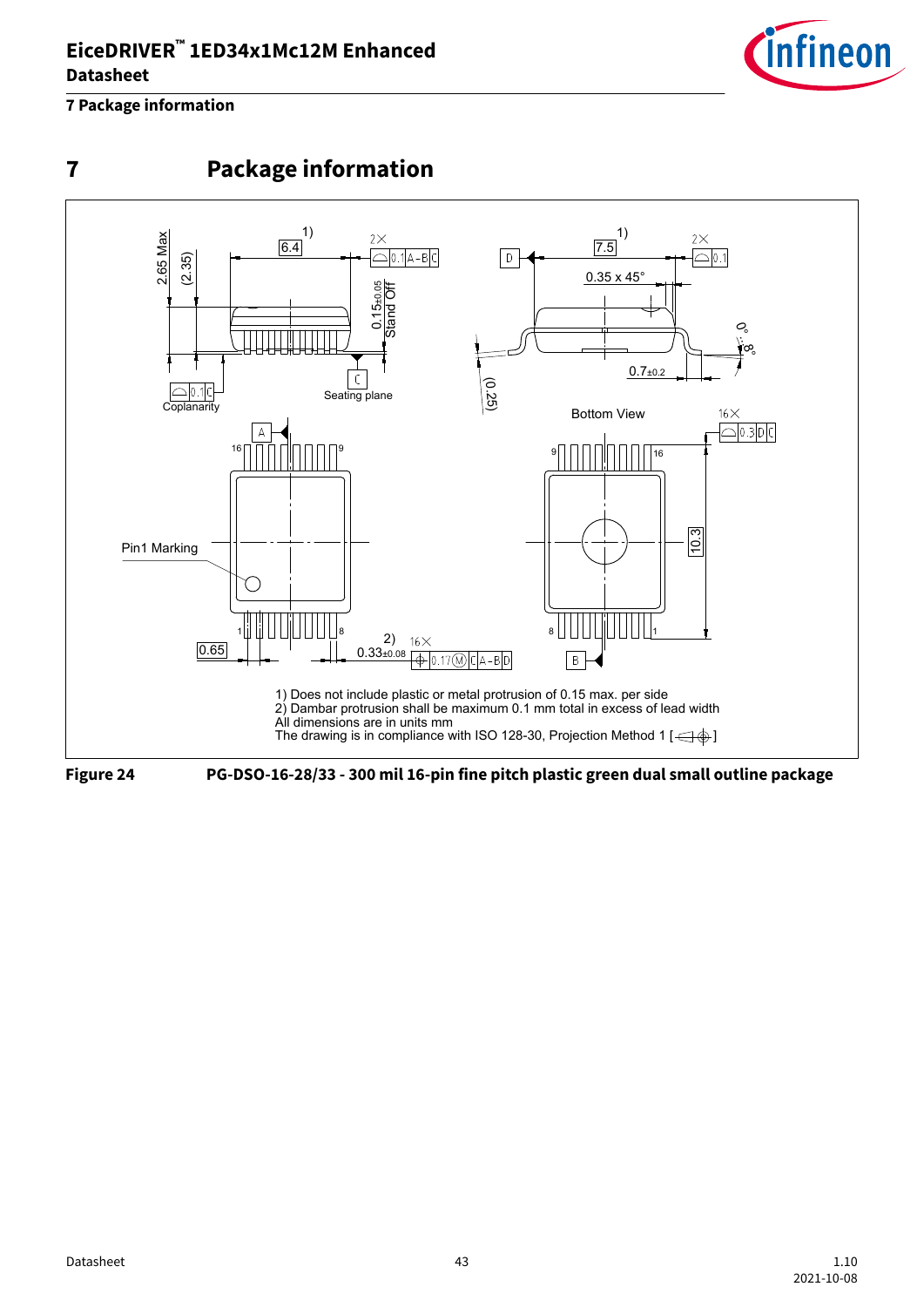

<span id="page-43-0"></span>**8 Application notes**

# **8 Application notes**

### **8.1 Reference layout for thermal data**



#### **Figure 25 Reference layout for thermal data (Two layer PCB; copper thickness 35 μm; left: top layer; right: bottom layer)**

The PCB layout represents the reference layout used for the thermal characterization. Pins 1 and 8 (GND1) and pins 9 and 16 (VEE2) require ground plane connections for achieving maximum power dissipation. The 1ED34x1Mc12M family (X3 Analog) is conceived to dissipate most of the heat generated through these pins.

### **8.2 Printed circuit board guidelines**

Following factors should be taken into account for an optimum PCB layout.

- Sufficient spacing should be kept between high voltage isolated side and low voltage side circuits.
- The same minimum distance between two adjacent high-side isolated parts of the PCB should be maintained to increase the effective isolation and reduce parasitic coupling.
- In order to ensure low supply ripple and clean switching signals, bypass capacitor trace lengths should be kept as short as possible.

# **Revision history**

| <b>Revision history</b>            |                                                                                                                                                               |  |  |
|------------------------------------|---------------------------------------------------------------------------------------------------------------------------------------------------------------|--|--|
| Reference                          | <b>Description</b>                                                                                                                                            |  |  |
| V <sub>2.1</sub><br>$(2021-02-15)$ | Change footnotes to table notes<br>added param $V_{\text{OFFSET}}$<br>update package drawing to latest revision<br>update certification status                |  |  |
| $(2021-09-01)$                     | New version number schema: Target/Preliminary datasheet: 0.XY; Final datasheet: 1.XY                                                                          |  |  |
| 1.10<br>$(2021 - 10 - 08)$         | Certification information update (VDE certification)<br>Fix unit and conditions in certification table according to standards<br>Related product table update |  |  |